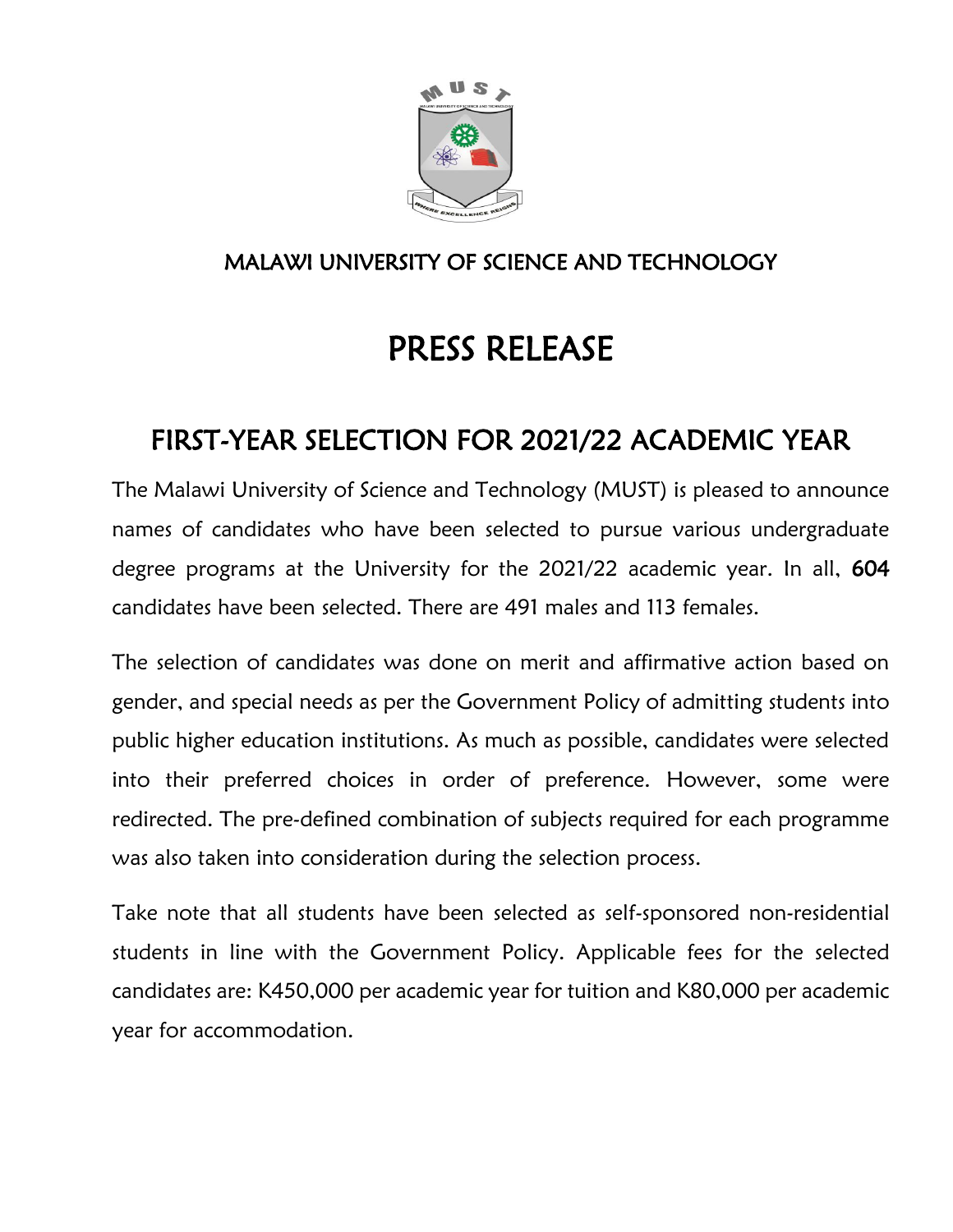The date for opening of the 2021/22 academic year shall be announced later.

For more information, please contact the University Registrar on email [registrar@must.ac.mw](mailto:registrar@must.ac.mw) or [admissions@must.ac.mw.](mailto:admissions@must.ac.mw) Names of the successful candidates are also available on the MUST website [\(www.must.ac.mw\)](http://www.must.ac.mw/), Facebook[\(www.facebook.com/Malawi-University-Of-Science-and-Technology\)](http://www.facebook.com/Malawi-University-Of-Science-and-Technology) and Twitter (@mustmalawi).

#### UNIVERSITY REGISTRAR 16TH AUGUST, 2021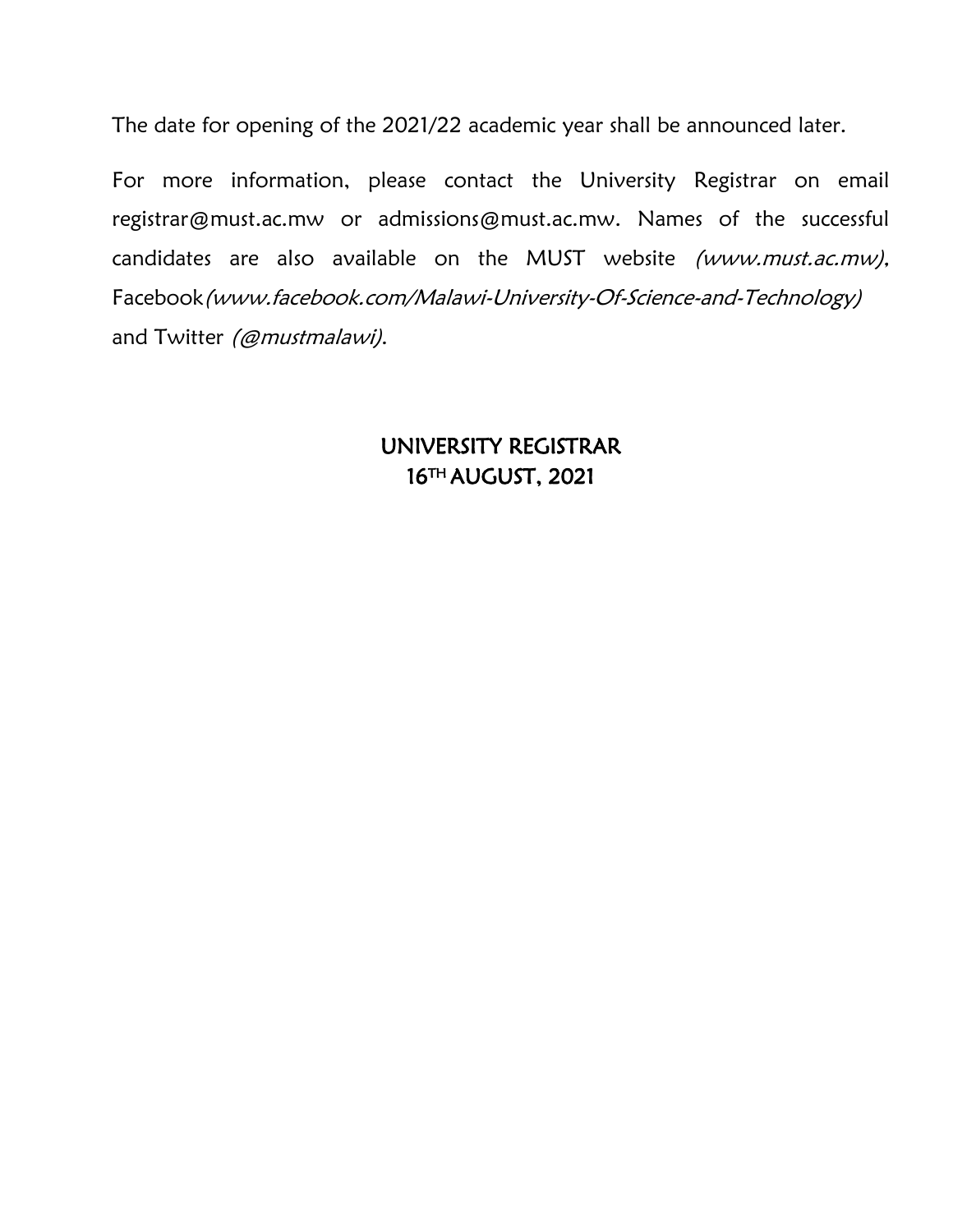#### **A. ACADEMY OF MEDICAL SCIENCES**

#### **1. BACHELOR OF SCIENCE IN MEDICAL IMAGING (DGI)**

| #<br><b>SERIAL</b> | #<br><b>STUDENT</b> | <b>SURNAME</b>  | <b>NAME</b><br>FIRST | GENDER | <b>CENTER NAME</b>                           |
|--------------------|---------------------|-----------------|----------------------|--------|----------------------------------------------|
| 1                  | 202001460009        | <b>BOTTOMAN</b> | ANGELLA              | F      | PROVIDENCE SECONDARY                         |
| $\overline{2}$     | 202000230019        | <b>MPELUKE</b>  | <b>INNOCENSIA</b>    | F      | <b>DOMASI DEMONSTRATION</b>                  |
| 3                  | 202000440019        | <b>MAGOMBO</b>  | <b>MAUREEN</b>       | F      | LUNZU SECONDARY                              |
| 4                  | 202001160029        | SAILESS         | SARAH                | F      | DEDZA GIRLS ISLAMIC                          |
| 5                  | 202038100692        | <b>BETHA</b>    | <b>DEBORA</b>        | F      | KGARI SECHEL SENIOR SEC SCHOOL               |
| 6                  | 202001270120        | <b>MUSHANI</b>  | <b>FAITH</b>         | F      | <b>MARYMOUNT CATHOLIC GIRLS</b><br>SECONDARY |
| 7                  | 202000370045        | <b>JEREMIAH</b> | <b>MARGARET</b>      | F      | LIKUNI GIRLS SECONDARY                       |
| 8                  | 202000370129        | PHIRI           | <b>BLANDINA</b>      | F      | LIKUNI GIRLS SECONDARY                       |
| 9                  | 202011540305        | <b>MYABA</b>    | <b>STAR</b>          | F      | MARANATHA GIRLS ACADEMY                      |
| 10                 | 202013600035        | <b>NAMBALA</b>  | <b>NOVANEKI</b>      | M      | JAMES CHIONA CATHOLIC HIGH SCHOOL            |
| 11                 | 202000240096        | KASADZULA       | <b>TCHAINASI</b>     | M      | DOWA SECONDARY                               |
| 12                 | 202000790025        | <b>KAMTHUZI</b> | <b>EMMANUEL</b>      | M      | NKHATA BAY SECONDARY                         |
| 13                 | 202080330287        | <b>SHERRIFF</b> | <b>ROBERT</b>        | M      | <b>KATOTO SECONDARY</b>                      |
| 14                 | 202007190107        | <b>KAMBALE</b>  | <b>PEMPHERO</b>      | M      | MTHUNZI (Pvt) SECONDARY                      |
| 15                 | 202000850117        | <b>SUMEJI</b>   | <b>BEATON</b>        | M      | PHALOMBE SECONDARY                           |
| 16                 | 202000680138        | <b>NDOLO</b>    | <b>BRIGHT</b>        | M      | MZIMBA SECONDARY                             |
| 17                 | 202000840044        | KAFANIKHALE     | THOKOZANI            | M      | NTCHISI SECONDARY                            |
| 18                 | 202000390111        | <b>WILSON</b>   | LAMECK               | M      | LISUMBWI SECONDARY                           |
| 19                 | 202000790029        | KASAMBALA       | <b>MC</b>            | M      | NKHATA BAY SECONDARY                         |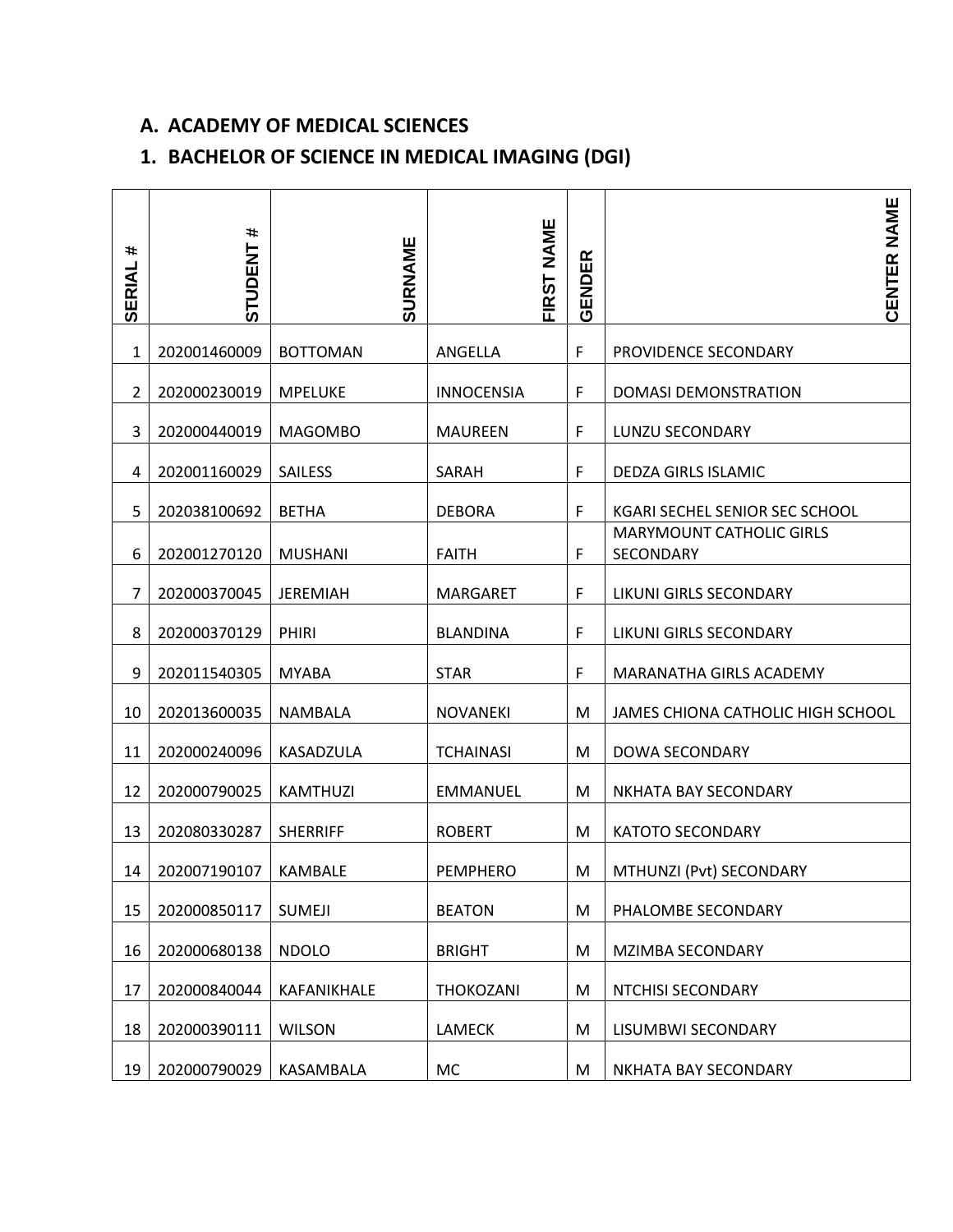| 20 | 202000640072 | <b>JUSTIN</b> | <b>CHISOMO</b> | M | <b>MULANJE SECONDARY</b> |
|----|--------------|---------------|----------------|---|--------------------------|
| 21 | 202000910101 | LIMANI        | YAMIKANI       | M | SOCHE HILL SECONDARY     |

#### **2. BACHELOR OF SCIENCE IN MEDICAL MICROBIOLOGY (MMB)**

| #<br>SERIAL    | #<br><b>STUDENT</b> | <b>SURNAME</b>   | <b>NAME</b><br><b>FIRST</b> | ER<br><b>GENDE</b> | <b>CENTER NAME</b>                |
|----------------|---------------------|------------------|-----------------------------|--------------------|-----------------------------------|
| 1              | 202041050355        | MLOZA-SIMWAKA    | <b>HILDA</b>                | F                  | KAMUZU ACADEMY                    |
| $\overline{2}$ | 202043310004        | <b>JANA</b>      | <b>MICHELLE</b>             | F                  | KALIBU ACADEMY                    |
| 3              | 202000430007        | <b>BULEYA</b>    | <b>EDITH</b>                | F                  | LUDZI GIRLS SECONDARY             |
| 4              | 202000380024        | CHIPANDA         | <b>PATRICIA</b>             | F                  | LILONGWE GIRLS SECONDARY          |
| 5              | 202000980022        | <b>KALANDE</b>   | <b>CLARA</b>                | F                  | UMBWI SECONDARY                   |
| 6              | 202000430049        | <b>MEYER</b>     | CANADA                      | F                  | LUDZI GIRLS SECONDARY             |
| 7              | 202001160024        | <b>NSONKHO</b>   | <b>HAMIDA</b>               | F                  | <b>DEDZA GIRLS ISLAMIC</b>        |
| 8              | 202040220040        | <b>ZEBRON</b>    | <b>FAVOUR</b>               | F                  | MZUZU ACADEMY                     |
| 9              | 202001460131        | <b>UWAMUKUZA</b> | <b>ARIANA</b>               | F                  | PROVIDENCE SECONDARY              |
| 10             | 202014930076        | <b>MLAMBIA</b>   | WEZZIE                      | F                  | KARONGA ST MARY'S GIRLS SECONDARY |
| 11             | 202043320011        | <b>KALONGA</b>   | TAKONDWA                    | M                  | <b>BEDIR SCHOOLS</b>              |
| 12             | 201940070032        | <b>MAKONDI</b>   | ZAITHWA                     | M                  | SOUTHEND SECONDARY SCHOOL         |
| 13             | 202001260036        | <b>MSOWOYA</b>   | <b>VITUMBIKO</b>            | M                  | MARIST (Pvt) SECONDARY            |
| 14             | 202000360056        | <b>MUSSA</b>     | <b>IMRANI</b>               | M                  | LIKUNI BOYS SECONDARY             |
| 15             | 202000590124        | <b>LLOYD</b>     | <b>RAPHAEL</b>              | M                  | MITUNDU SECONDARY                 |
| 16             | 202000360033        | KAMWACHALE       | YAMIKO                      | M                  | LIKUNI BOYS SECONDARY             |
| 17             | 202003210062        | <b>SMART</b>     | <b>JABULANI</b>             | M                  | DZENZA MISSION COMMUNITY          |
| 18             | 202003230101        | <b>NDOYA</b>     | <b>EARNEST</b>              | M                  | <b>DZIWE COMMUNITY</b>            |
| 19             | 202001260052        | PINDANI          | <b>TONSE</b>                | M                  | MARIST (Pvt) SECONDARY            |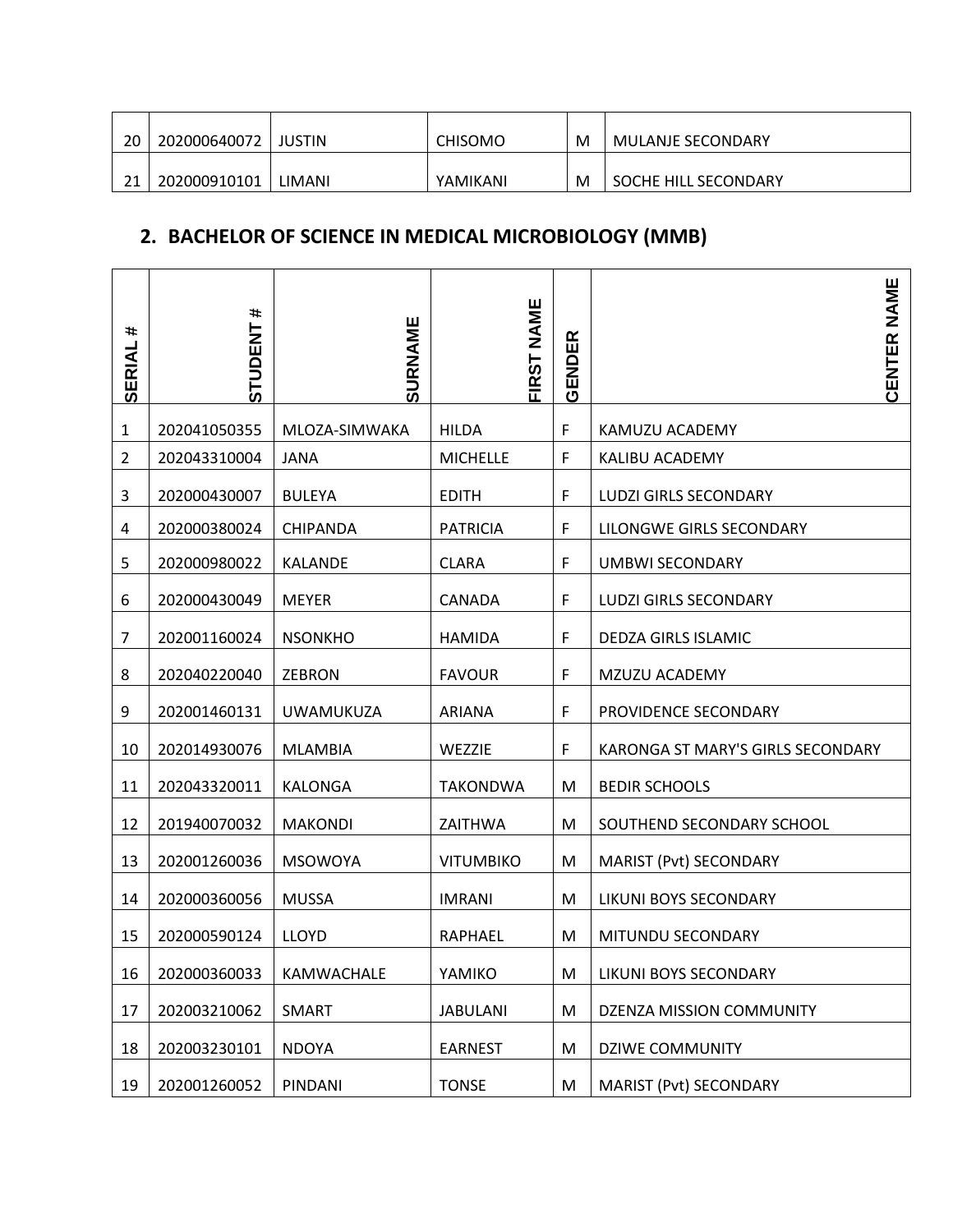| 20 | 202000360034 | KANYAZA         | UMALI           | M | LIKUNI BOYS SECONDARY             |
|----|--------------|-----------------|-----------------|---|-----------------------------------|
| 21 | 202001220123 | <b>MHANGO</b>   | LAIZGO          | M | KINGS FOUNDATIONS (Pvt) SECONDARY |
| 22 | 202000220058 | LOMOS           | <b>DELLINS</b>  | M | DEDZA SECONDARY                   |
| 23 | 202000220014 | <b>BITIEL</b>   | <b>PEMPHERO</b> | M | DEDZA SECONDARY                   |
| 24 | 202000950039 | <b>MANYOZO</b>  | <b>EARNEST</b>  | M | ST PATRICK'S SECONDARY            |
| 25 | 202000790065 | <b>NYIRONGO</b> | <b>NOAH</b>     | M | NKHATA BAY SECONDARY              |

#### **3. BACHELOR OF SCIENCE IN IMMUNOLOGY (IMV)**

| #<br><b>SERIAL</b> | #<br><b>STUDENT</b> | SURNAME           | FIRST NAME                       | GENDER | NAME<br>CENTER             |
|--------------------|---------------------|-------------------|----------------------------------|--------|----------------------------|
| 1                  | 202014570047        | <b>SINGANO</b>    | <b>VICTORIA</b>                  | F      | LOYOLA JESUIT SECONDARY    |
| $\overline{2}$     | 202001460040        | <b>JALASI</b>     | <b>ELIZABETH</b>                 | F      | PROVIDENCE SECONDARY       |
| 3                  | 202041810021        | KALINDE           | <b>PRAISE</b><br><b>MTENDERE</b> | F      | LILONGWE ACADEMY           |
| 4                  | 202000780011        | <b>CHAPWETEKA</b> | <b>MARTHA</b>                    | F      | NKHAMENYA GIRLS SECONDARY  |
| 5                  | 202000370070        | LUKWALE           | <b>TUGHANIWE</b>                 | F      | LIKUNI GIRLS SECONDARY     |
| 6                  | 202040150032        | SALAMA            | <b>CHIMWALA</b>                  | F      | <b>BAMBINO HIGH SCHOOL</b> |
| $\overline{7}$     | 202014570015        | <b>INGABIRE</b>   | <b>MARRIE</b>                    | F      | LOYOLA JESUIT SECONDARY    |
| 8                  | 202000650018        | GOWELO            | <b>TALANDIRA</b>                 | F      | MULUNGUZI SECONDARY        |
| 9                  | 202000360042        | <b>LEPHAN</b>     | LAWRENT                          | M      | LIKUNI BOYS SECONDARY      |
| 10                 | 202094690010        | <b>MSISKA</b>     | LUSUNGU                          | M      | NG'ONGA COMMUNITY          |
| 11                 | 202012050197        | <b>MUNTHALI</b>   | <b>EMMANUEL</b>                  | M      | ILINGA (Pvt) SECONDARY     |
| 12                 | 202008170044        | <b>JOHN</b>       | <b>IMRAN</b>                     | M      | NJAMBA SECONDARY           |
| 13                 | 202080690051        | <b>MWASE</b>      | <b>AARON</b>                     | M      | MZUZU GOVERNMENT SECONDARY |
| 14                 | 202008300126        | <b>DAWU</b>       | <b>ADWELL</b>                    | M      | NKHOMA COMMUNITY           |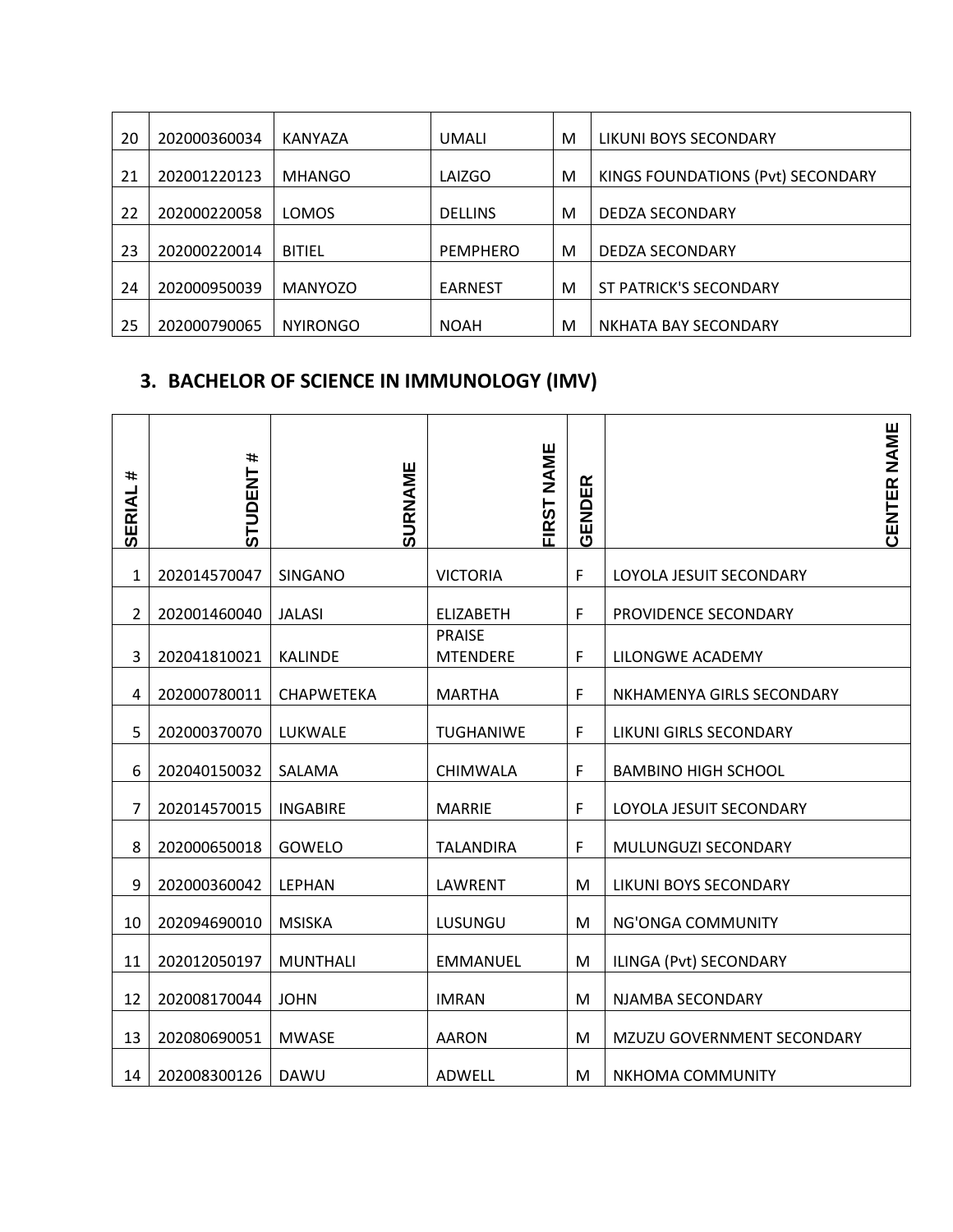| 15 | 202009520402 | <b>CHAUDRIL</b>   | RAPHAEL       | M | <b>TARGET (Pvt) SECONDARY</b>  |
|----|--------------|-------------------|---------------|---|--------------------------------|
| 16 | 202001290018 | <b>MCHENGA</b>    | <b>ERNEST</b> | M | <b>MLARE SEMINARY</b>          |
| 17 | 202014830032 | CHAPANANGA        | <b>DANN</b>   | M | MARANATHA BOYS (PVT) SECONDARY |
| 18 | 202014570086 | <b>MTCHONA</b>    | <b>MIKE</b>   | M | LOYOLA JESUIT SECONDARY        |
| 19 | 202000860076 | <b>KOLONERIYO</b> | ALUFANDIKA    | M | ROBERT BLAKE SECONDARY         |
| 20 | 202000250131 | <b>TIYAMIKE</b>   | <b>NKHOMA</b> | M | DZENZA SECONDARY               |

#### **4. BACHELOR OF SCIENCE IN SPORTS SCIENCES (SPS)**

| #<br><b>SERIAL</b> | #<br><b>STUDENT</b> | <b>SURNAME</b>  | NAME<br><b>FIRST</b>     | GENDER |                                   | CENTER NAME |
|--------------------|---------------------|-----------------|--------------------------|--------|-----------------------------------|-------------|
| 1                  | 202040040237        | <b>GANJA</b>    | SAIMA<br><b>AYUBBHAI</b> | F      | CENTRAL HIGH INTERNATIONAL SCHOOL |             |
| $\overline{2}$     | 202001010195        | LIJUNI          | ANDREW                   | M      | ZINGWANGWA SECONDARY              |             |
| 3                  | 202000570089        | <b>CHILINDA</b> | SANDFORE                 | M      | MCHINJI SECONDARY                 |             |
| 4                  | 202000570082        | <b>BARONI</b>   | <b>FATSANI</b>           | M      | MCHINJI SECONDARY                 |             |
| 5                  | 202009230074        | <b>MBUNGE</b>   | <b>URGENT</b>            | M      | ST AUGUSTINE COMMUNITY            |             |
| 6                  | 201900880073        | <b>NKHOMA</b>   | <b>MOSES</b>             | M      | RUMPHI SECONDARY                  |             |
| $\overline{7}$     | 202000640109        | <b>MITEMBO</b>  | PRESSLY                  | M      | MULANJE SECONDARY                 |             |
| 8                  | 202080330292        | <b>SINDA</b>    | <b>BRAIN</b>             | M      | <b>KATOTO SECONDARY</b>           |             |
| 9                  | 202000180168        | <b>HARA</b>     | KONDWANI                 | M      | CHIPASULA SECONDARY               |             |
| 10                 | 202010140119        | <b>MAKULUNI</b> | <b>FRANCIS</b>           | M      | <b>GRACIOUS (Pvt) SECONDARY</b>   |             |
| 11                 | 202000920080        | SOKO            | <b>HOLY</b>              | M      | ST JOHN BOSCO SECONDARY           |             |
| 12                 | 202000690121        | <b>MPONDA</b>   | <b>BLESSINGS</b>         | M      | MZUZU GOVERNMENT SECONDARY        |             |
| 13                 | 202000910136        | <b>SAIDI</b>    | <b>KINGSLEY</b>          | M      | SOCHE HILL SECONDARY              |             |
| 14                 | 202000630023        | <b>JEALOUSY</b> | <b>OWEN</b>              | M      | MTENDERE SECONDARY                |             |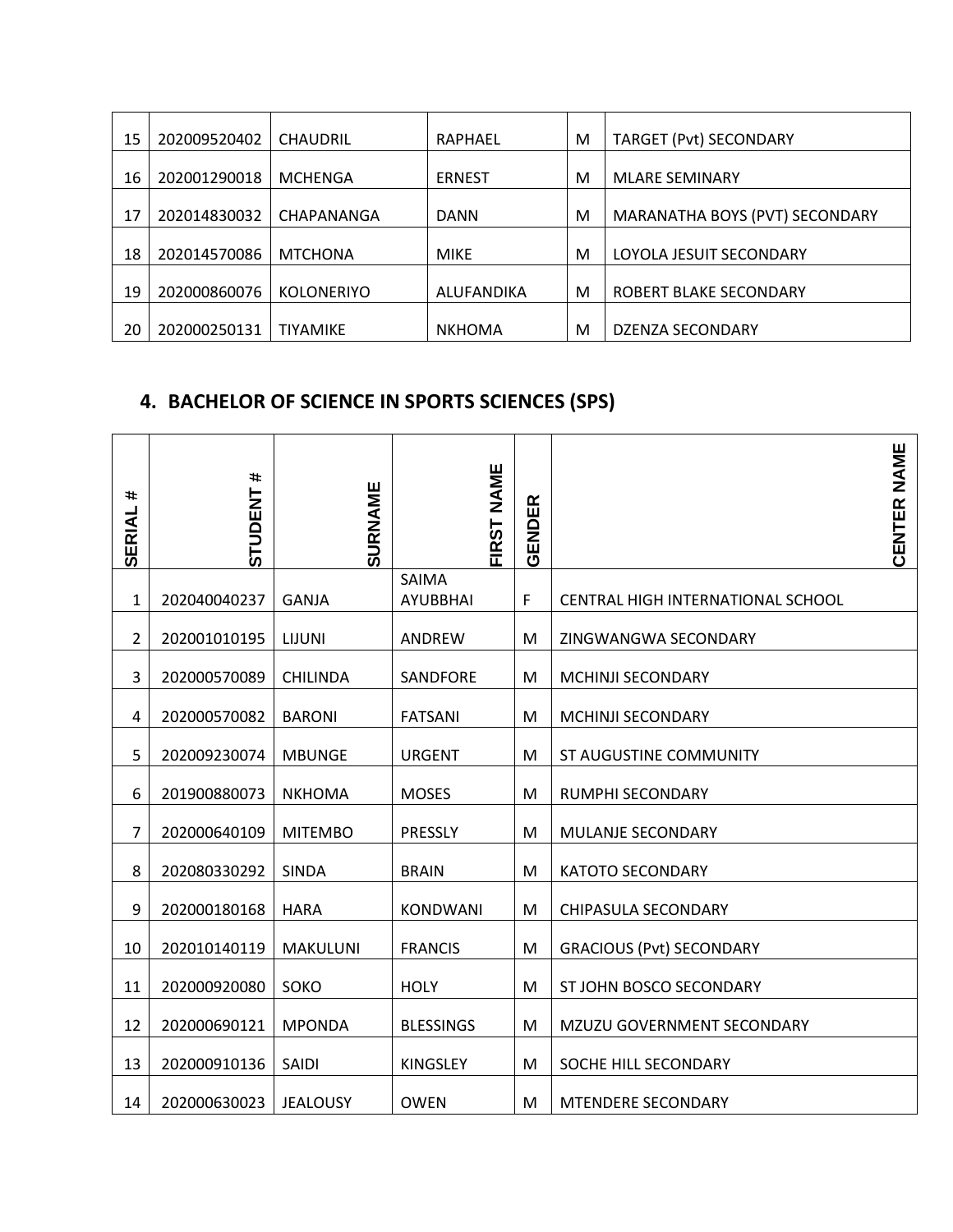| 15 | 202000890137 | <b>MWALE</b>  | <b>JAPHET</b>   | M | SALIMA SECONDARY                        |
|----|--------------|---------------|-----------------|---|-----------------------------------------|
| 16 | 201813270185 | <b>KAPITO</b> | <b>ERNEST</b>   | M | <b>BRIGHT ERA (Pvt) SECONDARY</b>       |
|    |              |               |                 |   | AMAZING GRACE (Pvt) SECONDARY -BLANTYRE |
| 17 | 202001030166 | SAUZANDE      | <b>JOSHUA</b>   | м | <b>RURAL</b>                            |
| 18 | 201880330419 | <b>MSANGO</b> | <b>MATHEWS</b>  | M | <b>KATOTO SECONDARY</b>                 |
| 19 | 202000070178 | <b>SAIDI</b>  | <b>KELVIN</b>   | м | <b>BWAILA SECONDARY</b>                 |
| 20 | 201806100125 | <b>BANDA</b>  | <b>CHIKONDI</b> | м | <b>MBAPAPI (Pvt) SECONDARY</b>          |

#### **B. BINGU SCHOOL OF CULTURE AND HERITAGE**

#### **1. BACHELOR OF ARTS IN AFRICAN MUSICOLOGY (BAM)**

| #<br><b>SERIAL</b> | #<br><b>STUDENT</b> | <b>SURNAME</b>   | <b>NAME</b><br><b>FIRST</b> | GENDER      |                              |
|--------------------|---------------------|------------------|-----------------------------|-------------|------------------------------|
| 1                  | 202000940025        | <b>CHISALE</b>   | <b>GRACE</b>                | F           | ST MICHEAL'S GIRLS SECONDARY |
| 2                  | 202004460071        | <b>SILWAMBA</b>  | <b>MARYJOICE</b>            | F           | KARONGA CCAP GIRLS SECONDARY |
| 3                  | 202009520029        | CHAVULA          | <b>GRENA</b>                | $\mathsf F$ | TARGET (Pvt) SECONDARY       |
| 4                  | 202011540030        | CHAKUAMBA        | <b>PAULINE</b>              | $\mathsf F$ | MARANATHA GIRLS ACADEMY      |
| 5                  | 201950170014        | JANI             | <b>REGINA</b>               | F           | <b>CHINSAPO SECONDARY</b>    |
| 6                  | 201800680041        | <b>NGWARU</b>    | WEZZIE                      | F           | MZIMBA SECONDARY             |
| $\overline{7}$     | 201884460312        | <b>KENNEDY</b>   | RASMAEL                     | M           | KARONGA CCAP GIRLS SECONDARY |
| 8                  | 202043310125        | <b>MUMBA</b>     | <b>DUMISANI</b>             | M           | KALIBU ACADEMY               |
| 9                  | 201883430183        | <b>TCHONGWE</b>  | <b>CAIN</b>                 | M           | <b>ENUKWENI COMMUNITY</b>    |
| 10                 | 201906950041        | <b>DAMIANO</b>   | <b>BULANDAMU</b>            | M           | <b>MPHUNZI COMMUNITY</b>     |
| 11                 | 201900100044        | <b>MARENGA</b>   | <b>GRACIOUS</b>             | M           | <b>CHAMINADE SECONDARY</b>   |
| 12                 | 201800500208        | <b>MWAMONDWE</b> | <b>NEWTON</b>               | M           | <b>MALINDI SECONDARY</b>     |
| 13                 | 201900130141        | <b>KHOLOWA</b>   | <b>CONFIDENCE</b>           | M           | <b>CHICHIRI SECONDARY</b>    |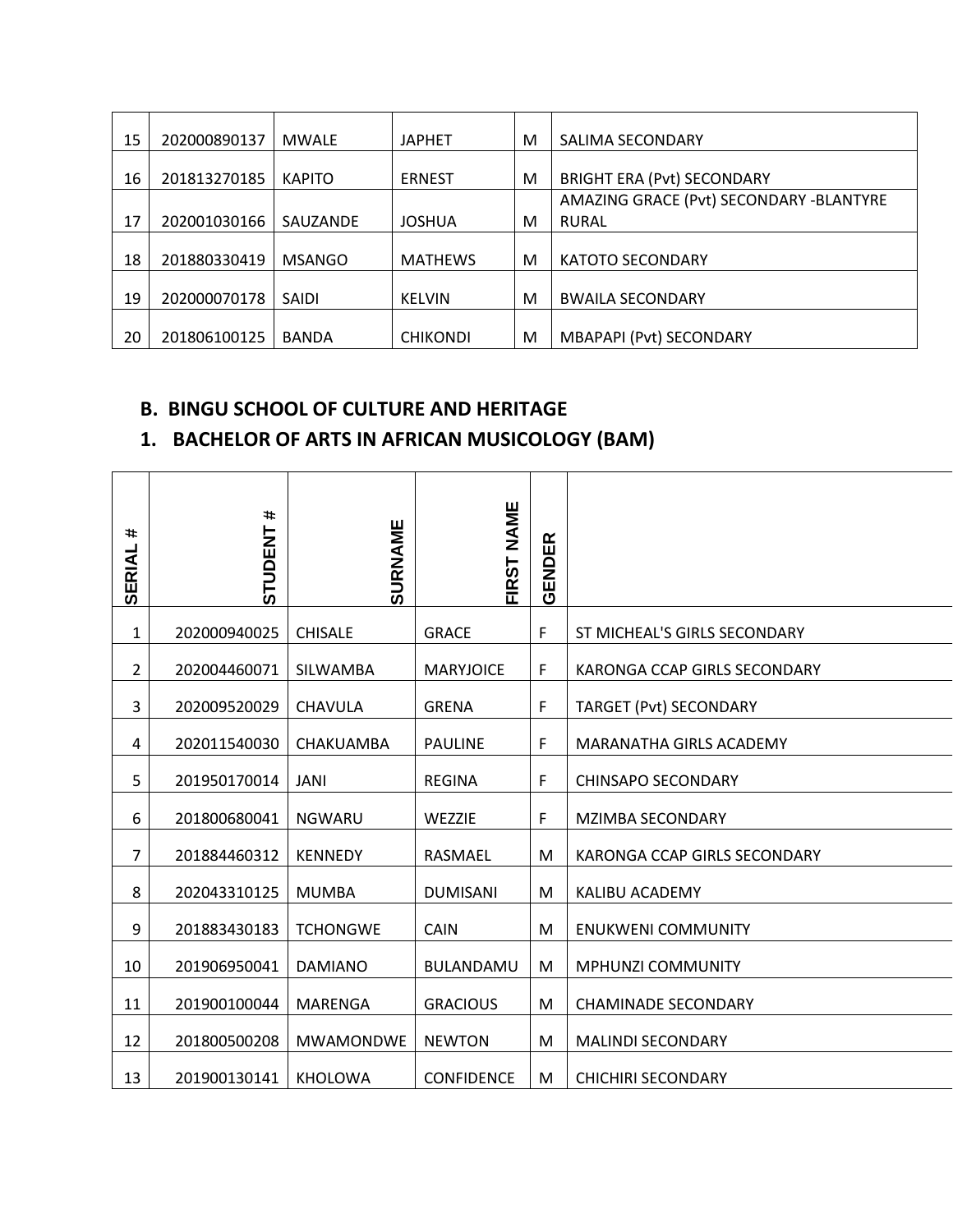| 14 | 201901510020 | <b>KACHUSA</b> | <b>UFULU</b>       | M | ST JOHN'S (Pvt) SECONDARY           |
|----|--------------|----------------|--------------------|---|-------------------------------------|
| 15 | 201901470120 | <b>JAFFALI</b> | <b>MUSSA</b>       | M | <b>RADSON BOYS' (Pvt) SECONDARY</b> |
| 16 | 202000290066 | KANJIRA        | <b>KAFA</b>        | M | <b>GAWANI SECONDARY</b>             |
| 17 | 201900220036 | GASALAMU       | <b>PHIRI</b>       | M | <b>DEDZA SECONDARY</b>              |
| 18 | 201900340209 | <b>WANJA</b>   | <b>CHRISTOPHER</b> | M | LIKANGALA SECONDARY                 |
| 19 | 201800800045 | <b>BANDA</b>   | MALEWEZI           | M | NKHOTAKOTA SECONDARY                |
| 20 | 201813140083 | <b>MOYO</b>    | <b>MWAYI</b>       | M | RISE MALAWI (Pvt) SECONDARY         |

#### **2. BACHELOR OF ARTS IN INDIGENOUS KNOWLEDGE SYSTEMS AND PRACTICES (BIK)**

| #<br>SERIAL    | #<br><b>STUDENT</b> | SURNAME          | <b>NAME</b><br><b>FIRST</b> | 띥<br><b>GENDE</b> | NAME<br>CENTER              |
|----------------|---------------------|------------------|-----------------------------|-------------------|-----------------------------|
| $\mathbf{1}$   | 202000780076        | <b>MWAMADI</b>   | ANASTANZIA                  | F                 | NKHAMENYA GIRLS SECONDARY   |
| $\overline{2}$ | 202001290014        | <b>KATSABOLA</b> | <b>JOSEPH</b>               | M                 | <b>MLARE SEMINARY</b>       |
| 3              | 202001290022        | <b>MWASE</b>     | <b>PAUL</b>                 | М                 | <b>MLARE SEMINARY</b>       |
| 4              | 202001290017        | <b>MBALAME</b>   | <b>EDGER</b>                | M                 | <b>MLARE SEMINARY</b>       |
| 5              | 202011300111        | <b>HELDEN</b>    | ALEXANDER                   | M                 | KUNYANJA (Pvt) SECONDARY    |
| 6              | 202003310152        | LUHANA           | KONDWANI                    | M                 | <b>EKWENDENI COMMUNITY</b>  |
| 7              | 201801340017        | <b>KAUNDA</b>    | <b>MICHAEL</b>              | M                 | NANKHUNDA SEMINARY          |
| 8              | 202002340034        | <b>MHINJI</b>    | <b>DORWARD</b>              | M                 | <b>CHIKANGAWA COMMUNITY</b> |
| 9              | 202003360085        | <b>MBEYA</b>     | <b>PRECIOUS</b>             | M                 | <b>EMBANGWENI COMMUNITY</b> |
| 10             | 202000100030        | <b>GONDWE</b>    | KUMBUKANI                   | M                 | <b>CHAMINADE SECONDARY</b>  |
| 11             | 202000250099        | <b>KAMWENDO</b>  | <b>VICTOR</b>               | M                 | DZENZA SECONDARY            |
| 12             | 202007400077        | <b>LUTEPO</b>    | <b>JOSHUA</b>               | М                 | MWANSAMBO SECONDARY         |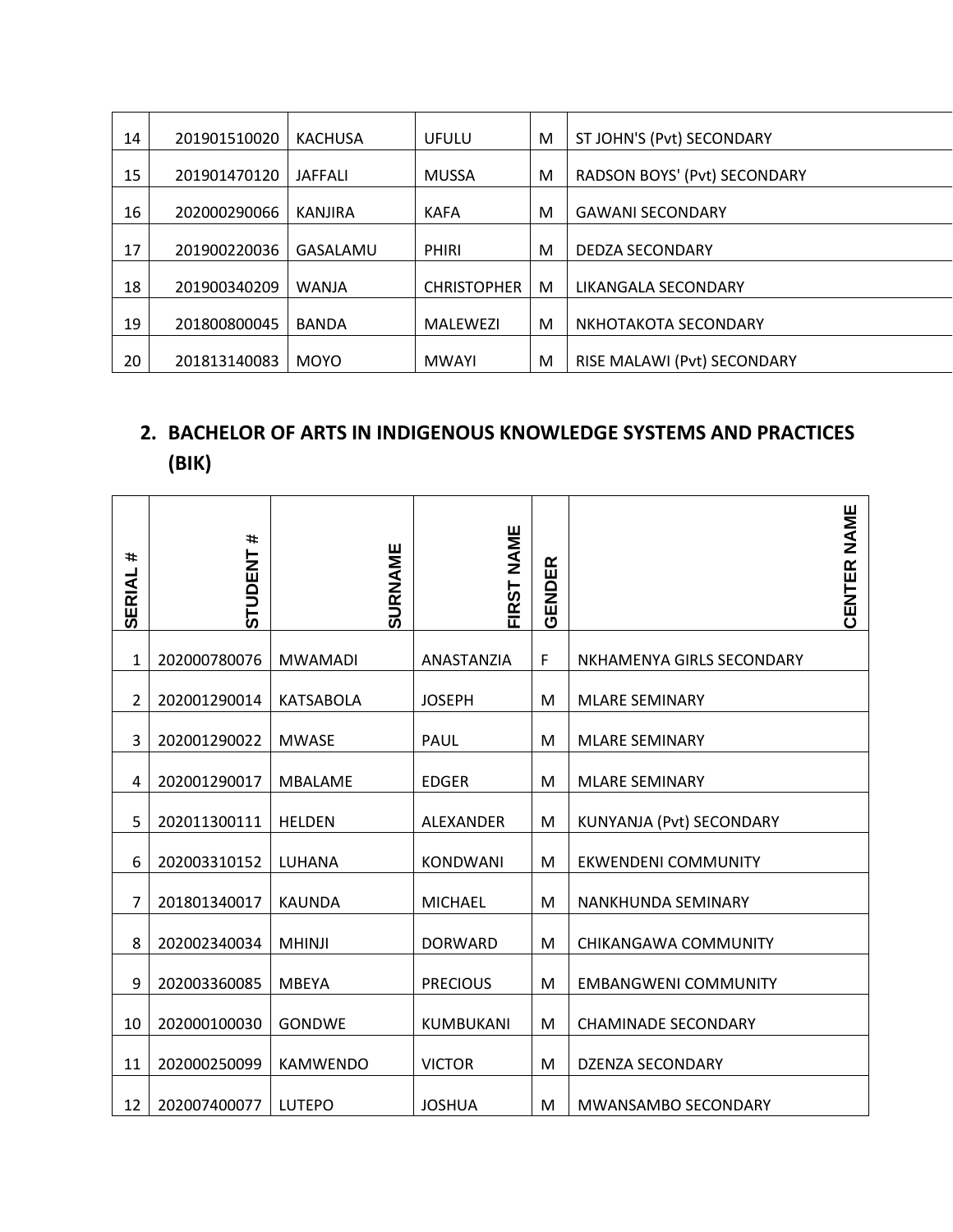| 13 | 202000250106 | MAGAWA          | ZIMBA            | M | <b>DZENZA SECONDARY</b>       |
|----|--------------|-----------------|------------------|---|-------------------------------|
| 14 | 201901290005 | <b>CHIMENYA</b> | <b>PETER</b>     | M | <b>MLARE SEMINARY</b>         |
| 15 | 202081710046 | <b>LYSON</b>    | <b>PEMPHERO</b>  | м | <b>BEMBEKE COMMUNITY</b>      |
| 16 | 201805420042 | <b>MOSES</b>    | <b>PRECIOUS</b>  | м | <b>MADZIABANGO COMMUNITY</b>  |
| 17 | 202011380331 | <b>VOIGHT</b>   | <b>GIFT</b>      | м | <b>TARGET (Pvt) SECONDARY</b> |
| 18 | 202002360074 | MUKHULA         | LIMBANI          | м | CHIKHWAZA COMMUNITY           |
| 19 | 202000200091 | <b>MANGANI</b>  | <b>LOVEMORE</b>  | м | CHIRADZULU SECONDARY          |
| 20 | 201806610109 | <b>MLAUZI</b>   | <b>CHIMWEMWE</b> | М | MLODZA COMMUNITY -LILONGWE    |

## **3. BACHELOR OF ARTS LANGUAGE, COMMUNICATION AND CULTURE (LCC)**

| #<br>SERIAL    | #<br><b>STUDENT</b> | SURNAME           | <b>NAME</b><br><b>FIRST</b> | GENDER | <b>NAME</b><br>CENTER                                   |
|----------------|---------------------|-------------------|-----------------------------|--------|---------------------------------------------------------|
| 1              | 202000750069        | <b>MAKONYOLA</b>  | <b>PRINCESS</b>             | F      | NDIRANDE HILL SECONDARY                                 |
| $\overline{2}$ | 202010830089        | <b>NYANDA</b>     | <b>MERVIS</b>               | F      | ATSIKANA PAULENDO (Pvt)<br><b>SECONDARY</b>             |
| 3              | 202000960023        | <b>CHISE</b>      | <b>NORAH</b>                | F      | STELLA MARIS SECONDARY                                  |
| 4              | 202014010025        | <b>GAMA</b>       | <b>NATASHA</b>              | F      | BISHOP AUNEAU GIRLS' CATHOLIC (Pvt)<br><b>SECONDARY</b> |
| 5              | 202011540231        | <b>MANDALA</b>    | <b>PROMISE</b>              | F      | MARANATHA GIRLS ACADEMY                                 |
| 6              | 202000570014        | CHANDAWIRA        | <b>SUCCESS</b>              | F      | MCHINJI SECONDARY                                       |
| 7              | 202014520039        | <b>MBENDELA</b>   | <b>MARGRET</b>              | F      | CATHOLIC INSTITUTE COMMUNITY                            |
| 8              | 202000910017        | <b>DAUD</b>       | PATUMAL                     | F      | SOCHE HILL SECONDARY                                    |
| 9              | 202043310034        | CHAVULA           | <b>GOMEZGANI</b>            | M      | KALIBU ACADEMY                                          |
| 10             | 201801340030        | <b>TWOBOY</b>     | <b>INNOCENT</b>             | M      | NANKHUNDA SEMINARY                                      |
| 11             | 202009520663        | <b>MTAMBALIKA</b> | <b>CHARLIE</b>              | M      | <b>TARGET (Pvt) SECONDARY</b>                           |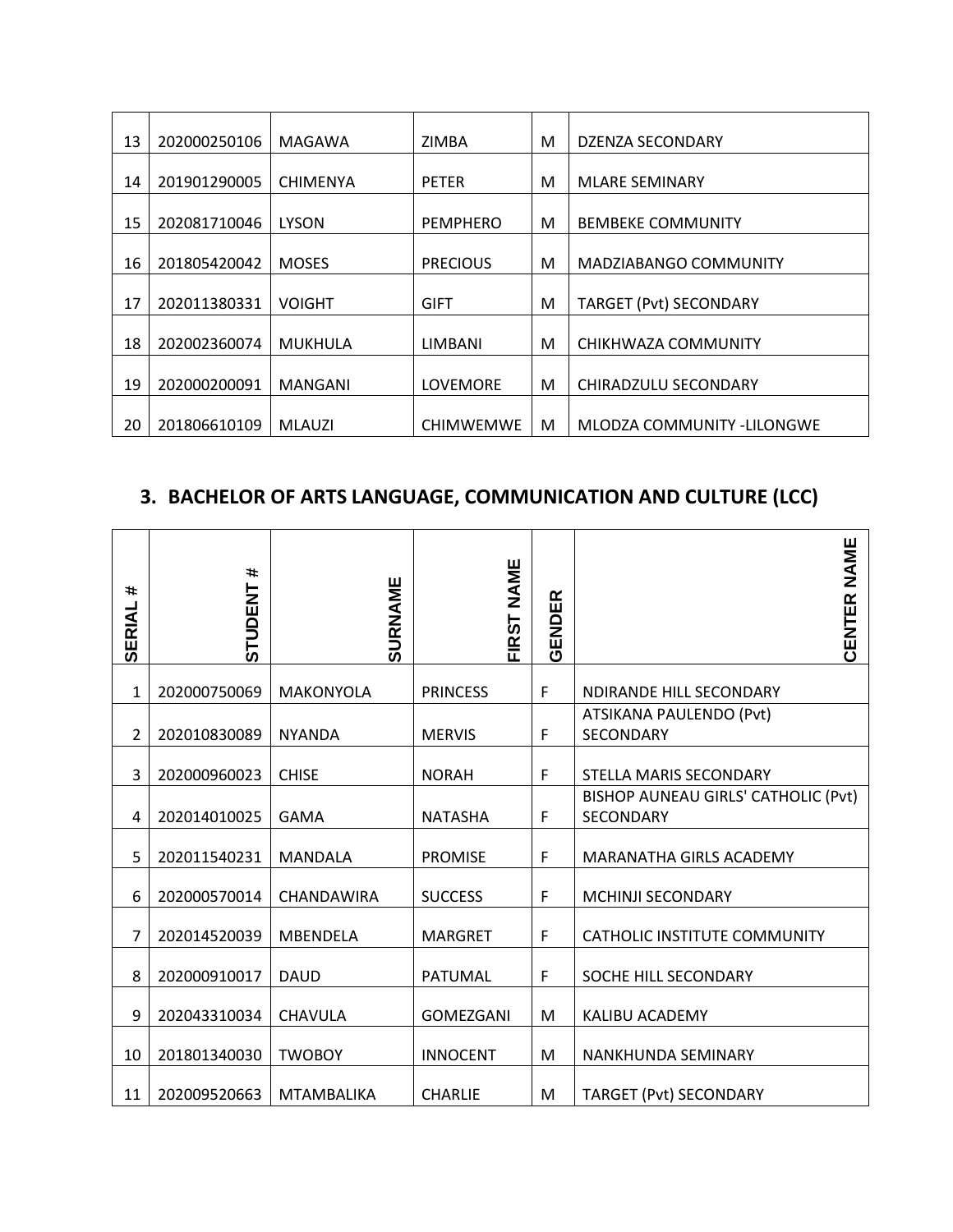| 12 | 202000870041 | KAMWANZA       | ZACHARIAH         | М | ROBERT LAWS SECONDARY       |
|----|--------------|----------------|-------------------|---|-----------------------------|
|    |              |                |                   |   |                             |
| 13 | 201802670032 | <b>BANDA</b>   | <b>HAPPY</b>      | М | CHINTHECHE COMMUNITY        |
|    |              |                |                   |   |                             |
| 14 | 201800240122 | YOWELI         | <b>TSIDKENU</b>   | М | DOWA SECONDARY              |
|    |              |                |                   |   |                             |
| 15 | 201880230127 | <b>NYASULU</b> | <b>JONAS</b>      | M | <b>DOMASI DEMONSTRATION</b> |
|    |              |                |                   |   | MTENDERE CHRISTIAN (Pvt)    |
| 16 | 202013060028 | <b>GULANI</b>  | <b>GRECIAN</b>    | м | <b>SECONDARY</b>            |
|    |              |                |                   |   |                             |
| 17 | 202057300078 | <b>MBUGHI</b>  | <b>MBOKIRE</b>    | M | MULTICAREER (Pvt) SECONDARY |
|    |              |                |                   |   |                             |
| 18 | 202000870001 | <b>BANDA</b>   | <b>CHEMBEKEZO</b> | M | ROBERT LAWS SECONDARY       |
|    |              |                |                   |   |                             |
| 19 | 201901290027 | <b>MBEYE</b>   | <b>JAMES</b>      | M | <b>MLARE SEMINARY</b>       |
|    |              |                |                   |   |                             |
| 20 | 201800860116 | <b>VICKSON</b> | <b>BENEDICTO</b>  | М | ROBERT BLAKE SECONDARY      |

## **4. BACHELOR OF ARTS IN CULTURAL ECONOMY (CEC)**

| #<br><b>SERIAL</b> | $\ast$<br><b>STUDENT</b> | SURNAME               | NAME<br><b>FIRST</b> | GENDER |                                                      | <b>NAME</b><br>CENTER |
|--------------------|--------------------------|-----------------------|----------------------|--------|------------------------------------------------------|-----------------------|
| 1                  | 202032180005             | <b>CHISALE GONDWE</b> | <b>GRACE MWIZA</b>   | F      | <b>GOOD SHEPHERED INTERNATIONAL</b><br><b>SCHOOL</b> |                       |
| 2                  | 202001110130             | <b>TEMBO</b>          | <b>YVONNE</b>        | F      | <b>BANDAWE GIRLS' SECONDARY</b>                      |                       |
| 3                  | 202011540011             | <b>BANDA</b>          | <b>WYNESS</b>        | F      | MARANATHA GIRLS ACADEMY                              |                       |
| 4                  | 201850330336             | <b>MPHATO</b>         | <b>GLORY</b>         | F      | <b>KATOTO SECONDARY</b>                              |                       |
| 5                  | 202040220003             | <b>MWAKILAMA</b>      | <b>LUGHANO</b>       | M      | MZUZU ACADEMY                                        |                       |
| 6                  | 201859540023             | <b>NKHUNGA</b>        | YAMIKANI             | M      | <b>TCHAWALE COMMUNITY</b>                            |                       |
| 7                  | 202014830008             | <b>BANDA</b>          | <b>DAZERT</b>        | M      | MARANATHA BOYS (PVT) SECONDARY                       |                       |
| 8                  | 202013350189             | <b>MSOWOYA</b>        | <b>GHRISTON</b>      | M      | FAITH (Pvt) SECONDARY                                |                       |
| 9                  | 201811980191             | <b>MKUPU</b>          | <b>GIFT</b>          | M      | JAMO (Pvt) SECONDARY                                 |                       |
| 10                 | 202000300103             | <b>KANANJI</b>        | <b>KONDWANI</b>      | M      | <b>HHI SECONDARY</b>                                 |                       |
| 11                 | 201880450246             | <b>CHIPETA</b>        | <b>JAPHET</b>        | M      | LUWINGA SECONDARY                                    |                       |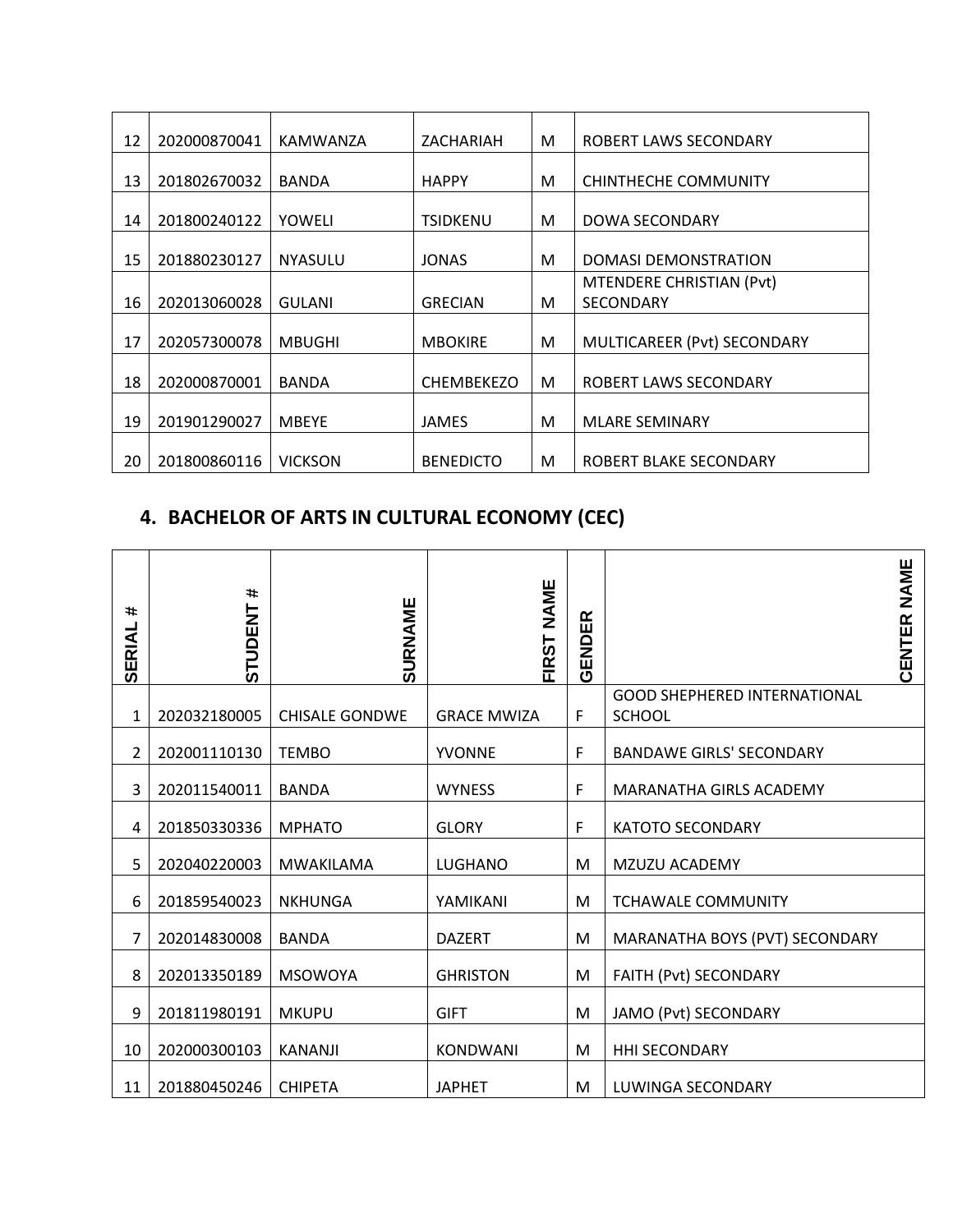| 12 | 201863390623 | <b>KATIYA</b> | <b>EMMANUEL</b> | M | KAFITA CHRISTIAN SECONDARY                       |
|----|--------------|---------------|-----------------|---|--------------------------------------------------|
| 13 | 201855190032 | <b>BANDA</b>  | <b>GEOFREY</b>  | м | LOJWA COMMUNITY                                  |
| 14 | 202000530067 | KASAMBALA     | <b>PATRICK</b>  | М | <b>MANGOCHI SECONDARY</b>                        |
| 15 | 202014830166 | KUWALI        | <b>JAMES</b>    | M | MARANATHA BOYS (PVT) SECONDARY                   |
| 16 | 201810290460 | <b>MAKANI</b> | <b>PEACE</b>    | M | ZINGWANGWA PROGRESSIVE (Pvt)<br><b>SECONDARY</b> |
| 17 | 201811280222 | SENZANI       | <b>FELIX</b>    | M | HI-PROFILE (Pvt) SECONDARY                       |
| 18 | 201800890105 | <b>TSOKA</b>  | <b>CHIKONDI</b> | М | SALIMA SECONDARY                                 |
| 19 | 202014830018 | <b>BENIAS</b> | <b>PITROS</b>   | M | MARANATHA BOYS (PVT) SECONDARY                   |
| 20 | 202009520548 | <b>KASEMA</b> | <b>LWITIKO</b>  | М | <b>TARGET (Pvt) SECONDARY</b>                    |

#### **C. MALAWI INSTITUTE OF TECHNOLOGY**

#### **1. BACHELOR OF ENGINEERING BIOMEDICAL ENGINEERING (BME)**

| #<br>SERIAL    | #<br><b>STUDENT</b> | SURNAME            | NAME<br><b>FIRST</b> | 띥<br>ENDI<br>ō |                                           | <b>NAME</b><br>CENTER |
|----------------|---------------------|--------------------|----------------------|----------------|-------------------------------------------|-----------------------|
| 1              | 202014570017        | <b>KALINO</b>      | <b>HILDA</b>         | F              | LOYOLA JESUIT SECONDARY                   |                       |
| $\overline{2}$ | 202041810011        | <b>NKHOMA</b>      | <b>CLAUDIA</b>       | F              | LILONGWE ACADEMY                          |                       |
| 3              | 202000960016        | <b>CHIKAKUDA</b>   | <b>KETTIE</b>        | F              | STELLA MARIS SECONDARY                    |                       |
| 4              | 202001270113        | <b>MTHANDI</b>     | <b>JULIANA</b>       | F              | MARYMOUNT CATHOLIC GIRLS SECONDARY        |                       |
| 5              | 202000240030        | <b>MOYO</b>        | <b>BRIDGET</b>       | F              | <b>DOWA SECONDARY</b>                     |                       |
| 6              | 202001460066        | <b>LAPHIYAO</b>    | <b>ROSHANE</b>       | F              | PROVIDENCE SECONDARY                      |                       |
| 7              | 202001270146        | <b>PHALE</b>       | <b>TIYANJANE</b>     | F              | <b>MARYMOUNT CATHOLIC GIRLS SECONDARY</b> |                       |
| 8              | 202014930080        | <b>MOYA</b>        | <b>ASIMENYE</b>      | F              | KARONGA ST MARY'S GIRLS SECONDARY         |                       |
| 9              | 202000930001        | <b>ACHITABWINO</b> | <b>EZELYN</b>        | F              | ST MARY'S SECONDARY                       |                       |
| 10             | 202000690023        | <b>MATCHERE</b>    | <b>CHISOMO</b>       | F              | MZUZU GOVERNMENT SECONDARY                |                       |
| 11             | 202040110006        | <b>NCHEMBE</b>     | <b>AZIKIWE</b>       | M              | <b>ST PATRICKS HIGH SCHOOL</b>            |                       |
| 12             | 202004960080        | LWANDA             | <b>CHRISTOPHER</b>   | M              | LILONGWE NAZARENE (Pvt) SECONDARY         |                       |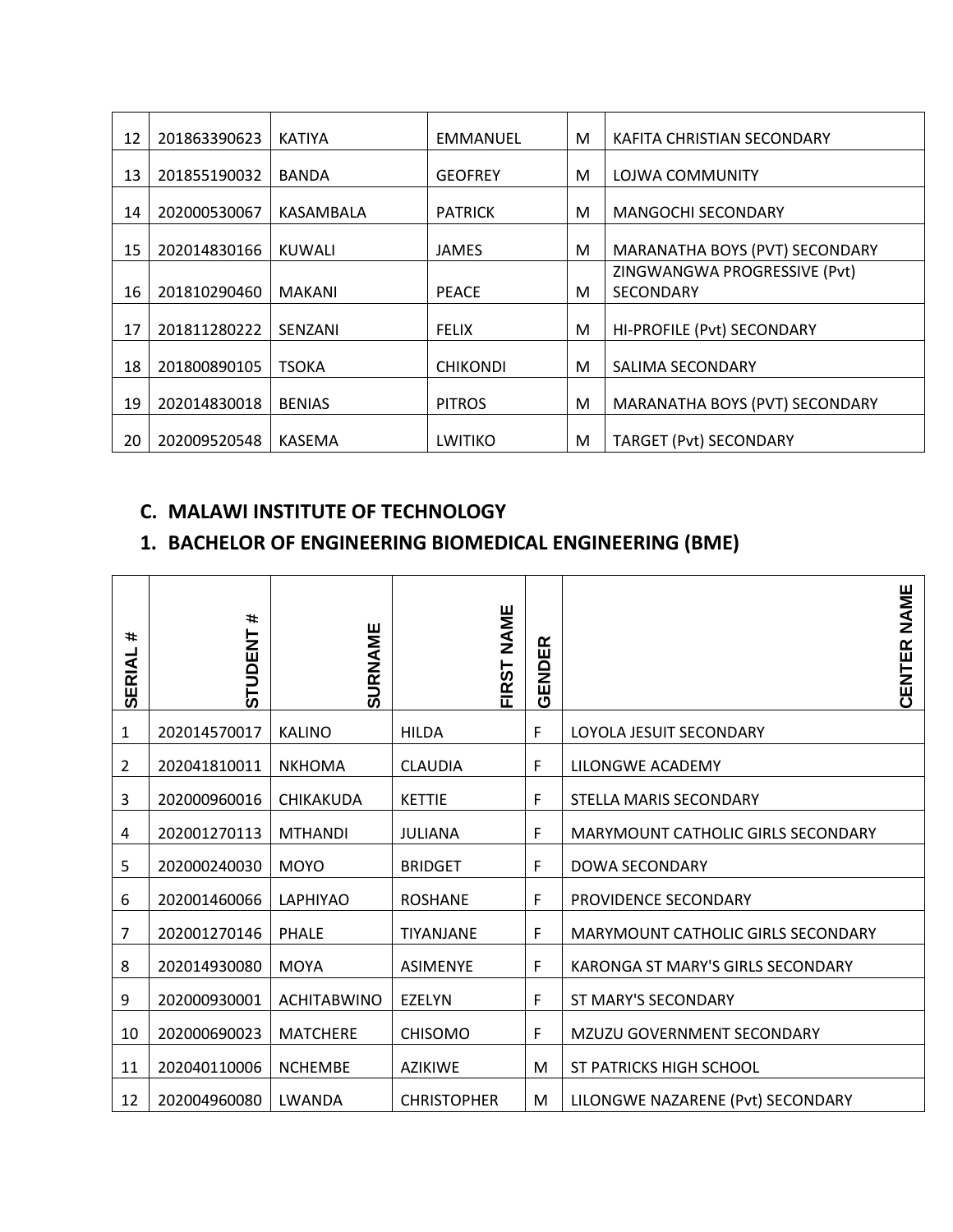| 13 | 202008170051 | MMANGISA        | <b>CEDRICK</b>   | M | NJAMBA SECONDARY                |
|----|--------------|-----------------|------------------|---|---------------------------------|
| 14 | 202000050055 | <b>FRANCIS</b>  | PILIRANI         | М | <b>BLANTYRE SECONDARY</b>       |
| 15 | 202001020001 | <b>ALLISON</b>  | <b>CASSIM</b>    | M | ZOMBA CATHOLIC SECONDARY        |
| 16 | 202001260023 | KATSALA         | ABEL             | M | MARIST (Pvt) SECONDARY          |
| 17 | 202001260038 | <b>MSUKWA</b>   | <b>FORTUNE</b>   | M | <b>MARIST (Pvt) SECONDARY</b>   |
| 18 | 202001510059 | <b>MHANGO</b>   | <b>BENARD</b>    | М | ST JOHN'S (Pvt) SECONDARY       |
| 19 | 202000440069 | <b>KAPYEPYE</b> | <b>GEORGE</b>    | М | <b>LUNZU SECONDARY</b>          |
| 20 | 202000650118 | THAMANGA        | <b>BLESSINGS</b> | м | MULUNGUZI SECONDARY             |
| 21 | 202000100023 | <b>CHOYO</b>    | JUMA             | м | <b>CHAMINADE SECONDARY</b>      |
| 22 | 202000220080 | <b>MMALISYE</b> | SULAIMANA        | М | <b>DEDZA SECONDARY</b>          |
| 23 | 202006750046 | <b>CHIKONDI</b> | <b>PEMPHERO</b>  | M | <b>MOUNTAIN VIEW SECONDARY</b>  |
| 24 | 202000100043 | KAMANGA         | <b>FUMBANI</b>   | м | <b>CHAMINADE SECONDARY</b>      |
| 25 | 202041830005 | <b>JOBO</b>     | <b>PRINCE</b>    | м | <b>BLANTYRE BAPTIST ACADEMY</b> |

#### **2. BACHELOR OF ENGINEERING CHEMICAL ENGINEERING (CHE)**

| $\ddot{\phantom{1}}$<br><b>SERIAL</b> | $\ast$<br><b>STUDENT</b> | SURNAME           | NAME<br><b>FIRST</b> | 띥<br><b>GENDI</b> | NAME<br>CENTER                     |
|---------------------------------------|--------------------------|-------------------|----------------------|-------------------|------------------------------------|
| 1                                     | 202041050045             | <b>CHILIMA</b>    | <b>ZIMATHA</b>       | F                 | KAMUZU ACADEMY                     |
| $\overline{2}$                        | 202000370019             | <b>CHIMPHONDA</b> | <b>BERTHA</b>        | F                 | LIKUNI GIRLS SECONDARY             |
| 3                                     | 202001270075             | <b>KAZIRA</b>     | <b>COMFORT</b>       | F                 | MARYMOUNT CATHOLIC GIRLS SECONDARY |
| 4                                     | 202001460083             | <b>MASAMBA</b>    | <b>PRAISE</b>        | F                 | PROVIDENCE SECONDARY               |
| 5                                     | 202000930106             | <b>MTEPA</b>      | <b>SHARON</b>        | F                 | ST MARY'S SECONDARY                |
| 6                                     | 202001270162             | <b>THEOGENE</b>   | <b>YVONNE</b>        | F                 | MARYMOUNT CATHOLIC GIRLS SECONDARY |
| 7                                     | 202010370045             | <b>MNINDI</b>     | <b>PRAISE</b>        | F                 | <b>KASEYE GIRLS SECONDARY</b>      |
| 8                                     | 202010830045             | KANJEDZA          | <b>DORICA</b>        | F                 | ATSIKANA PAULENDO (Pvt) SECONDARY  |
| 9                                     | 202000650003             | <b>BWANALI</b>    | CONDOLEEZZA          | F                 | MULUNGUZI SECONDARY                |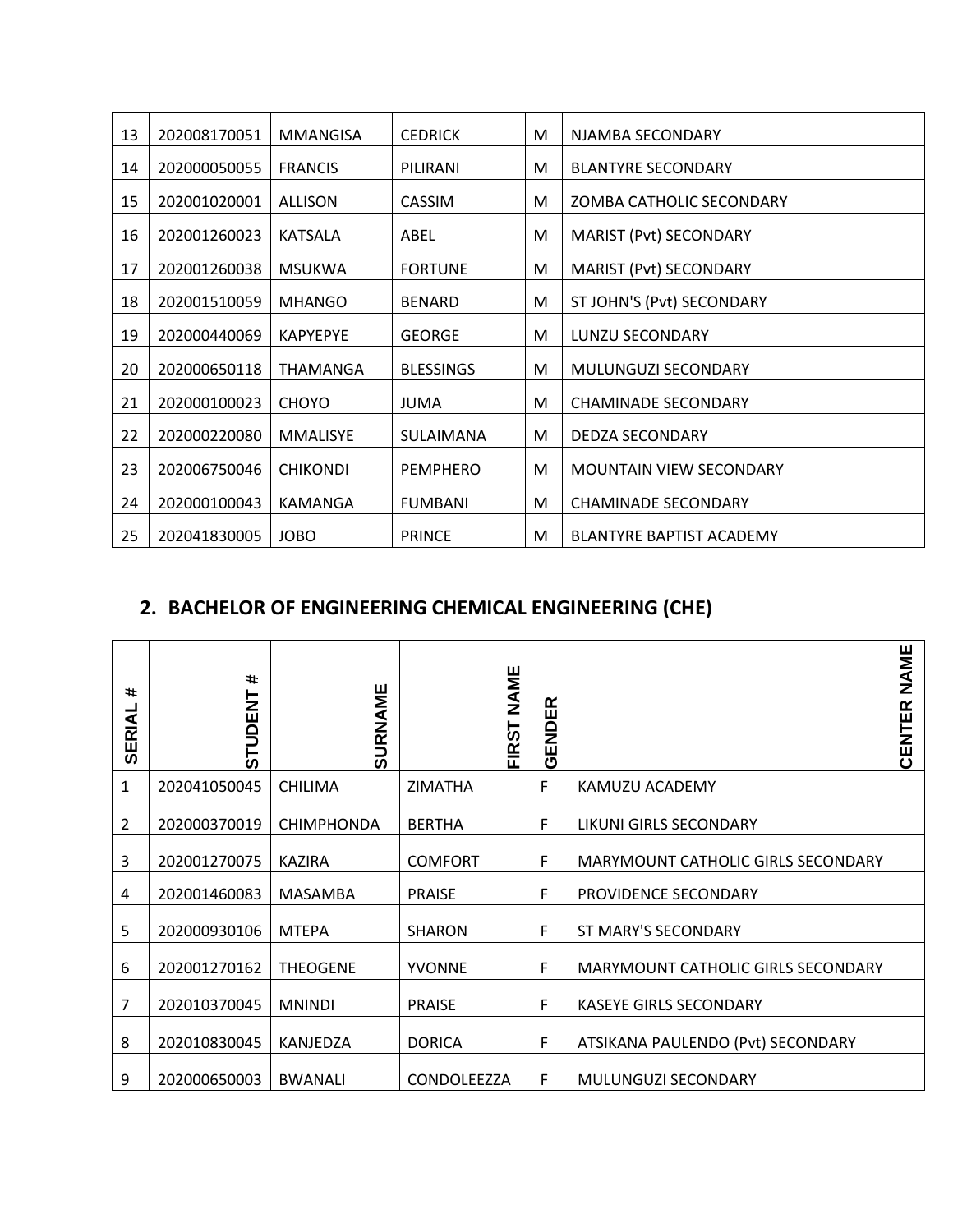| 10 | 202001460133 | <b>YONA</b>      | <b>JUDITH</b>           | F. | PROVIDENCE SECONDARY                       |
|----|--------------|------------------|-------------------------|----|--------------------------------------------|
| 11 | 202000790020 | <b>HUSSEIN</b>   | ABDUL-<br><b>RAHMAN</b> | M  | NKHATA BAY SECONDARY                       |
| 12 | 202000950074 | SAMSON           | <b>JAWADU</b>           | М  | <b>ST PATRICK'S SECONDARY</b>              |
| 13 | 202043280003 | <b>CHILALIRE</b> | <b>MUKULE</b>           | M  | <b>GOOD SHEPHERED INTERNATIONAL SCHOOL</b> |
| 14 | 202013600013 | <b>CHUNDA</b>    | DANIEL                  | M  | <b>JAMES CHIONA CATHOLIC HIGH SCHOOL</b>   |
| 15 | 202000870004 | <b>BANDA</b>     | <b>OWEN</b>             | M  | ROBERT LAWS SECONDARY                      |
| 16 | 201901440017 | <b>MITECHE</b>   | <b>SIMON</b>            | М  | PIUS XII SEMINARY                          |
| 17 | 202000520122 | <b>KAMANDE</b>   | <b>INNOCENT</b>         | M  | <b>MALOSA SECONDARY</b>                    |
| 18 | 202080800183 | <b>PETER</b>     | <b>ENOCK</b>            | M  | NKHOTAKOTA SECONDARY                       |
| 19 | 202000320020 | ASSAMU           | <b>ISHMAEL</b>          | M  | <b>KASUNGU SECONDARY</b>                   |
| 20 | 202000220112 | <b>SITIMA</b>    | <b>KELVIN</b>           | M  | <b>DEDZA SECONDARY</b>                     |
| 21 | 202001020087 | <b>MATIAS</b>    | <b>MISHECK</b>          | M  | ZOMBA CATHOLIC SECONDARY                   |
| 22 | 202080120270 | <b>PHIRI</b>     | <b>JOSEPH</b>           | M  | <b>CHAYAMBA SECONDARY</b>                  |
| 23 | 202000790002 | <b>BANDA</b>     | <b>JOSEPH</b>           | M  | NKHATA BAY SECONDARY                       |
| 24 | 202000800079 | <b>KATIMBA</b>   | <b>CHRISTOPHER</b>      | M  | NKHOTAKOTA SECONDARY                       |
| 25 | 202000100013 | <b>CHIONA</b>    | <b>BLESSINGS</b>        | М  | <b>CHAMINADE SECONDARY</b>                 |

## **3. BACHELOR OF ENGINEERING METALLURGY AND MATERIALS ENGINEERING (MME)**

| $\ddot{\phantom{1}}$<br><b>SERIAL</b> | $\ast$<br>는<br>띠<br>$\mathsf S$<br>__ | NAME<br>œ<br>ಕ | NAME<br><b>IRST</b> | 岛<br>EN<br>3<br>ပ |                                   | NAME<br>ER<br><b>NEC</b> |
|---------------------------------------|---------------------------------------|----------------|---------------------|-------------------|-----------------------------------|--------------------------|
| 1                                     | 202014930039                          | KAMANGA        | <b>FINESSE</b>      | F                 | KARONGA ST MARY'S GIRLS SECONDARY |                          |
| $\overline{2}$                        | 202000050025                          | <b>MAONGA</b>  | <b>INNOCENCIA</b>   | F                 | <b>BLANTYRE SECONDARY</b>         |                          |
| 3                                     | 202000100048                          | <b>KAOMBE</b>  | <b>PYTHAGORUS</b>   | M                 | <b>CHAMINADE SECONDARY</b>        |                          |
| 4                                     | 202007850131                          | <b>GUZA</b>    | <b>JAPHET</b>       | M                 | <b>NANJIRIRI COMMUNITY</b>        |                          |
| 5                                     | 202011930063                          | <b>GEORGE</b>  | <b>VINCENT</b>      | M                 | HILL SIDE (Pvt) SECONDARY         |                          |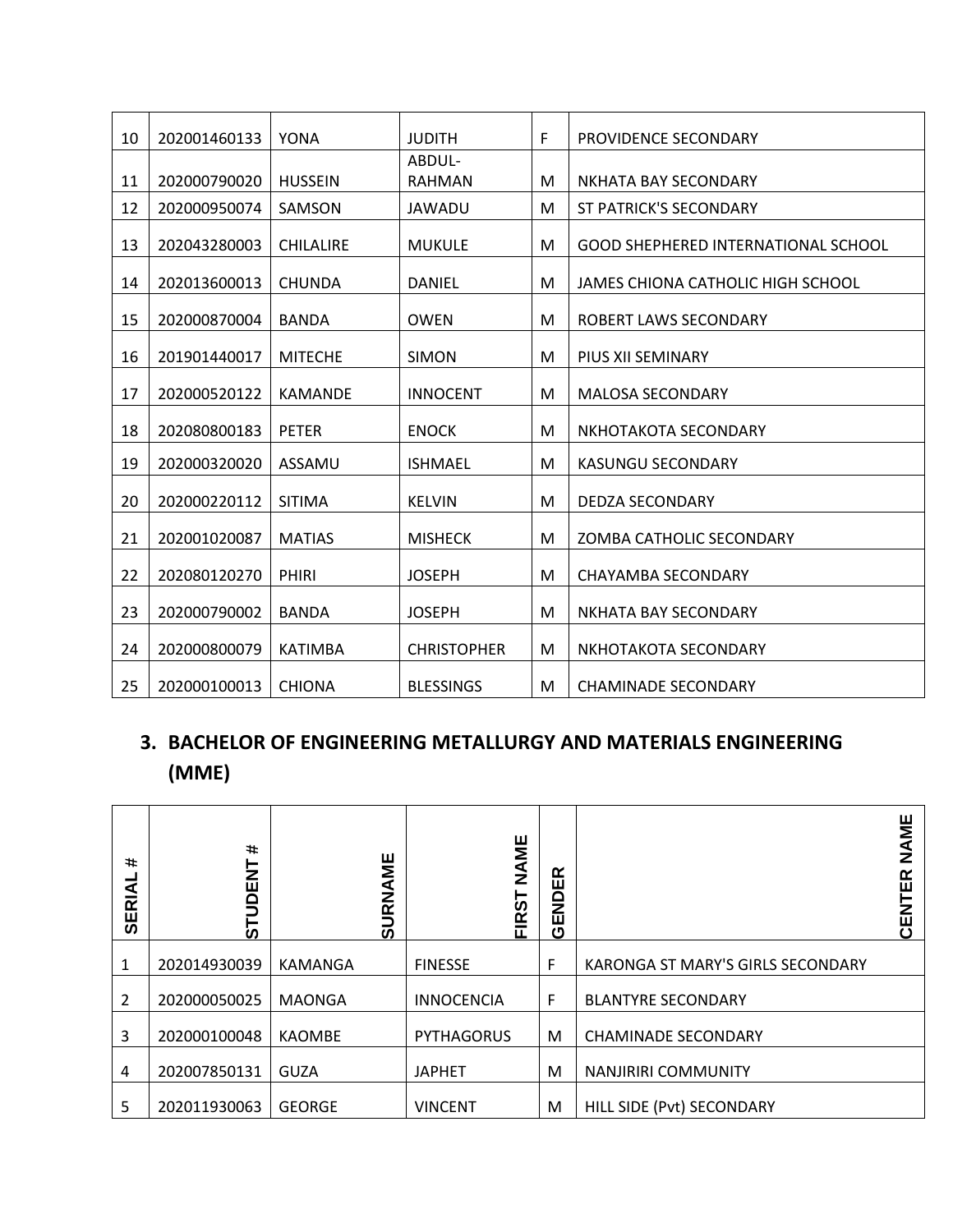| 6<br>202000130197<br><b>SHUMBA</b><br><b>JAPHET</b><br>M<br><b>KACHIKOTI</b><br>$\overline{7}$<br>202000250093<br><b>JERSON</b><br>M<br>8<br>202000010054<br>CHINGWALU<br><b>PRECIOUS</b><br>M<br>9<br>202000450163<br>LONGWE<br><b>NELSON</b><br>M<br>202043320016<br>10<br><b>NJOLOMA</b><br><b>TENES WISICK</b><br>M | <b>CHICHIRI SECONDARY</b>                    |
|-------------------------------------------------------------------------------------------------------------------------------------------------------------------------------------------------------------------------------------------------------------------------------------------------------------------------|----------------------------------------------|
|                                                                                                                                                                                                                                                                                                                         |                                              |
|                                                                                                                                                                                                                                                                                                                         | <b>DZENZA SECONDARY</b>                      |
|                                                                                                                                                                                                                                                                                                                         | <b>BALAKA SECONDARY</b>                      |
|                                                                                                                                                                                                                                                                                                                         | LUWINGA SECONDARY                            |
|                                                                                                                                                                                                                                                                                                                         | <b>BEDIR SCHOOLS</b>                         |
| 11<br>202012690045<br>M<br><b>CHOMA</b><br><b>DANIEL</b>                                                                                                                                                                                                                                                                | ST ANDREWS CCAP MISSION SECONDARY            |
| 12<br>M<br>202080100253<br><b>KASOBILE</b><br><b>GOLDEN</b>                                                                                                                                                                                                                                                             | <b>CHAMINADE SECONDARY</b>                   |
| 13<br>202000040121<br><b>CHILIKO</b><br><b>DALITSO</b><br>M                                                                                                                                                                                                                                                             | <b>BANGWE SECONDARY</b>                      |
| 14<br>202080880098<br><b>MAKUMBA</b><br><b>GRACIOUS</b><br>M                                                                                                                                                                                                                                                            | RUMPHI SECONDARY                             |
| 15<br>202008160151<br><b>TUNG'ANDE</b><br><b>AUBREY</b><br>M                                                                                                                                                                                                                                                            | <b>NGUMBE COMMUNITY</b>                      |
| 202013170074<br><b>ELLIOT</b><br>16<br>PHIRI<br>M                                                                                                                                                                                                                                                                       | SOSTEN GWENGWE FOUNDATION (Pvt)<br>SECONDARY |
| 17<br>202001020073<br>MADZEDZE<br><b>LIMBANI</b><br>M                                                                                                                                                                                                                                                                   | ZOMBA CATHOLIC SECONDARY                     |
| 18<br>202010610233<br><b>MWALE</b><br>M<br><b>JONATHAN</b>                                                                                                                                                                                                                                                              | BISHOP MTEKATEKA SECONDARY SCHOOL            |
| 19<br>202000630001<br><b>AMON</b><br><b>CHISOMO</b><br>M                                                                                                                                                                                                                                                                | MTENDERE SECONDARY                           |
| 20<br>202080860097<br>ADAM<br><b>CHRISTOPHER</b><br>M                                                                                                                                                                                                                                                                   | ROBERT BLAKE SECONDARY                       |
| 21<br>202000750261<br>SANDRAM<br><b>GODFREY</b><br>M                                                                                                                                                                                                                                                                    | NDIRANDE HILL SECONDARY                      |
| 22<br>202088680044<br><b>MSOWOYA</b><br><b>WONGANI</b><br>M                                                                                                                                                                                                                                                             | NYUNGWE COMMUNITY - KARONGA                  |
| 23<br>202001560126<br><b>CHIONE</b><br>M<br><b>JUNIOR</b>                                                                                                                                                                                                                                                               | ST PETER'S CATHOLIC SECONDARY - MZUZU        |
| 24<br><b>KAPITO</b><br>M<br>202011340103<br><b>JOSEPH</b>                                                                                                                                                                                                                                                               | PAK FOUNDATION (Pvt) SECONDARY               |
| 25<br>202000040204<br>SAYENDA<br><b>KELVIN</b><br>M                                                                                                                                                                                                                                                                     | <b>BANGWE SECONDARY</b>                      |

#### **4. BACHELOR OF ENGINEERING MANUFACTURING ENGINEERING (MNE)**

| #<br>₹<br>균<br>59 | #<br>Z<br>ш<br>≏<br>ທ | ш<br>⋝<br>m<br>ທ | NAME<br><b>RST</b> | $\alpha$<br>ш<br>▭<br>Z<br>ш<br>ט | ш<br>5<br>≃<br>ш<br>ш             |
|-------------------|-----------------------|------------------|--------------------|-----------------------------------|-----------------------------------|
|                   | 202014570022          | KAMTEDZA         | <b>VIOLET</b>      | F                                 | LOYOLA JESUIT SECONDARY           |
| 2                 | 202014930014          | <b>CHIPETA</b>   | <b>THEMBINKOSI</b> | F                                 | KARONGA ST MARY'S GIRLS SECONDARY |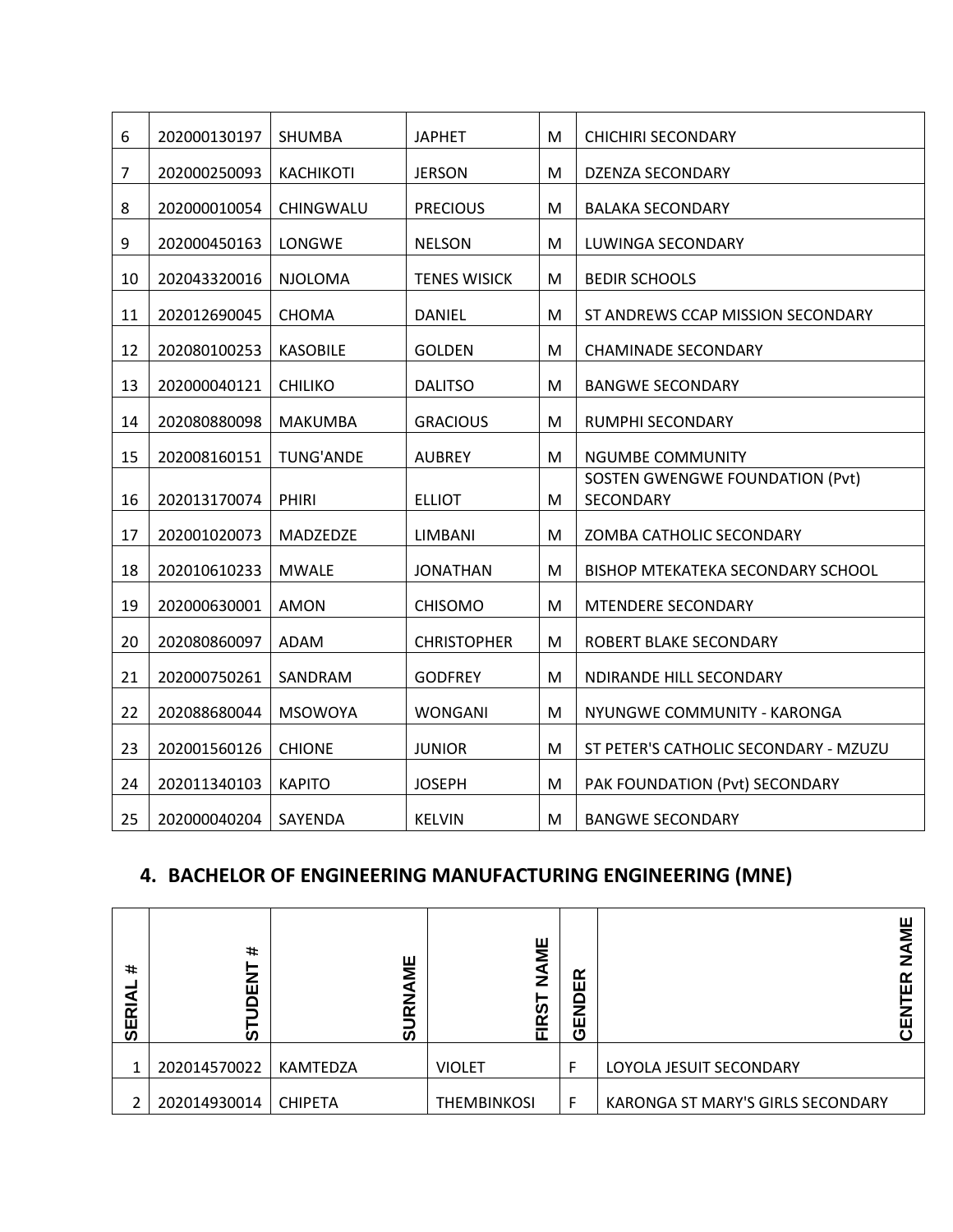| 3  | 202000200035 | <b>RODRICK</b>    | <b>MARGRET</b>   | $\mathsf F$ | CHIRADZULU SECONDARY           |
|----|--------------|-------------------|------------------|-------------|--------------------------------|
| 4  | 202000960051 | <b>KAMWENDO</b>   | <b>FANNY</b>     | $\mathsf F$ | STELLA MARIS SECONDARY         |
| 5  | 202010370068 | <b>NDALAMA</b>    | WEZI             | F           | <b>KASEYE GIRLS SECONDARY</b>  |
| 6  | 202000790055 | <b>MWALE</b>      | <b>ISAAC</b>     | M           | NKHATA BAY SECONDARY           |
| 7  | 202000100033 | <b>JERE</b>       | <b>DAVIE</b>     | M           | <b>CHAMINADE SECONDARY</b>     |
| 8  | 202000750224 | <b>MTONGA</b>     | <b>TAKONDWA</b>  | M           | NDIRANDE HILL SECONDARY        |
| 9  | 202000750227 | <b>MULIYA</b>     | <b>MADALITSO</b> | M           | NDIRANDE HILL SECONDARY        |
| 10 | 202000330171 | <b>GAMBI</b>      | <b>WAMAKA</b>    | M           | <b>KATOTO SECONDARY</b>        |
| 11 | 202080980178 | <b>KAPASULE</b>   | <b>BLESSINGS</b> | M           | <b>UMBWI SECONDARY</b>         |
| 12 | 202008300125 | <b>CHOWE</b>      | <b>TONEX</b>     | M           | NKHOMA COMMUNITY               |
| 13 | 202000070115 | GONGOLO           | <b>INNOCENT</b>  | M           | <b>BWAILA SECONDARY</b>        |
| 14 | 202014570072 | KADZONGWE         | <b>EMMANUEL</b>  | M           | LOYOLA JESUIT SECONDARY        |
| 15 | 202000520140 | <b>MAERE</b>      | <b>OWEN</b>      | M           | MALOSA SECONDARY               |
| 16 | 202000790080 | ZIYAKA            | <b>DEUS</b>      | M           | NKHATA BAY SECONDARY           |
| 17 | 202001170094 | NAMABWAZA         | <b>JOEL</b>      | M           | DOMASI MISSION (Pvt) SECONDARY |
| 18 | 202007310045 | JIMU              | <b>TAKONDWA</b>  | M           | MULUNGUZI COMMUNITY            |
| 19 | 202014260051 | <b>KHOMBA</b>     | <b>KENNETH</b>   | M           | KASUNGU CCAP (Pvt) SECONDARY   |
| 20 | 202000180229 | <b>MWENEFUMBO</b> | <b>GERALD</b>    | M           | CHIPASULA SECONDARY            |

#### **5. BACHELOR OF ENGINEERING TEXTILE ENGINEERING (TXE)**

| $\ddot{}$<br><b>SERIAL</b> | $\ddot{}$<br>⊢<br>.<br>丘<br><u>S</u><br>⊢<br>ັທ | ш<br>Σ<br>∢<br>ے<br>R<br>ທ | NAME<br><b>IRST</b><br>ட | œ<br>ш<br>ē<br>ш<br>ტ |                         | ш<br>Σ<br>₹<br>Z<br>≃<br>ш<br>ш<br>ŕ١ |
|----------------------------|-------------------------------------------------|----------------------------|--------------------------|-----------------------|-------------------------|---------------------------------------|
| 1                          | 202000960091                                    | <b>MDALA</b>               | LONJEZO                  | F                     | STELLA MARIS SECONDARY  |                                       |
| $\overline{c}$             | 202000650015                                    | <b>DELEZA</b>              | LIMBANI                  | F                     | MULUNGUZI SECONDARY     |                                       |
| 3                          | 202014570102                                    | <b>WATSON</b>              | LOVEMORE                 | M                     | LOYOLA JESUIT SECONDARY |                                       |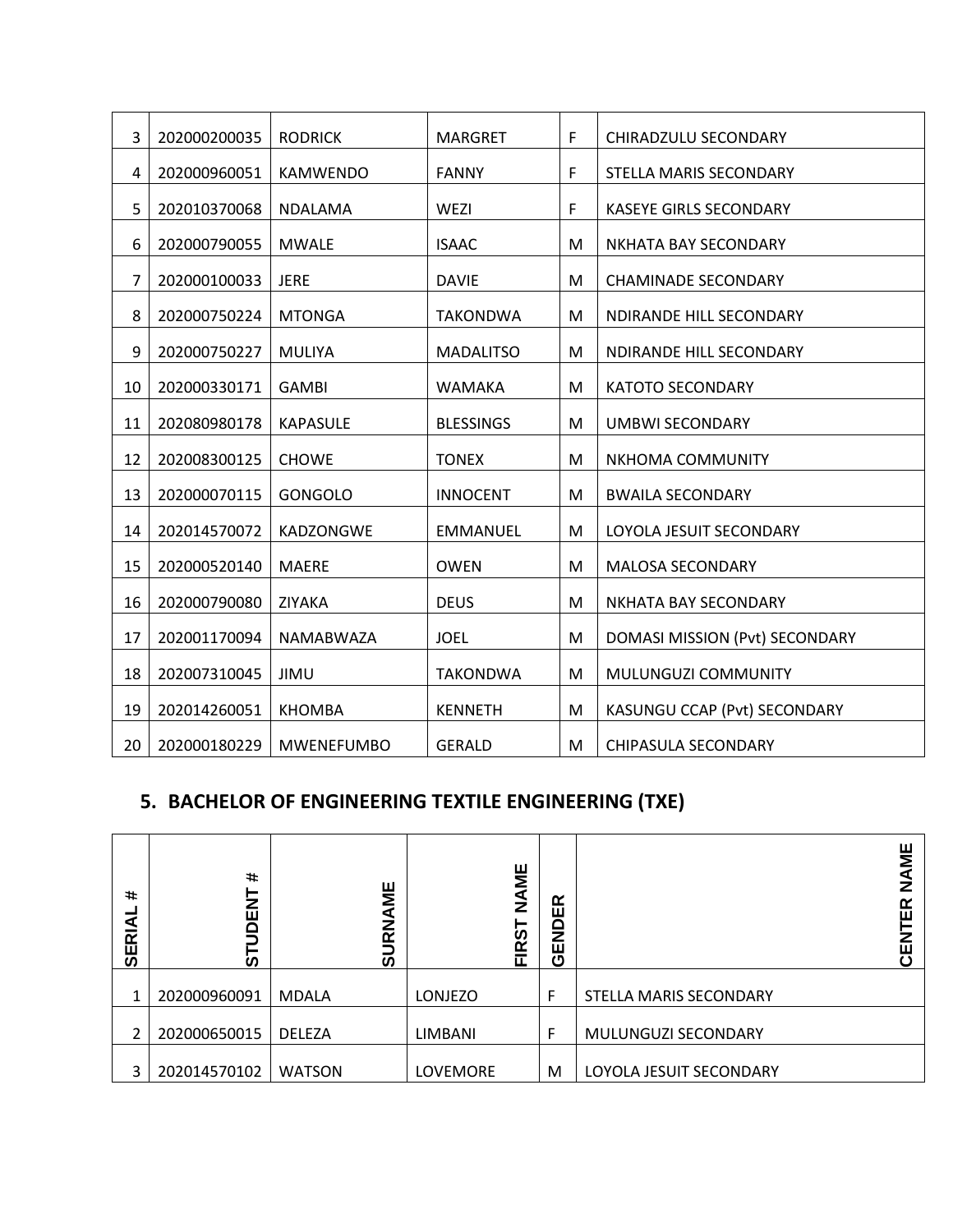| 4              | 202000450201 | <b>MWALE</b>      | <b>MATEYU</b>    | М | LUWINGA SECONDARY                    |
|----------------|--------------|-------------------|------------------|---|--------------------------------------|
| 5              | 202080330256 | MWANGUKU          | <b>DANNEX</b>    | M | <b>KATOTO SECONDARY</b>              |
| 6              | 202001440034 | <b>PATAMA</b>     | <b>DAVID</b>     | M | PIUS XII SEMINARY                    |
| $\overline{7}$ | 202011010186 | <b>MAPIRA</b>     | <b>FRANKLIN</b>  | M | PACT-NORTHPARK (Pvt) SECONDARY       |
| 8              | 201800420073 | <b>MAJO</b>       | <b>CLEVER</b>    | M | LUCHENZA SECONDARY                   |
| 9              | 202004160051 | <b>CHUNGA</b>     | LEGIEMENT        | M | KALIYEKA COMMUNITY                   |
| 10             | 202001340031 | <b>TCHESA</b>     | <b>ELIAS</b>     | M | NANKHUNDA SEMINARY                   |
| 11             | 202008170058 | <b>NTHARA</b>     | <b>PRAISE</b>    | M | NJAMBA SECONDARY                     |
| 12             | 202014830096 | <b>GAMA</b>       | <b>HARRY</b>     | M | MARANATHA BOYS (PVT) SECONDARY       |
| 13             | 201851490191 | <b>MASULA</b>     | <b>ALFRED</b>    | M | S.O.S HERMAN GMEINER (Pvt) SECONDARY |
| 14             | 202012330039 | <b>KAPOMPHO</b>   | <b>CHARLES</b>   | M | ST LOUIS MZEDI COMMUNITY             |
| 15             | 202080100347 | MWAKASANGILA      | <b>SETTIE</b>    | M | <b>CHAMINADE SECONDARY</b>           |
| 16             | 202000010060 | <b>HAMZA</b>      | <b>HASSAN</b>    | M | <b>BALAKA SECONDARY</b>              |
| 17             | 202000640136 | <b>UGENI</b>      | <b>CALVIN</b>    | M | MULANJE SECONDARY                    |
| 18             | 202080360265 | <b>CHIVUNDIKO</b> | <b>WILKINSON</b> | M | LIKUNI BOYS SECONDARY                |
| 19             | 201859160539 | CHILEMBA          | <b>DESTINEY</b>  | M | SOCHE TECHNICAL                      |
| 20             | 202082100265 | LIZEYO            | <b>KINGSLEY</b>  | M | <b>CHARLES LWANGA COMMUNITY</b>      |

#### **6. BACHELOR OF SCIENCE IN FOOD SCIENCE AND TECHNOLOGY (FST)**

| $\ddot{\phantom{1}}$<br><b>SERIAI</b> | $\ast$<br>⊢<br>Ż<br>ш<br>ā<br>່ທ | 当<br>đ<br>z<br>œ<br>ທ | NAME<br><b>IRST</b><br>ш | $\alpha$<br>ш<br>END<br>ტ | ш<br>ΜŅ<br>z<br>œ<br>ш<br>に<br>ひ |
|---------------------------------------|----------------------------------|-----------------------|--------------------------|---------------------------|----------------------------------|
| 1                                     | 202041050010                     | <b>BANDA</b>          | <b>TADALA</b>            | F                         | KAMUZU ACADEM                    |
| 2                                     | 202000960019                     | CHIMBALANGA           | <b>TAMANDANI</b>         | F                         | STELLA MARIS SECONDARY           |
| 3                                     | 202000170052                     | <b>MASEKO</b>         | KUMBUKANI                | F                         | <b>CHINSAPO SECONDARY</b>        |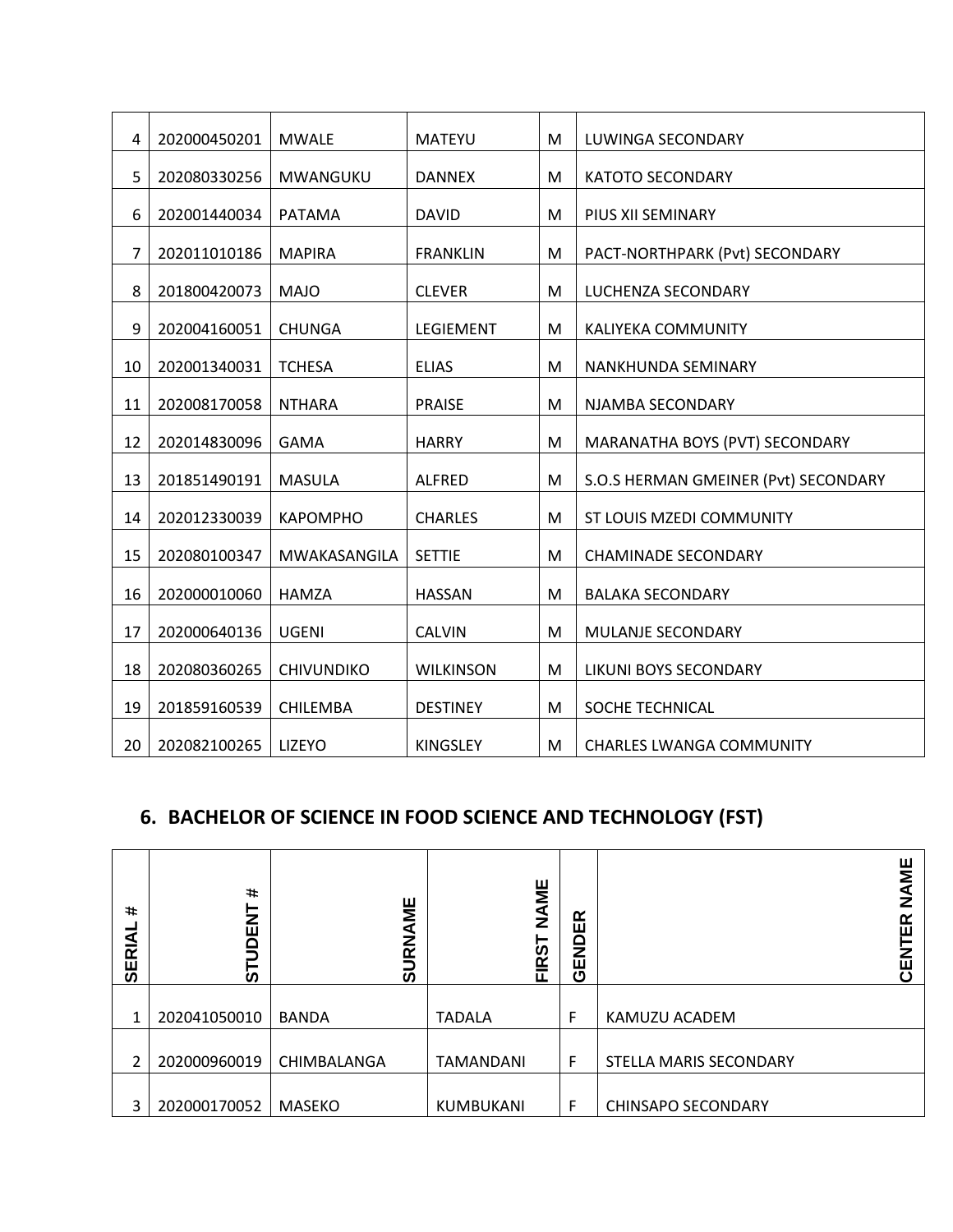| $\overline{4}$ | 202000870060                                                  | <b>MHANGO</b>                                                                                                                                                                | <b>EMMANUEL</b>                                                                                                                                              | M                                                                                                                                                                       | ROBERT LAWS SECONDARY                               |
|----------------|---------------------------------------------------------------|------------------------------------------------------------------------------------------------------------------------------------------------------------------------------|--------------------------------------------------------------------------------------------------------------------------------------------------------------|-------------------------------------------------------------------------------------------------------------------------------------------------------------------------|-----------------------------------------------------|
| 5              | 202001520020                                                  | <b>MATWAYA</b>                                                                                                                                                               | <b>MOSES</b>                                                                                                                                                 | M                                                                                                                                                                       | <b>ST KIZITO SEMINARY</b>                           |
| 6              | 201900200041                                                  | <b>BATUMEYO</b>                                                                                                                                                              | <b>PEMPHERO</b>                                                                                                                                              | M                                                                                                                                                                       | CHIRADZULU SECONDARY                                |
| $\overline{7}$ | 202007300375                                                  | <b>MHANGO</b>                                                                                                                                                                | <b>ANTHONY</b>                                                                                                                                               | M                                                                                                                                                                       | MULTICAREER (Pvt) SECONDARY                         |
| 8              | 202014830243                                                  | <b>MSOSA</b>                                                                                                                                                                 | <b>WILTON</b>                                                                                                                                                | M                                                                                                                                                                       | MARANATHA BOYS (PVT) SECONDARY                      |
|                |                                                               |                                                                                                                                                                              |                                                                                                                                                              |                                                                                                                                                                         | NAIZI COMMUNITY - BLANTYRE                          |
|                |                                                               |                                                                                                                                                                              |                                                                                                                                                              |                                                                                                                                                                         | LIKUNI GIRLS SECONDARY                              |
|                |                                                               |                                                                                                                                                                              |                                                                                                                                                              |                                                                                                                                                                         | CHIRADZULU SECONDARY                                |
|                |                                                               |                                                                                                                                                                              |                                                                                                                                                              |                                                                                                                                                                         | <b>CHAYAMBA SECONDARY</b>                           |
|                |                                                               |                                                                                                                                                                              |                                                                                                                                                              |                                                                                                                                                                         | <b>BANGWE SECONDARY</b>                             |
|                |                                                               |                                                                                                                                                                              |                                                                                                                                                              |                                                                                                                                                                         | <b>CHAMINADE SECONDARY</b>                          |
|                |                                                               |                                                                                                                                                                              |                                                                                                                                                              |                                                                                                                                                                         | <b>CHINSAPO SECONDARY</b>                           |
|                |                                                               |                                                                                                                                                                              |                                                                                                                                                              |                                                                                                                                                                         | ST PATRICK'S SEMINARY                               |
|                |                                                               |                                                                                                                                                                              |                                                                                                                                                              |                                                                                                                                                                         | <b>MKWICHI SECONDARY</b>                            |
|                |                                                               |                                                                                                                                                                              |                                                                                                                                                              |                                                                                                                                                                         | LUCHENZA SECONDARY                                  |
|                |                                                               |                                                                                                                                                                              |                                                                                                                                                              |                                                                                                                                                                         | <b>DEDZA SECONDARY</b>                              |
|                | 9<br>10<br>11<br>12<br>13<br>14<br>15<br>16<br>17<br>18<br>19 | 202007530021<br>202080370239<br>202000200073<br>202080120229<br>202000040159<br>202000100092<br>202000170221<br>202001540025<br>202006540186<br>202000420114<br>202000220065 | <b>BANDA</b><br>KAIMAIMA<br><b>KACHEPA</b><br><b>MAYANI</b><br><b>LIPANDE</b><br><b>MTAMBO</b><br>NG'OMA<br><b>MHONE</b><br>MWARAMWASA<br>SAMSON<br>MAKALANI | <b>VINCENT</b><br>ANDREW<br><b>ARTHUR</b><br><b>NOEL</b><br><b>EMMANUEL</b><br><b>EMMANUEL</b><br><b>ISAIAH</b><br><b>JOSHUA</b><br>DANIEL<br><b>CHIFUNDO</b><br>DANIEL | M<br>M<br>M<br>M<br>M<br>M<br>M<br>M<br>M<br>M<br>M |

#### **7. BACHELOR SCIENCE IN MATHEMATICAL SCIENCES (MSC)**

| #<br>$\mathbf{r}$<br>ш<br>ົທ | $\ddot{}$<br>v<br>ш<br>ഗ | ш<br>∼<br>ທ | ш<br>∼           | $\alpha$<br>ш<br>7<br>ш<br>ტ |                                   | ш<br>ш |
|------------------------------|--------------------------|-------------|------------------|------------------------------|-----------------------------------|--------|
| 1                            | 202014930052             | KASAMBO     | <b>UCHINDAMI</b> | F                            | KARONGA ST MARY'S GIRLS SECONDARY |        |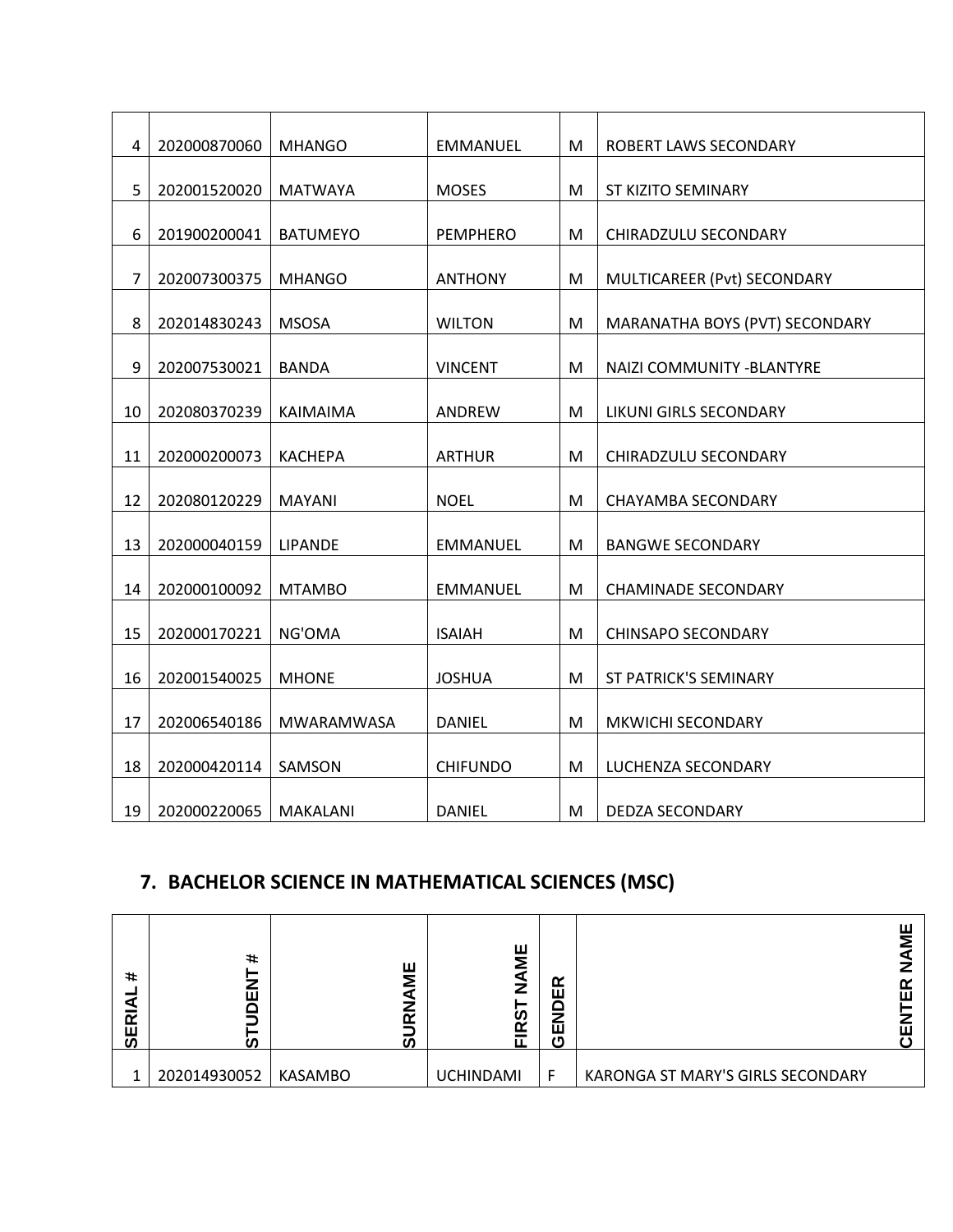| $\overline{2}$ | 202001040052 | <b>MFUNE</b>     | <b>MAGARET</b>   | F         | <b>ARMY SECONDARY</b>                 |
|----------------|--------------|------------------|------------------|-----------|---------------------------------------|
| 3              | 201806990061 | <b>PIYO</b>      | ANGELLA          | F         | <b>MPINJI COMMUNITY</b>               |
| 4              | 202007710062 | <b>MIZINGA</b>   | <b>HARRIS</b>    | M         | NAMISONGA COMMUNITY                   |
| 5              | 202000720059 | <b>BONSWEL</b>   | YOHANE           | M         | NAMITETE SECONDARY                    |
| 6              | 202002760040 | <b>GOBOLE</b>    | <b>ROBUSA</b>    | M         | CHIRADZULU COMMUNITY                  |
| $\overline{7}$ | 202000220047 | <b>KAMENDE</b>   | <b>GODFREY</b>   | M         | <b>DEDZA SECONDARY</b>                |
| 8              | 202001560164 | <b>MBOTWA</b>    | <b>DENTON</b>    | M         | ST PETER'S CATHOLIC SECONDARY - MZUZU |
| 9              | 202000310039 | <b>BANDA</b>     | COSMAS           | M         | <b>KANG'OMA SECONDARY</b>             |
| 10             | 202000860049 | <b>KACHIPULA</b> | <b>USUMAN</b>    | M         | ROBERT BLAKE SECONDARY                |
| 11             | 202010610201 | <b>MASIYE</b>    | <b>DUNCAN</b>    | M         | BISHOP MTEKATEKA SECONDARY SCHOOL     |
| 12             | 202000010072 | <b>KALEA</b>     | <b>CHIKONDI</b>  | M         | <b>BALAKA SECONDARY</b>               |
| 13             | 202007190158 | SAKWATA          | <b>COMFORT</b>   | ${\sf M}$ | MTHUNZI (Pvt) SECONDARY               |
| 14             | 202000760053 | <b>KATUNGA</b>   | <b>INNOCENT</b>  | M         | <b>NGABU SECONDARY</b>                |
| 15             | 201813530430 | ZGAMBO           | <b>MCPHERSON</b> | M         | PROGRESSIVE (Pvt) SECONDARY           |
| 16             | 202002690065 | CHAFMILA         | <b>DACT</b>      | M         | <b>CHINUNKHA COMMUNITY</b>            |
| 17             | 202001290026 | ZULU             | <b>VINCENT</b>   | M         | <b>MLARE SEMINARY</b>                 |
| 18             | 202013610089 | MASAULI          | <b>BLESSINGS</b> | M         | PHALOMBE TTC OPEN SECONDARY           |
|                |              |                  |                  |           |                                       |
| 19             | 202002960184 | <b>KAMWENDO</b>  | <b>DAVIE</b>     | M         | CHIYAMBI (Pvt) SECONDARY              |

#### **8. BACHELOR OF SCIENCE IN EDUCATION (BSED)**

| #<br>$\overline{\mathbf{r}}$<br>ш<br>ົທ | $\ddot{}$<br>z<br>ш<br>ທ | ΜE<br>đ<br>z<br>œ<br>බි | NAME<br>RST<br>ய | ≃<br>ш<br>o<br>Z<br>ш<br>ပ |                              | ш<br>ш<br>ш |
|-----------------------------------------|--------------------------|-------------------------|------------------|----------------------------|------------------------------|-------------|
| 1                                       | 202000940026             | <b>CHITHILA</b>         | <b>CYNTHIA</b>   | F                          | ST MICHEAL'S GIRLS SECONDARY |             |
| 2                                       | 202087250038             | <b>NONIWA</b>           | <b>RUTH</b>      | F                          | MULANJE BOMA COMMUNITY       |             |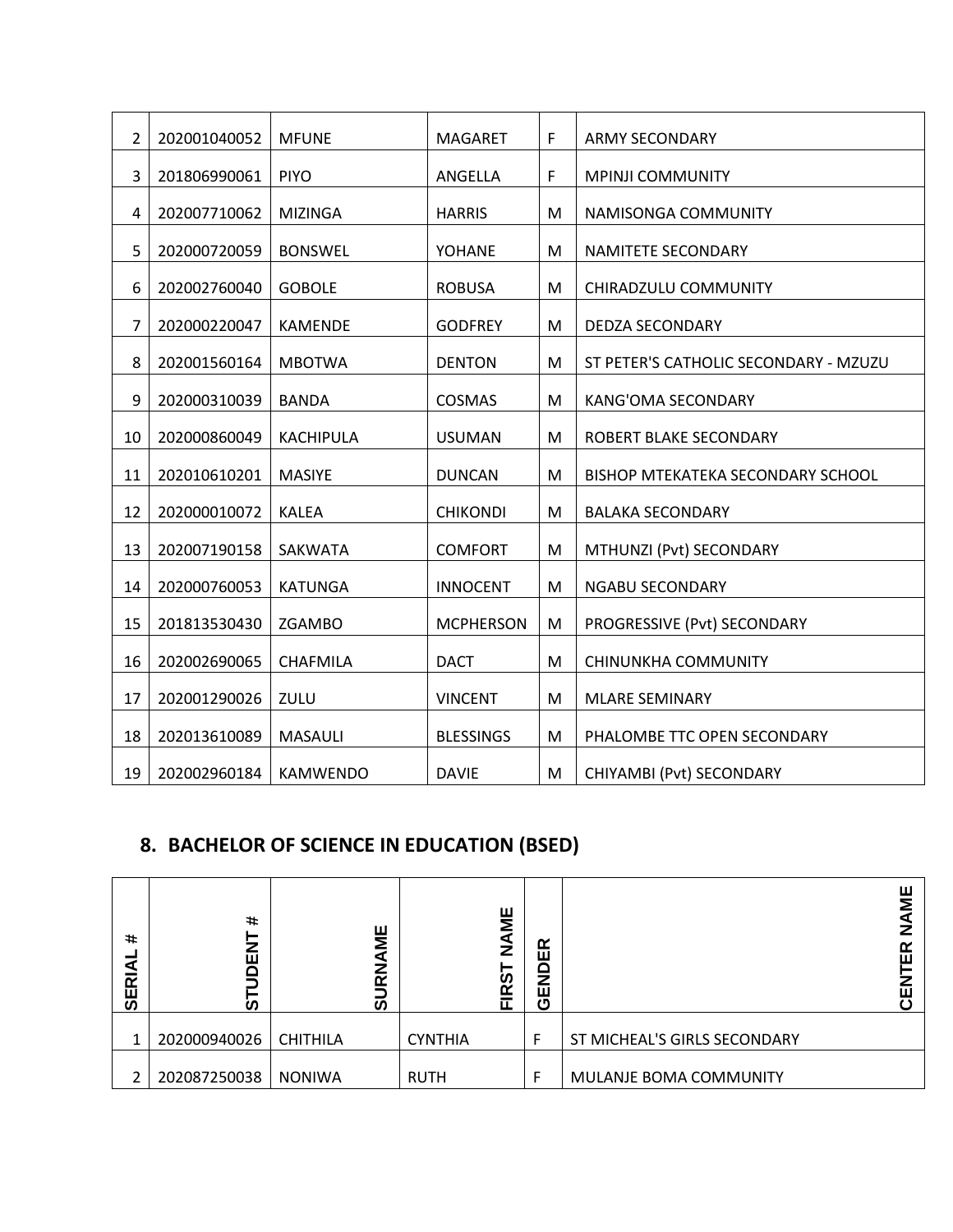| 3  | 202000450067 | <b>MLAMBIA</b>  | <b>ELINA</b>    | F | LUWINGA SECONDARY                 |
|----|--------------|-----------------|-----------------|---|-----------------------------------|
| 4  | 202000600072 | KACHEDWA        | ANDREW          | M | MKANDA SECONDARY                  |
| 5  | 202001020131 | SANLECK         | <b>THOMAS</b>   | M | ZOMBA CATHOLIC SECONDARY          |
| 6  | 202009850118 | NKHWANGWA       | <b>VINCENT</b>  | M | <b>VONKEN COMMUNITY</b>           |
| 7  | 202000420116 | SANJANI         | <b>THOMSON</b>  | M | LUCHENZA SECONDARY                |
| 8  | 202004230036 | <b>LAMECK</b>   | LAURENT         | M | <b>KAMBULU COMMUNITY</b>          |
| 9  | 201890360170 | <b>NJIKHO</b>   | MANASSEH        | M | <b>KAPORO COMMUNITY</b>           |
| 10 | 202000750250 | PALASA          | SOLOMONI        | M | NDIRANDE HILL SECONDARY           |
| 11 | 202014510412 | MALIASAWO       | <b>PATRICK</b>  | M | ALPHA (PVT) SECONDARY             |
| 12 | 202014830257 | <b>MUNYALA</b>  | ULEMU           | M | MARANATHA BOYS (PVT) SECONDARY    |
| 13 | 202000050060 | <b>JAMES</b>    | <b>FRIGHTON</b> | M | <b>BLANTYRE SECONDARY</b>         |
| 14 | 202091110050 | <b>MANDA</b>    | <b>ISIAH</b>    | M | <b>KAPANDA COMMUNITY</b>          |
| 15 | 202008160083 | <b>CHIHANA</b>  | <b>LASTON</b>   | M | <b>NGUMBE COMMUNITY</b>           |
| 16 | 202011380294 | <b>NDOMONDO</b> | <b>GEOFREY</b>  | M | TARGET (Pvt) SECONDARY            |
| 17 | 201861710049 | <b>ZOTO</b>     | <b>HARRISON</b> | M | THUNDUTI COMMUNITY                |
| 18 | 202000120100 | PHIRI           | <b>OSMAN</b>    | M | CHAYAMBA SECONDARY                |
| 19 | 201887350131 | ZAITI           | ANDREW          | M | <b>MVERA COMMUNITY</b>            |
| 20 | 202009880100 | <b>BANDA</b>    | <b>GERSHOM</b>  | M | <b>WALIRANJI COMMUNITY</b>        |
| 21 | 201806990074 | <b>ACTION</b>   | <b>AUSTIN</b>   | M | <b>MPINJI COMMUNITY</b>           |
| 22 | 202001220116 | MASIYANO        | <b>ADRIAN</b>   | M | KINGS FOUNDATIONS (Pvt) SECONDARY |
| 23 | 201810360040 | <b>CHIGAMBA</b> | <b>BOSTON</b>   | M | <b>KAPORO COMMUNITY</b>           |
| 24 | 202000070171 | NYIRENDA        | <b>MWAYI</b>    | M | <b>BWAILA SECONDARY</b>           |
| 25 | 202011300141 | <b>MSALA</b>    | PEREZ           | M | KUNYANJA (Pvt) SECONDARY          |
| 26 | 202000340135 | <b>CHIMENYA</b> | <b>TAKONDWA</b> | M | LIKANGALA SECONDARY               |
| 27 | 202009940163 | <b>MSHANI</b>   | <b>HARRISON</b> | M | YAMBA COMMUNITY                   |
| 28 | 202058170051 | ZAMAWA          | <b>ISAAC</b>    | M | NJAMBA SECONDARY                  |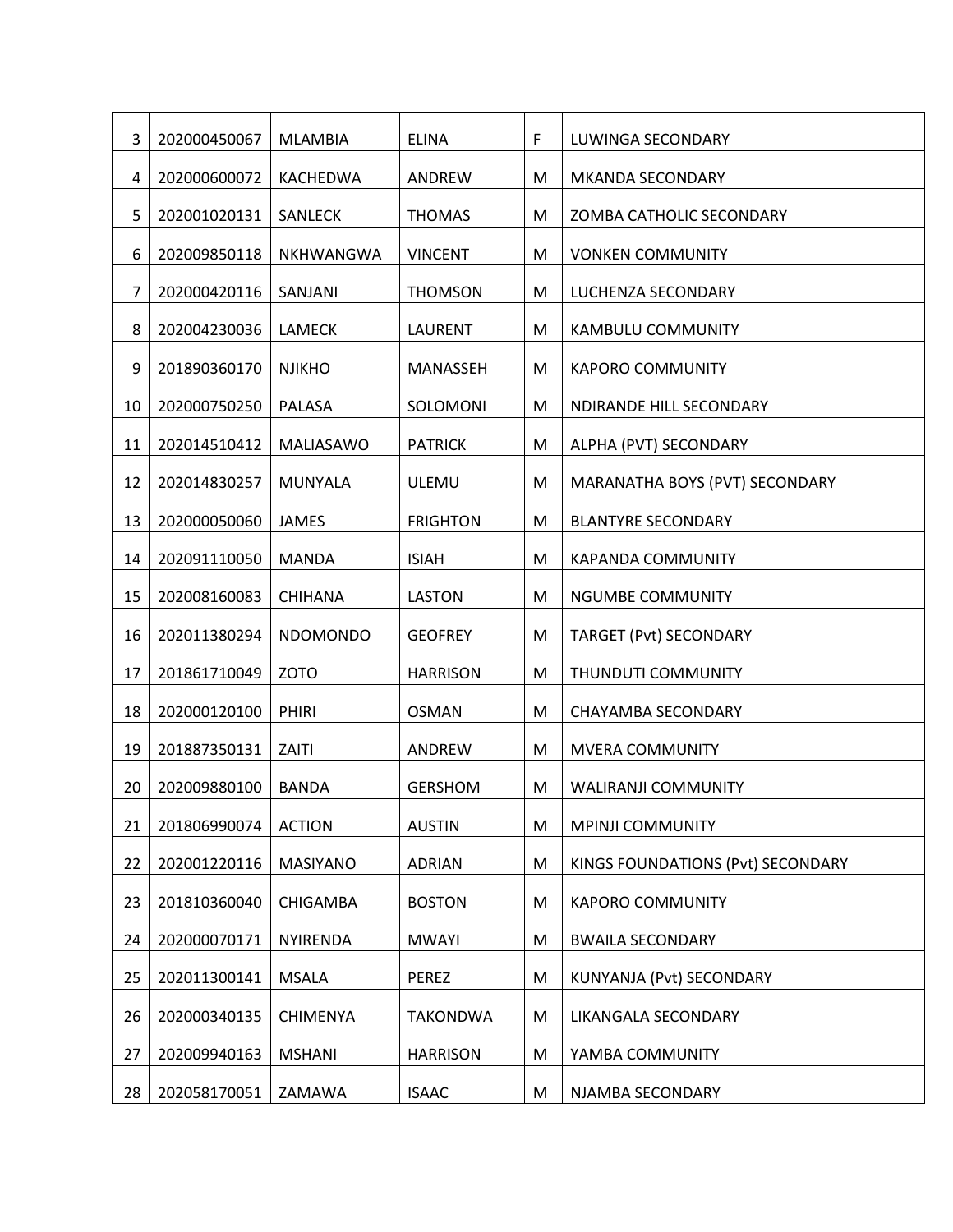| 29 | 202082100256 | KHUNDIRA      | <b>WINSTON</b> | M | <b>CHARLES LWANGA COMMUNITY</b> |
|----|--------------|---------------|----------------|---|---------------------------------|
| 30 | 202014510504 | <b>WITCAN</b> | NTAPALA        | M | ALPHA (PVT) SECONDARY           |

#### **9. BACHELOR OF SCIENCE BUSINESS INFORMATION TECHNOLOGY (BIT)**

| #<br><b>SERIAL</b> | #<br><b>STUDENT</b> | SURNAME        | FIRST NAME      | GENDER |                                  | CENTER NAME |
|--------------------|---------------------|----------------|-----------------|--------|----------------------------------|-------------|
| $\mathbf{1}$       | 202043290019        | LONGWE         | SAMANTHA        | F      | MOUNT SINAI INTERNATIONAL SCHOOL |             |
| $\overline{2}$     | 202041050265        | <b>MALION</b>  | <b>RUTH</b>     | F      | KAMUZU ACADEM                    |             |
| 3                  | 202000180066        | MALENGA        | <b>RUTH</b>     | F      | CHIPASULA SECONDARY              |             |
| 4                  | 202000780085        | <b>NKHATA</b>  | OLIVIA          | F      | NKHAMENYA GIRLS SECONDARY        |             |
| 5                  | 202000370078        | <b>MALOMO</b>  | <b>ESNARTH</b>  | F      | LIKUNI GIRLS SECONDARY           |             |
| 6                  | 201840070035        | CHIWAULA       | SHALOM          | F      | SOUTHEND SECONDARY SCHOOL        |             |
| 7                  | 202000270001        | <b>AFUNE</b>   | <b>TAINA</b>    | F      | EKWENDENI GIRLS SECONDARY        |             |
| 8                  | 202000270091        | <b>THINDWA</b> | <b>MALUMBO</b>  | F      | EKWENDENI GIRLS SECONDARY        |             |
| 9                  | 202050230003        | <b>BANDA</b>   | ANGELLA         | F      | DOMASI DEMONSTRATION             |             |
| 10                 | 202011000027        | KANYAMA        | <b>PATRICIA</b> | F      | <b>NYUNGWE GIRLS CATHOLIC</b>    |             |
| 11                 | 202000760027        | NDENGUMA       | <b>MARTHA</b>   | F      | NGABU SECONDARY                  |             |
| 12                 | 202000450062        | MKANDAWIRE     | <b>EPHLES</b>   | F      | LUWINGA SECONDARY                |             |
| 13                 | 202041050450        | PHIRI          | <b>PAUL</b>     | M      | KAMUZU ACADEMY                   |             |
| 14                 | 202041050130        | JIMU           | <b>MAHALA</b>   | M      | KAMUZU ACADEMY                   |             |
| 15                 | 202043310051        | <b>MTEMA</b>   | <b>TANTHWE</b>  | M      | KALIBU ACADEMY                   |             |
| 16                 | 201802670072        | <b>NKHOMA</b>  | ANDREW          | M      | <b>CHINTHECHE COMMUNITY</b>      |             |
| 17                 | 202000950016        | <b>FRED</b>    | <b>HASTINGS</b> | M      | ST PATRICK'S SECONDARY           |             |
| 18                 | 202001260048        | NYIRENDA       | WANANGWA        | M      | MARIST (Pvt) SECONDARY           |             |
| 19                 | 202014830233        | <b>MKWALA</b>  | KUMBUKANI       | M      | MARANATHA BOYS (PVT) SECONDARY   |             |
| 20                 | 202000360030        | <b>KAIPA</b>   | <b>PRECIOUS</b> | M      | LIKUNI BOYS SECONDARY            |             |
| 21                 | 202000720066        | CHIMAMBA       | <b>CHIYAMBI</b> | M      | NAMITETE SECONDARY               |             |
| 22                 | 202000920076        | PHIRI          | <b>DANNIE</b>   | M      | ST JOHN BOSCO SECONDARY          |             |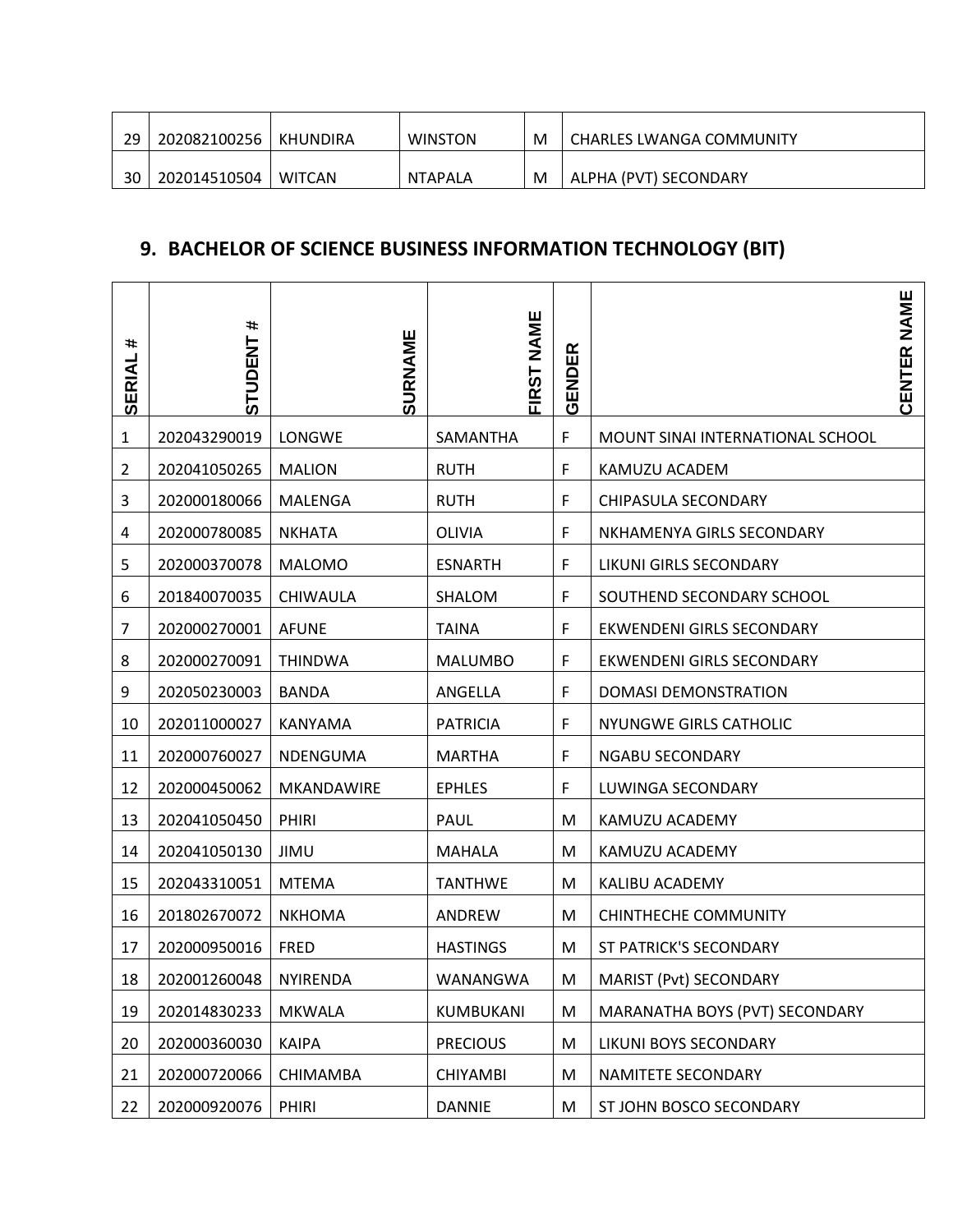| 23 | 202009520401 | CHAPOLA          | YAULEB         | M | <b>TARGET (Pvt) SECONDARY</b>     |
|----|--------------|------------------|----------------|---|-----------------------------------|
| 24 | 202000860071 | KATEMA           | <b>PHACIO</b>  | M | ROBERT BLAKE SECONDARY            |
| 25 | 202000360031 | <b>KAMOWA</b>    | ANDREW         | M | LIKUNI BOYS SECONDARY             |
| 26 | 202000220070 | <b>MANKHWAZI</b> | <b>DANNIE</b>  | M | <b>DEDZA SECONDARY</b>            |
| 27 | 202001020015 | <b>CHASOWA</b>   | <b>KENNETH</b> | M | ZOMBA CATHOLIC SECONDARY          |
| 28 | 202000790004 | <b>BANDA</b>     | <b>THOMAS</b>  | м | NKHATA BAY SECONDARY              |
| 29 | 202010580228 | NKALAPA          | <b>WATIMVA</b> | M | MICHIRU VIEW BOYS (Pvt) SECONDARY |
| 30 | 202001290003 | <b>CHAMVEKA</b>  | <b>GEORGE</b>  | M | <b>MLARE SEMINARY</b>             |
| 31 | 201893410285 | <b>BALALA</b>    | <b>GARRY</b>   | м | LILONGWE TTC OPEN SECONDARY       |

## **10.BACHELOR OF SCIENCE IN COMPUTER SYSTEMS AND SECURITY (CSS)**

| #<br><b>SERIAI</b> | $\ast$<br><b>STUDENT</b> | SURNAME          | <b>NAME</b><br><b>FIRST</b> | ≃<br>面<br>GENDE | NAME<br>CENTER                       |
|--------------------|--------------------------|------------------|-----------------------------|-----------------|--------------------------------------|
| 1                  | 202040070017             | <b>MPAYA</b>     | <b>STEPHANIE</b>            | F               | SOUTHEND SECONDARY SCHOOL            |
| 2                  | 202000050001             | ADDALA           | <b>NICOLE</b>               | F               | <b>BLANTYRE SECONDARY</b>            |
| 3                  | 202000370031             | <b>DUNCAN</b>    | <b>DIANA</b>                | F               | LIKUNI GIRLS SECONDARY               |
| 4                  | 202000270004             | <b>BANDA</b>     | <b>HADASSAH</b>             | F               | EKWENDENI GIRLS SECONDARY            |
| 5                  | 202000380058             | <b>KAMBONA</b>   | <b>SIPHAT</b>               | F               | LILONGWE GIRLS SECONDARY             |
| 6                  | 202001390009             | <b>CHATAIKAH</b> | <b>NAOMI</b>                | F               | OUR LADY OF WISDOM SECONDARY         |
| 7                  | 202043310024             | <b>NKHOMA</b>    | <b>EMMANUEL</b>             | M               | KALIBU ACADEMY                       |
| 8                  | 202040260007             | <b>GUNDA</b>     | <b>SEAN</b>                 | M               | BEDIR STAR INTERNATIONAL HIGH SCHOOL |
| 9                  | 202043310043             | <b>LONGWE</b>    | <b>THEMBA</b>               | M               | KALIBU ACADEMY                       |
| 10                 | 202043320007             | <b>TIKIWA</b>    | <b>ISAAC JOSHUA</b>         | M               | <b>BEDIR SCHOOLS</b>                 |
| 11                 | 202043310011             | <b>KAMWIYO</b>   | <b>SEAN</b>                 | M               | KALIBU ACADEMY                       |
| 12                 | 202043310045             | <b>MAWECHA</b>   | <b>SYLVESTER</b>            | M               | KALIBU ACADEMY                       |
| 13                 | 202000950048             | <b>MISINDE</b>   | <b>FASTON</b>               | M               | ST PATRICK'S SECONDARY               |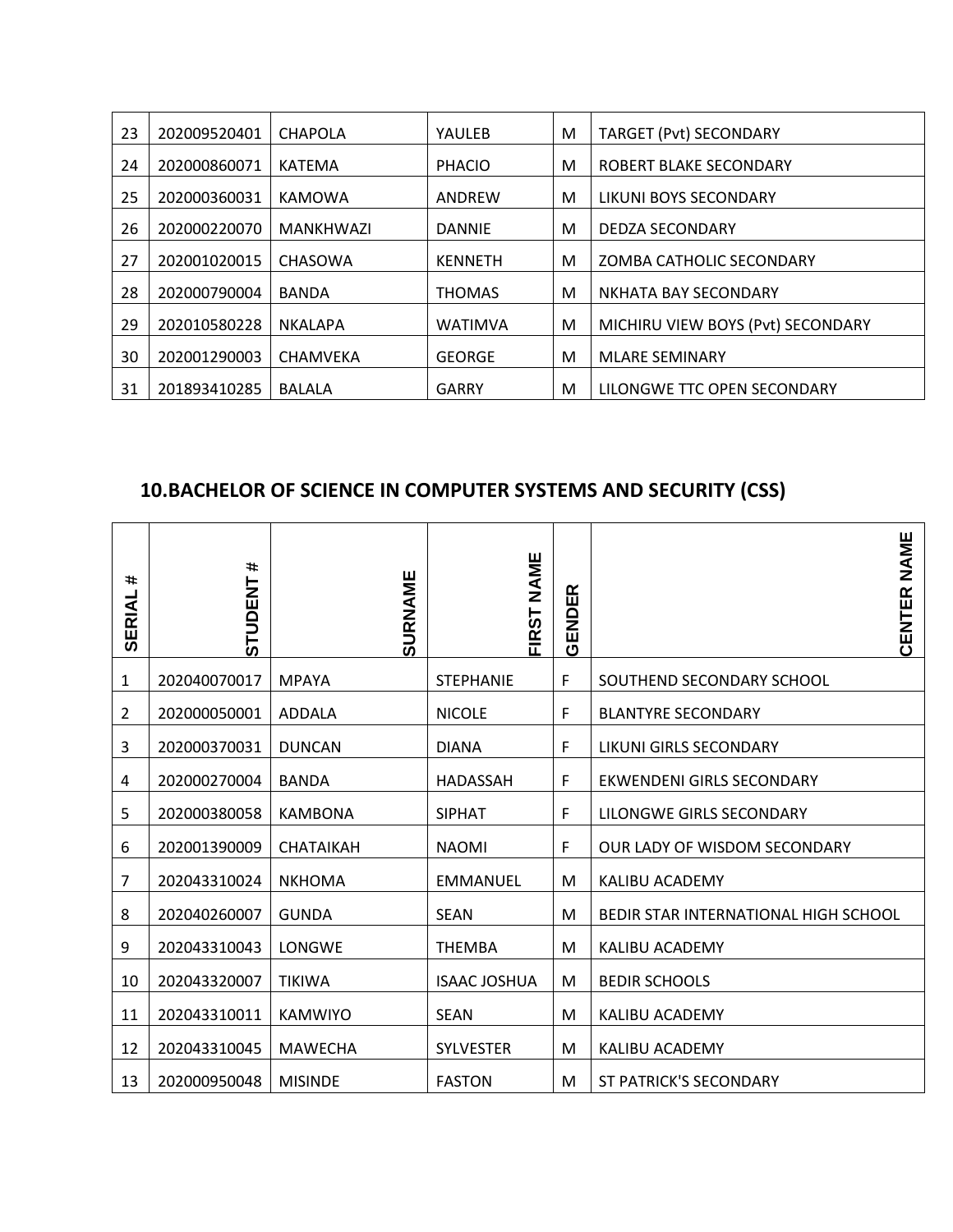| 14 | 202000870025 | <b>CHOWE</b>    | LAWRENT          | М | ROBERT LAWS SECONDARY             |
|----|--------------|-----------------|------------------|---|-----------------------------------|
| 15 | 202000100148 | <b>WANA</b>     | <b>ULUNJI</b>    | М | <b>CHAMINADE SECONDARY</b>        |
| 16 | 202043310001 | <b>BOTOLO</b>   | <b>BERNARD</b>   | M | <b>KALIBU ACADEMY</b>             |
| 17 | 202004950020 | QASSAM          | QUSWAYYI         | M | LILONGWE ISLAMIC (Pvt) SECONDARY  |
| 18 | 202000170143 | <b>FRAZER</b>   | <b>CHIMWEMWE</b> | M | <b>CHINSAPO SECONDARY</b>         |
| 19 | 202000790010 | <b>CHIRAMBO</b> | <b>ISHIMWE</b>   | М | NKHATA BAY SECONDARY              |
| 20 | 202004950007 | <b>IDRISSAH</b> | <b>SHAKEEL</b>   | М | LILONGWE ISLAMIC (Pvt) SECONDARY  |
| 21 | 202000590081 | <b>CHISALE</b>  | YANKHO           | M | MITUNDU SECONDARY                 |
| 22 | 202050100007 | <b>CHIHANA</b>  | <b>JOSHUA</b>    | М | <b>CHAMINADE SECONDARY</b>        |
| 23 | 202000360028 | KADZAKUMANJA    | <b>MPHATSO</b>   | М | LIKUNI BOYS SECONDARY             |
| 24 | 202000360069 | SULANI          | <b>ARTHUR</b>    | М | LIKUNI BOYS SECONDARY             |
| 25 | 202000750211 | <b>MBWERERA</b> | <b>PROSPER</b>   | М | NDIRANDE HILL SECONDARY           |
| 26 | 202000220088 | <b>MTENJI</b>   | <b>DABULO</b>    | M | <b>DEDZA SECONDARY</b>            |
| 27 | 202040040223 | LATIF           | <b>MUHAMMAD</b>  | М | CENTRAL HIGH INTERNATIONAL SCHOOL |
| 28 | 202000850113 | <b>PHIKANI</b>  | <b>PATRICK</b>   | М | PHALOMBE SECONDARY                |
| 29 | 202014570068 | <b>JERE</b>     | <b>HANDWELL</b>  | М | LOYOLA JESUIT SECONDARY           |
| 30 | 202000050042 | ANDREA          | <b>NOEL</b>      | M | <b>BLANTYRE SECONDARY</b>         |

#### **D. NDATA SCHOOL OF CLIMATE AND EARTH SCIENCES**

#### **1. BACHELOR OF SCIENCE IN EARTH SCIENCES (ESC)**

| $\ddot{\phantom{1}}$<br><b>SERIAI</b> | $\ddot{}$<br>Ξ<br>ш<br>≏<br>う<br>_<br>თ | URNAME<br>ທ    | NAME<br><b>FIRST</b> | ≃<br>NDE1<br>ш<br>ტ | NAME<br>≃<br>ш<br>Z<br>Щ<br>ပ |
|---------------------------------------|-----------------------------------------|----------------|----------------------|---------------------|-------------------------------|
| 1                                     | 202000500101                            | PAUL           | <b>JACQUELINE</b>    | F                   | <b>MALINDI SECONDARY</b>      |
| $\overline{2}$                        | 202043320021                            | <b>JAZACKA</b> | <b>ABDUL MASEED</b>  | M                   | <b>BEDIR SCHOOLS</b>          |
| 3                                     | 202014570064                            | <b>CHIWALE</b> | <b>WILSON</b>        | M                   | LOYOLA JESUIT SECONDARY       |
| 4                                     | 202000130171                            | MLANGALI       | <b>MALCOM</b>        | M                   | <b>CHICHIRI SECONDARY</b>     |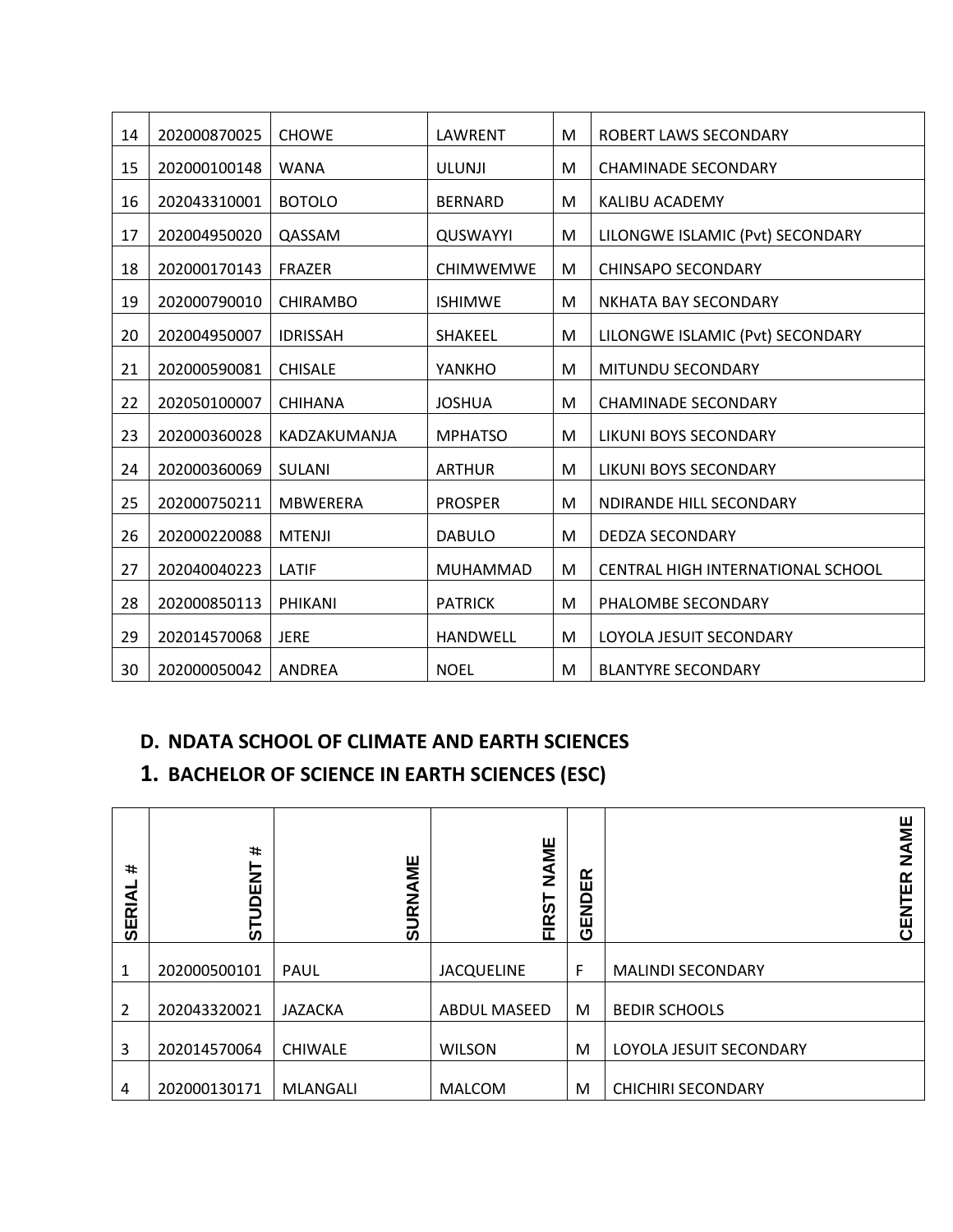| 5  | 202012640240 | <b>KAMBA</b>     | <b>EMMANUEL</b>  | M | <b>VAKUSI MODEL HIGH SCHOOL</b> |
|----|--------------|------------------|------------------|---|---------------------------------|
| 6  | 202009520777 | SALIM            | <b>RAFIC</b>     | M | TARGET (Pvt) SECONDARY          |
| 7  | 202000530066 | KAMANGAZULA      | <b>ERVIS</b>     | M | MANGOCHI SECONDARY              |
| 8  | 202014770378 | <b>SHUMBA</b>    | AMOS             | M | NSARU OPEN SECONDARY            |
| 9  | 202000810057 | NYAMILANDU       | <b>JOSEPHY</b>   | M | <b>NSANJE SECONDARY</b>         |
| 10 | 202000220018 | CHAM'BWINJA      | <b>ISAAC</b>     | M | <b>DEDZA SECONDARY</b>          |
| 11 | 202001500084 | <b>FOMBE</b>     | <b>GANIZANI</b>  | M | SOBA (Pvt) SECONDARY            |
| 12 | 202014830143 | <b>KAPACHIKA</b> | <b>JOHN</b>      | M | MARANATHA BOYS (PVT) SECONDARY  |
| 13 | 202001020043 | <b>GOLLIATH</b>  | <b>THOMAS</b>    | M | ZOMBA CATHOLIC SECONDARY        |
| 14 | 202000690124 | <b>MUNTHALI</b>  | <b>CHIMANGO</b>  | M | MZUZU GOVERNMENT SECONDARY      |
|    |              |                  |                  |   |                                 |
| 15 | 202000100096 | MULUNGU          | <b>WISDOM</b>    | M | <b>CHAMINADE SECONDARY</b>      |
| 16 | 202001010156 | <b>DAUSI</b>     | <b>FRANCIS</b>   | M | ZINGWANGWA SECONDARY            |
| 17 | 202000020047 | CHAVULA          | <b>ELVIN</b>     | M | <b>BANDAWE SECONDARY</b>        |
| 18 | 202000310056 | <b>HAMID</b>     | <b>ELIOT</b>     | M | <b>KANG'OMA SECONDARY</b>       |
| 19 | 202000040168 | MAKANJIRA        | <b>KELVIN</b>    | M | <b>BANGWE SECONDARY</b>         |
| 20 | 202084790073 | <b>VELTMUS</b>   | <b>REMEMBER</b>  | M | KHWAWA COMMUNITY                |
| 21 | 202004470202 | <b>TEMBO</b>     | <b>ATUPELE</b>   | M | <b>KARONGA COMMUNITY</b>        |
| 22 | 202000980112 | KANZINGENI       | <b>HUMPHREYS</b> | M | <b>UMBWI SECONDARY</b>          |
| 23 | 201801440005 | <b>JAMES</b>     | PAUL             | M | PIUS XII SEMINARY               |
| 24 | 202009980159 | <b>KHAMWANO</b>  | <b>DAVIE</b>     | M | ZOLOZOLO COMMUNITY              |
| 25 | 201812640242 | <b>BANDA</b>     | <b>TENDAI</b>    | M | VAKUSI MODEL HIGH SCHOOL        |
| 26 | 202000720054 | <b>BANDA</b>     | <b>JESTER</b>    | M | NAMITETE SECONDARY              |
| 27 | 202000070111 | <b>DIMBA</b>     | <b>JEREMIAH</b>  | M | <b>BWAILA SECONDARY</b>         |
| 28 | 202000020064 | MKANDAWIRE       | <b>MARK</b>      | M | <b>BANDAWE SECONDARY</b>        |
| 29 | 201906210021 | <b>KABICHI</b>   | <b>BLESSINGS</b> | M | MENDULO COMMUNITY               |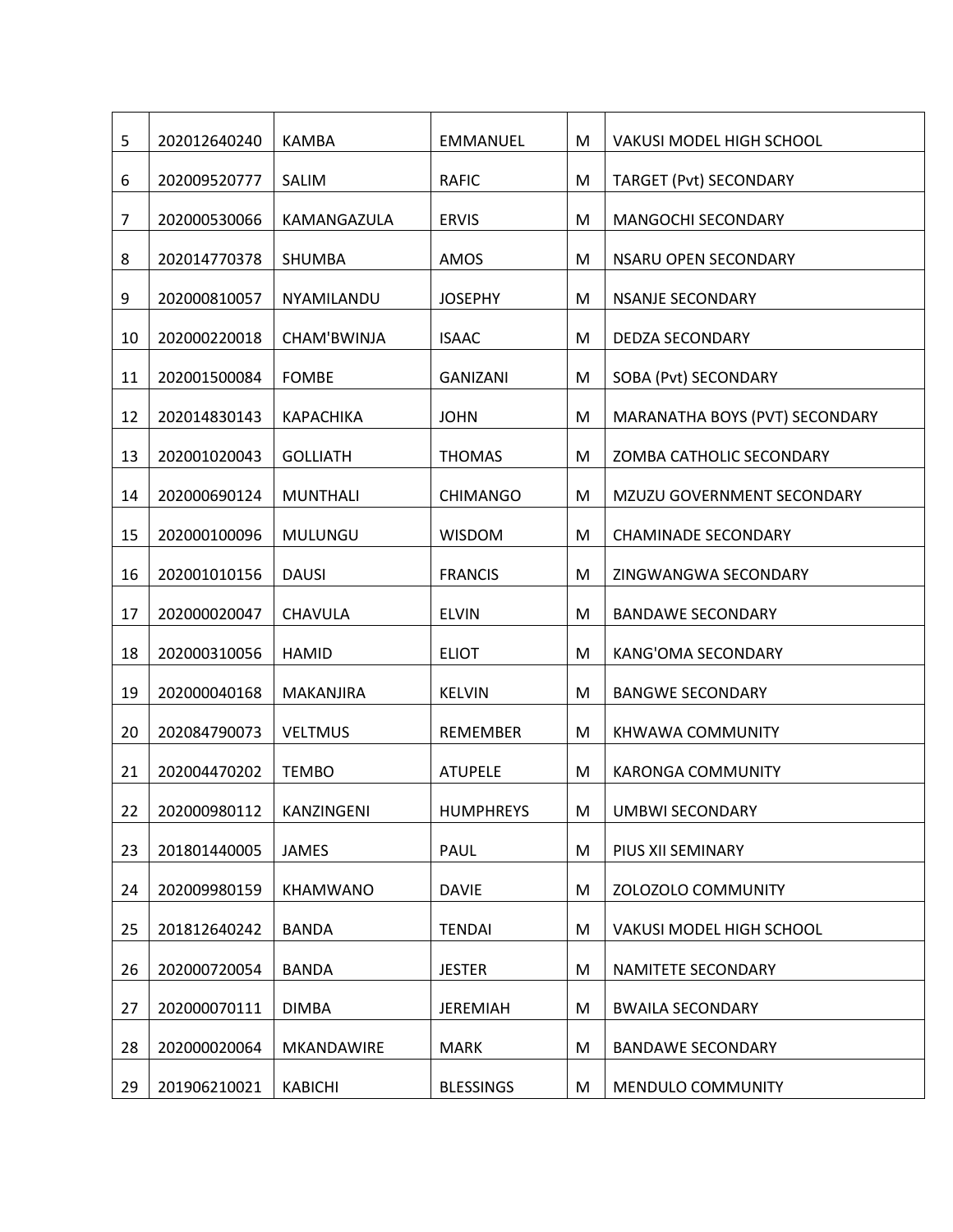| 30 | 1880280157 | ገWOYA<br>KH <sub>0</sub> | FREC<br>AL. | M | ، SECONDARY<br>EЧINг.<br>--- |
|----|------------|--------------------------|-------------|---|------------------------------|

#### **2. BACHELOR OF SCIENCE IN METEOROLOGY AND CLIMATE SCIENCES (MEC)**

| #<br>SERIAL    | #<br><b>STUDENT</b> | SURNAME         | <b>FIRST NAME</b> | ER<br>iensi<br>$\overline{\mathbf{C}}$ | NAME<br>CENTER                           |
|----------------|---------------------|-----------------|-------------------|----------------------------------------|------------------------------------------|
| $\mathbf{1}$   | 201814380043        | <b>PONGO</b>    | <b>CHICCO</b>     | F                                      | ROCK FOUNDATION (Pvt) SECONDARY          |
| $\overline{2}$ | 202001010142        | <b>CHIKUNI</b>  | <b>FLETCHER</b>   | M                                      | ZINGWANGWA SECONDARY                     |
| 3              | 202006790119        | <b>MPHAKA</b>   | <b>SYTON</b>      | M                                      | <b>MPAMBA COMMUNITY</b>                  |
| 4              | 202009520812        | <b>TUYIZELE</b> | <b>REGIS</b>      | M                                      | TARGET (Pvt) SECONDARY                   |
| 5              | 202000220048        | <b>KAMTANDE</b> | SAMUEL            | M                                      | <b>DEDZA SECONDARY</b>                   |
| 6              | 202000220015        | <b>BWANALI</b>  | <b>ACKIM</b>      | M                                      | <b>DEDZA SECONDARY</b>                   |
| 7              | 202001010165        | <b>GUSTO</b>    | <b>BYSON</b>      | M                                      | ZINGWANGWA SECONDARY                     |
| 8              | 202000390104        | SAWASAWA        | <b>SHADRECK</b>   | M                                      | LISUMBWI SECONDARY                       |
| 9              | 202050300078        | <b>MWASE</b>    | <b>CLEMENT</b>    | M                                      | <b>HHI SECONDARY</b>                     |
| 10             | 202001220064        | <b>BANDA</b>    | <b>NATHAN</b>     | M                                      | KINGS FOUNDATIONS (Pvt) SECONDARY        |
| 11             | 202000210095        | <b>NYONDO</b>   | <b>CYRUS</b>      | M                                      | <b>CHITIPA SECONDARY</b>                 |
| 12             | 201858700022        | <b>MGHOGHO</b>  | <b>BENJAMIN</b>   | M                                      | <b>OUR FUTURE (Pvt) SECONDARY</b>        |
| 13             | 202043320019        | NAMARIKA        | <b>KINGSLEY</b>   | M                                      | <b>BEDIR SCHOOLS</b>                     |
| 14             | 201843310015        | <b>MPONDA</b>   | <b>PETER</b>      | M                                      | KALIBU ACADEMY                           |
| 15             | 202006790087        | <b>CHILOMBO</b> | <b>SHADRECK</b>   | M                                      | MPAMBA COMMUNITY                         |
| 16             | 202000200098        | <b>MATUTA</b>   | <b>BRIGHT</b>     | M                                      | CHIRADZULU SECONDARY                     |
| 17             | 201800340104        | AMBALI          | <b>EMMANUEL</b>   | M                                      | LIKANGALA SECONDARY                      |
| 18             | 202001560175        | <b>MLAKATA</b>  | <b>VITUMBIKO</b>  | M                                      | ST PETER'S CATHOLIC SECONDARY -<br>MZUZU |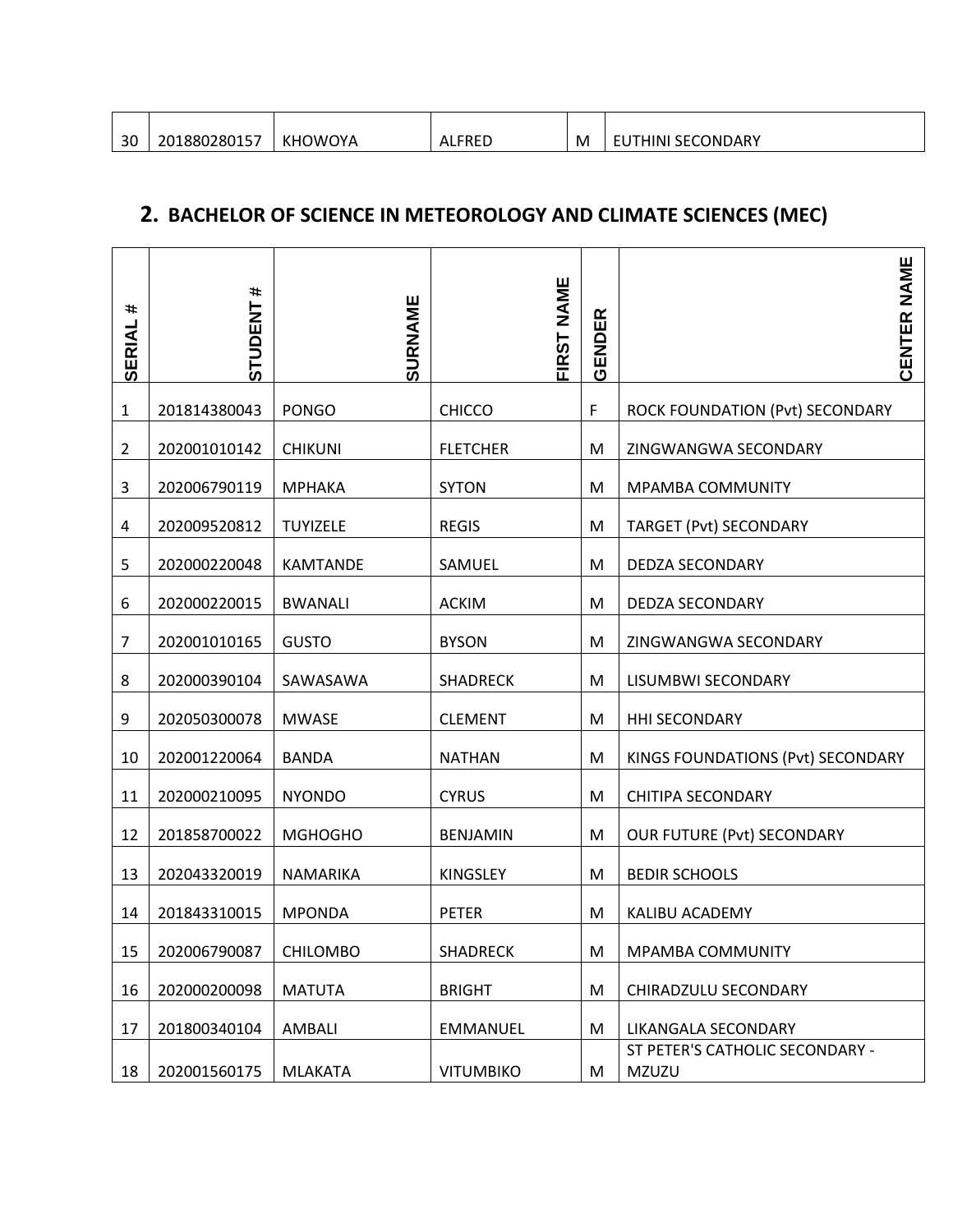| 19 | 201887240097 | WASSI           | <b>HARRY</b>     | M | MUHASUWA COMMUNITY                 |
|----|--------------|-----------------|------------------|---|------------------------------------|
| 20 | 202000750181 | <b>KAMWENDO</b> | WANANGWA         | M | NDIRANDE HILL SECONDARY            |
| 21 | 202010580178 | <b>MINGA</b>    | <b>LINGSTONE</b> | M | MICHIRU VIEWS BOYS (Pvt) SECONDARY |
| 22 | 202011950022 | KADAMA          | EBENEZER         | M | <b>BLANTYRE BAPTIST ACADEMY</b>    |
| 23 | 202000750205 | <b>MAPEMBA</b>  | <b>FELIX</b>     | M | NDIRANDE HILL SECONDARY            |
| 24 | 202004870098 | <b>SIMKONDA</b> | LEVIS            | M | LIDOMA (Pvt) SECONDARY             |
| 25 | 202011280113 | <b>JNR</b>      | <b>KAMULOMO</b>  | M | HI-PROFILE (Pvt) SECONDARY         |
| 26 | 202000210057 | <b>KAPESA</b>   | <b>AUSMAN</b>    | M | <b>CHITIPA SECONDARY</b>           |
| 27 | 201810580257 | <b>MTENJI</b>   | <b>WONGANI</b>   | M | MICHIRU VIEWS BOYS (Pvt) SECONDARY |
| 28 | 202085460101 | <b>NKHOMA</b>   | <b>STANLEY</b>   | M | <b>MAGHEMO SECONDARY</b>           |
| 29 | 202054180001 | <b>CHIRWA</b>   | <b>STEVE</b>     | M | KALOWA COMMUNITY                   |
| 30 | 202000170161 | <b>KAIPA</b>    | <b>GOSPEL</b>    | M | <b>CHINSAPO SECONDARY</b>          |

## **3. BACHELOR OF SCIENCE IN GEO-INFORMATION AND EARTH OBSERVATION SCIENCES (GIS)**

| $\ddot{}$<br><b>SERIAL</b> | #<br><b>STUDENT</b> | SURNAME        | <b>NAME</b><br><b>FIRST</b> | 띥<br><b>GEND</b> | <b>NAME</b><br>CENTER         |
|----------------------------|---------------------|----------------|-----------------------------|------------------|-------------------------------|
|                            |                     |                |                             |                  |                               |
| 1                          | 202010760053        | LOZI           | <b>ALFRED</b>               | M                | <b>ERGO COMMUNITY</b>         |
|                            |                     |                |                             |                  |                               |
| 2                          | 202000020051        | <b>CHIRWA</b>  | <b>MINNER</b>               | M                | <b>BANDAWE SECONDARY</b>      |
|                            |                     |                |                             |                  |                               |
| 3                          | 201803670098        | <b>NKHOMA</b>  | <b>GIFT</b>                 | M                | <b>HENLIZ (Pvt) SECONDARY</b> |
|                            |                     |                |                             |                  |                               |
| 4                          | 201809510132        | <b>MANJOLO</b> | <b>OWEN</b>                 | M                | TAOMBOKA (Pvt) SECONDARY      |
|                            |                     |                |                             |                  |                               |
| 5                          | 201880330371        | KISHUNGULU     | <b>LUPAKISHO</b>            | M                | <b>KATOTO SECONDARY</b>       |
|                            |                     |                |                             |                  |                               |
| 6                          | 202008600345        | <b>MAKUMBA</b> | COSMAS                      | M                | NYAMBADWE (Pvt) SECONDARY     |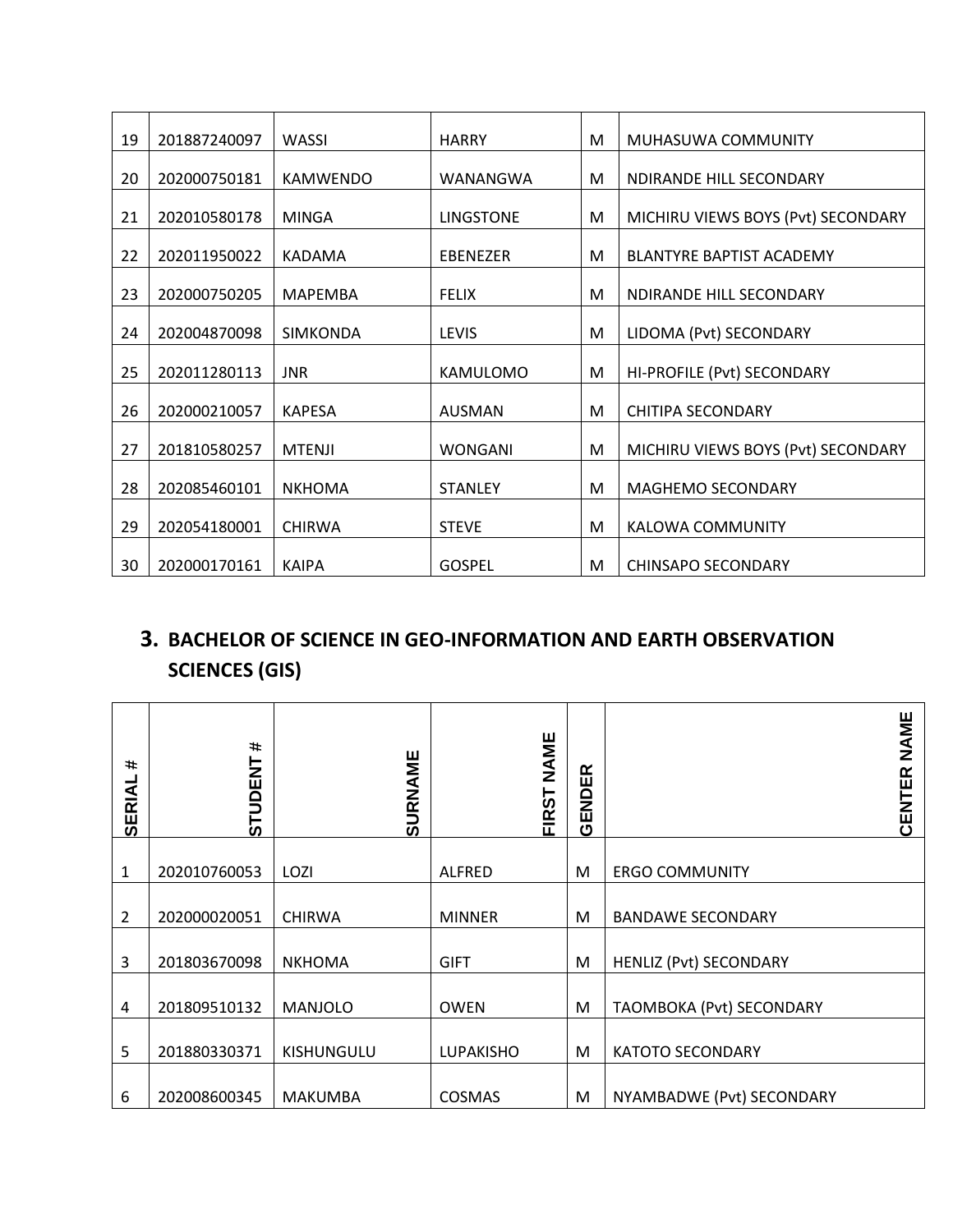| $\overline{7}$ | 202001420115 | NYASULU          | <b>WATIPASO</b>  | M | PHWEZI BOYS (Pvt) SECONDARY        |
|----------------|--------------|------------------|------------------|---|------------------------------------|
| 8              | 202000220104 | SAIDI            | <b>AJASI</b>     | M | DEDZA SECONDARY                    |
| 9              | 201859520219 | <b>MWALE</b>     | <b>CARIZEISS</b> | M | <b>TARGET (Pvt) SECONDARY</b>      |
| 10             | 201801620098 | <b>MAKHONDE</b>  | <b>BRIAN</b>     | M | ADDOLORATA COMMUNITY               |
| 11             | 201800070117 | CHAUMA           | <b>OWEN</b>      | M | <b>BWAILA SECONDARY</b>            |
| 12             | 201882100226 |                  | <b>DOUGLOUS</b>  | M |                                    |
|                |              | <b>BWANAISA</b>  |                  |   | <b>CHARLES LWANGA COMMUNITY</b>    |
| 13             | 202001510012 | <b>CHAPITA</b>   | <b>KEN</b>       | M | ST JOHN'S (Pvt) SECONDARY          |
| 14             | 201900070204 | <b>TEMBO</b>     | <b>AUBREY</b>    | M | <b>BWAILA SECONDARY</b>            |
| 15             | 202000150089 | <b>MWANGUNGA</b> | <b>EDGAR</b>     | M | CHILUMBA SECONDARY                 |
| 16             | 201884470282 | <b>MANDA</b>     | <b>HASTINGS</b>  | M | <b>KARONGA COMMUNITY</b>           |
| 17             | 202080220078 | AMOS             | RAPHAEL          | M | <b>DEDZA SECONDARY</b>             |
| 18             | 201881620077 | <b>CHIOTCHA</b>  | WANANGWA         | M | ADDOLORATA COMMUNITY               |
| 19             | 202002080180 | <b>MZUMARA</b>   | CHANDULO         | M | <b>CHANKHOMI COMMUNITY</b>         |
| 20             | 202006770052 | <b>JEREMIAH</b>  | <b>KHUMBO</b>    | M | MOYALE BARRACKS COMMUNITY          |
| 21             | 202002250195 | LUGAWA           | CHALO            | M | CHIFUNIRO (Pvt) SECONDARY          |
| 22             | 202001220158 | PHIRI            | PHILLIP          | M | KINGS FOUNDATIONS (Pvt) SECONDARY  |
| 23             | 201800570122 | SAKALA           | <b>SPENCER</b>   | M | MCHINJI SECONDARY                  |
| 24             | 201800570056 | <b>BANDA</b>     | <b>OSCAR</b>     | M | MCHINJI SECONDARY                  |
|                |              |                  |                  |   |                                    |
| 25             | 201890610070 | <b>MNEMA</b>     | <b>HOLLYCE</b>   | M | BISHOP MTEKATEKA SECONDARY SCHOOL  |
| 26             | 201810580133 | KAMONO           | <b>MENELLICK</b> | M | MICHIRU VIEWS BOYS (Pvt) SECONDARY |
| 27             | 201804950013 | <b>MPOYA</b>     | SHARIFU          | M | LILONGWE ISLAMIC (Pvt) SECONDARY   |
| 28             | 202005840044 | <b>GONDWE</b>    | <b>JOEL</b>      | M | MASASA COMMUNITY -MZUZU            |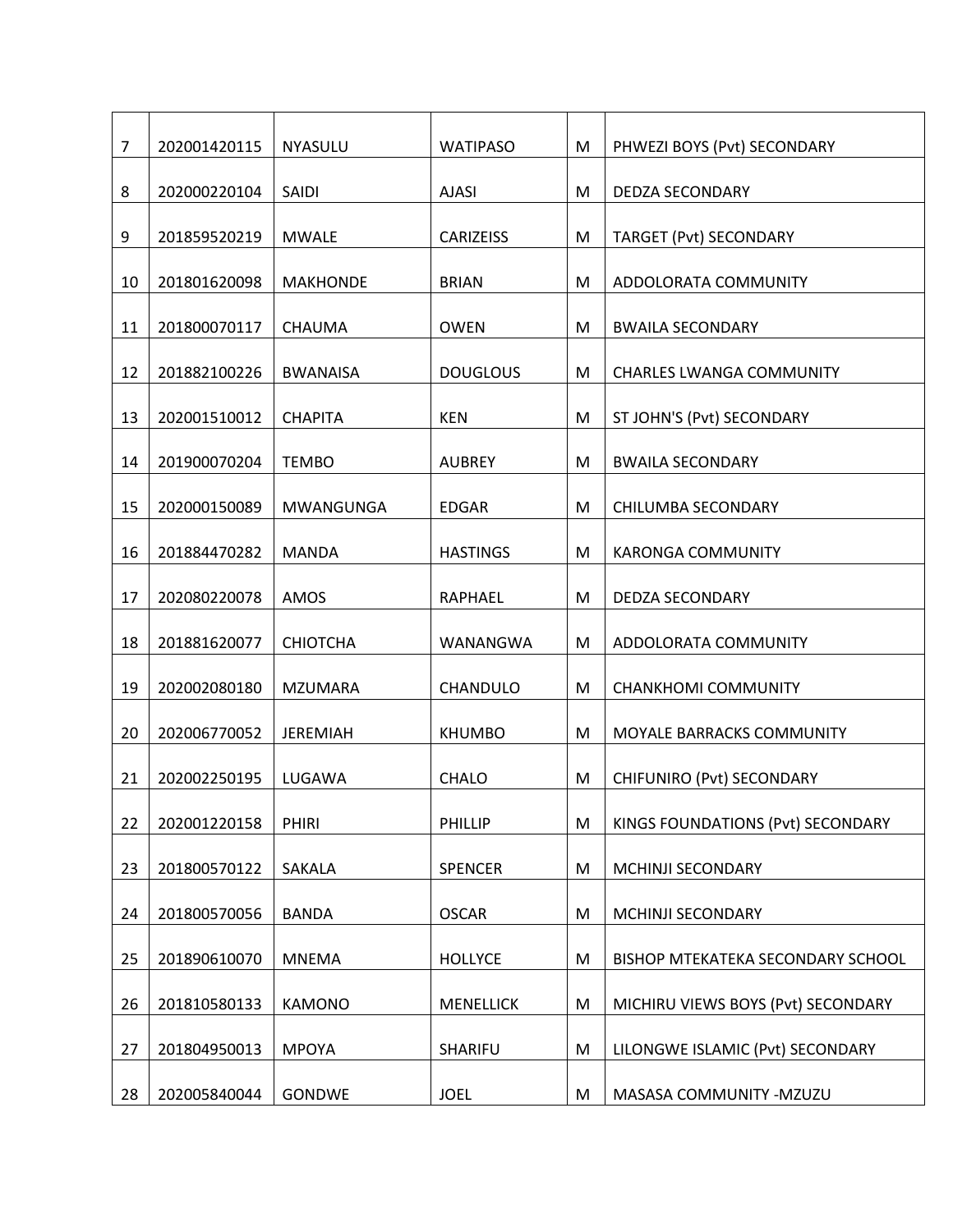| 29 | 201800130253 | WASILI    | KHULUMBIZA | M | CHICHIRI SECONDARY          |
|----|--------------|-----------|------------|---|-----------------------------|
| 30 | 202014250135 | MWAKILAMA | INNOCENT   | M | KARONGA MULTICAREER ACADEMY |

#### **4. BACHELOR OF SCIENCE IN DISASTER RISK MANAGEMENT**

| $\ddot{}$<br><b>SERIAL</b> | #<br><b>STUDENT</b> | SURNAME        | NAME<br><b>FIRST</b> | <b>GENDER</b> | <b>CENTER NAME</b>               |
|----------------------------|---------------------|----------------|----------------------|---------------|----------------------------------|
| $\mathbf{1}$               | 202000930131        | SAIDI          | <b>MARY</b>          | F             | ST MARY'S SECONDARY              |
| $\overline{2}$             | 202001460050        | <b>KALUWA</b>  | <b>CECILIA</b>       | F             | PROVIDENCE SECONDARY             |
| 3                          | 202000370048        | <b>JUSTIN</b>  | <b>JUSTINA</b>       | $\mathsf F$   | LIKUNI GIRLS SECONDARY           |
| 4                          | 202000880056        | <b>KAMWERA</b> | <b>RAPHAEL</b>       | M             | RUMPHI SECONDARY                 |
| 5                          | 202001540017        | LONGWE         | <b>NOEL</b>          | M             | ST PATRICK'S SEMINARY            |
| 6                          | 202000870009        | <b>CHIKUSE</b> | <b>VINCENT</b>       | M             | ROBERT LAWS SECONDARY            |
| 7                          | 202001170110        | ZIWA           | <b>KEITH</b>         | M             | DOMASI MISSION (Pvt) SECONDARY   |
| 8                          | 202080680292        | MWASANGWALE    | <b>WILBROAD</b>      | M             | <b>MZIMBA SECONDARY</b>          |
| 9                          | 202080140071        | <b>AMISI</b>   | <b>AMISI</b>         | M             | CHIKWAWA SECONDARY               |
| 10                         | 202000150046        | <b>BABE</b>    | <b>JAMES</b>         | M             | CHILUMBA SECONDARY               |
| 11                         | 202004950004        | <b>BWANALI</b> | <b>SHARIF</b>        | M             | LILONGWE ISLAMIC (Pvt) SECONDARY |
| 12                         | 202000420086        | <b>MATEMBA</b> | <b>HOPE</b>          | M             | LUCHENZA SECONDARY               |
| 13                         | 201809520357        | CHAULUMA       | <b>MOFFAT</b>        | M             | <b>TARGET (Pvt) SECONDARY</b>    |
| 14                         | 202080860102        | <b>BANDA</b>   | <b>ALICK</b>         | M             | ROBERT BLAKE SECONDARY           |
| 15                         | 202000630079        | <b>TAILOSI</b> | <b>GEORGE</b>        | M             | MTENDERE SECONDARY               |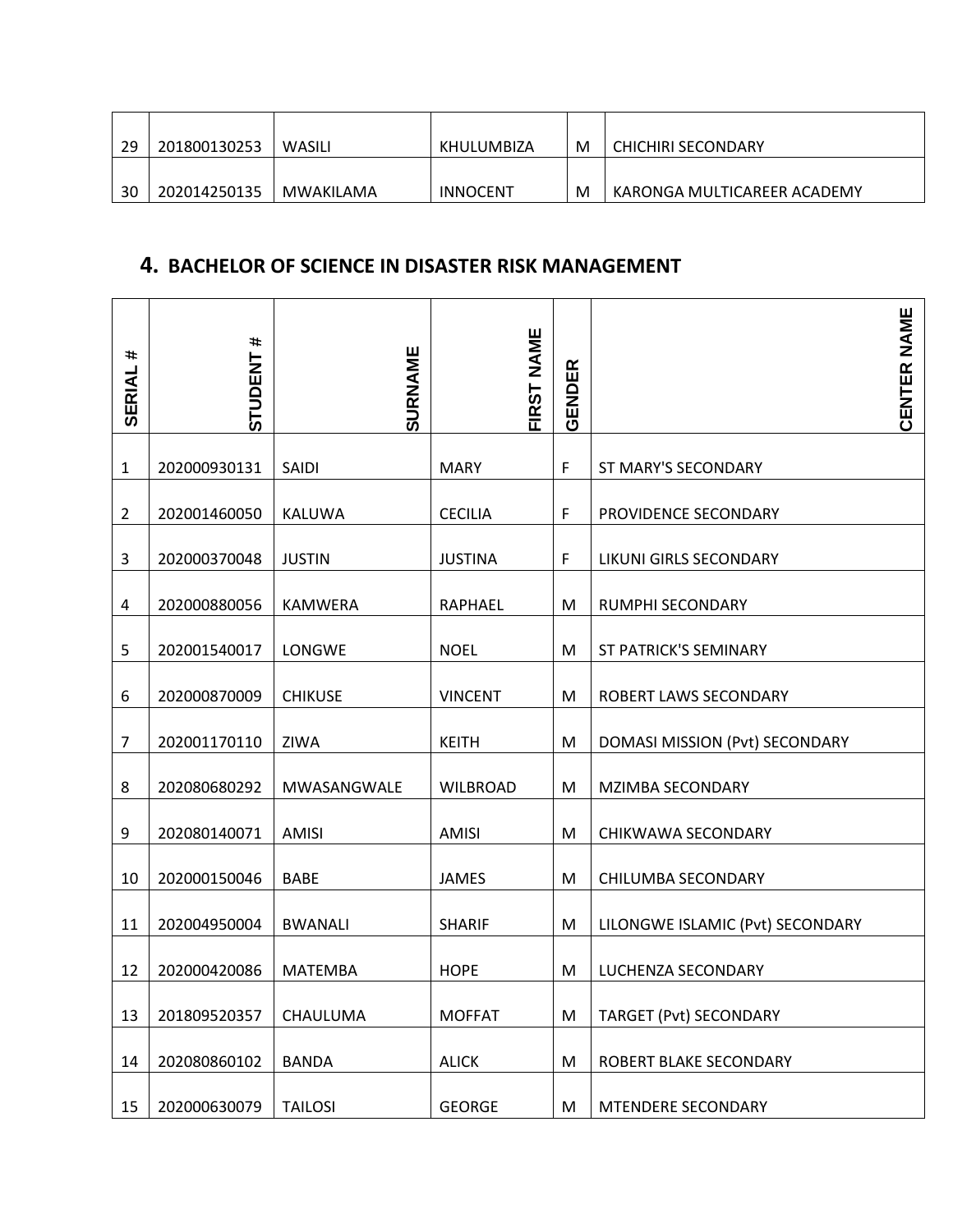| 16 | 202001010118 | <b>ADAM</b>       | <b>JAFALI</b>   | M | ZINGWANGWA SECONDARY                       |
|----|--------------|-------------------|-----------------|---|--------------------------------------------|
| 17 | 202000860091 | <b>MAYONGO</b>    | <b>KHUMBO</b>   | M | ROBERT BLAKE SECONDARY                     |
|    |              |                   |                 |   |                                            |
| 18 | 202000220071 | <b>MATABWA</b>    | LEONARD         | M | <b>DEDZA SECONDARY</b>                     |
| 19 | 201801320008 | <b>MUYANIKA</b>   | <b>CHARLES</b>  | M | MZIMU WOYERA SEMINARY                      |
|    |              |                   |                 |   |                                            |
| 20 | 202003500086 | <b>CHIRAMBO</b>   | <b>VITU</b>     | M | <b>EZONDWENI COMMUNITY</b>                 |
| 21 | 202000240079 | <b>HARA</b>       | <b>CLEMENT</b>  | M | <b>DOWA SECONDARY</b>                      |
|    |              |                   |                 |   |                                            |
| 22 | 201850500234 | <b>SMOKE</b>      | <b>CYDRICK</b>  | M | <b>MALINDI SECONDARY</b>                   |
|    |              |                   |                 |   |                                            |
| 23 | 202002470172 | <b>JOSEPHY</b>    | <b>GANIZANI</b> | M | <b>CHILEKA COMMUNITY</b>                   |
| 24 | 202001020101 | MMAKUWA           | SUNDAY          | M | ZOMBA CATHOLIC SECONDARY                   |
|    |              |                   |                 |   |                                            |
| 25 | 202010600075 | <b>BANDA</b>      | <b>NGULUWE</b>  | M | MILPARK (Pvt) SECONDARY                    |
|    |              |                   |                 |   |                                            |
| 26 | 202080860233 | <b>MTIMAUWAWA</b> | <b>MOFFAT</b>   | M | ROBERT BLAKE SECONDARY                     |
| 27 | 202001020129 | SALAMBA           | <b>EMMANUEL</b> | M | ZOMBA CATHOLIC SECONDARY                   |
|    |              |                   |                 |   |                                            |
| 28 | 202080330202 | <b>KALUA</b>      | <b>MALUMBO</b>  | M | <b>KATOTO SECONDARY</b>                    |
|    |              |                   |                 |   |                                            |
| 29 | 201913680011 | CHIPHAMBO         | <b>NORMEN</b>   | M | <b>GREEN HILLS ACADEMY (Pvt) SECONDARY</b> |
|    |              |                   |                 |   |                                            |
| 30 | 201901650001 | ABDUL-RASHIED     | <b>HANNIEF</b>  | M | AL-BAAKIR (Pvt) SECONDARY                  |

## **5. BACHELOR OF SCIENCE IN SUSTAINABLE ENERGY SYSTEMS (SES)**

| $\ddot{\phantom{1}}$<br>đ<br>$\overline{\mathbf{r}}$<br>50 | $\ddot{}$<br>ш<br>ัด | ш<br>≅<br>7<br>مہ<br>ທ | ш<br>Σ<br>$\mathbf{z}$<br>m.<br>œ<br>ш | 띥<br>Ō<br>Na<br>ပ |                           | ш<br>⋝<br>≃<br>ш<br>ш |
|------------------------------------------------------------|----------------------|------------------------|----------------------------------------|-------------------|---------------------------|-----------------------|
|                                                            |                      |                        |                                        |                   | MOUNT SINAI INTERNATIONAL |                       |
|                                                            | 202043290035         | <b>MPHEPO</b>          | <b>NATASHA</b>                         | F                 | <b>SCHOOL</b>             |                       |
|                                                            | 202000070166         | <b>NGOZO</b>           | <b>JONATHAN</b>                        | M                 | <b>BWAILA SECONDARY</b>   |                       |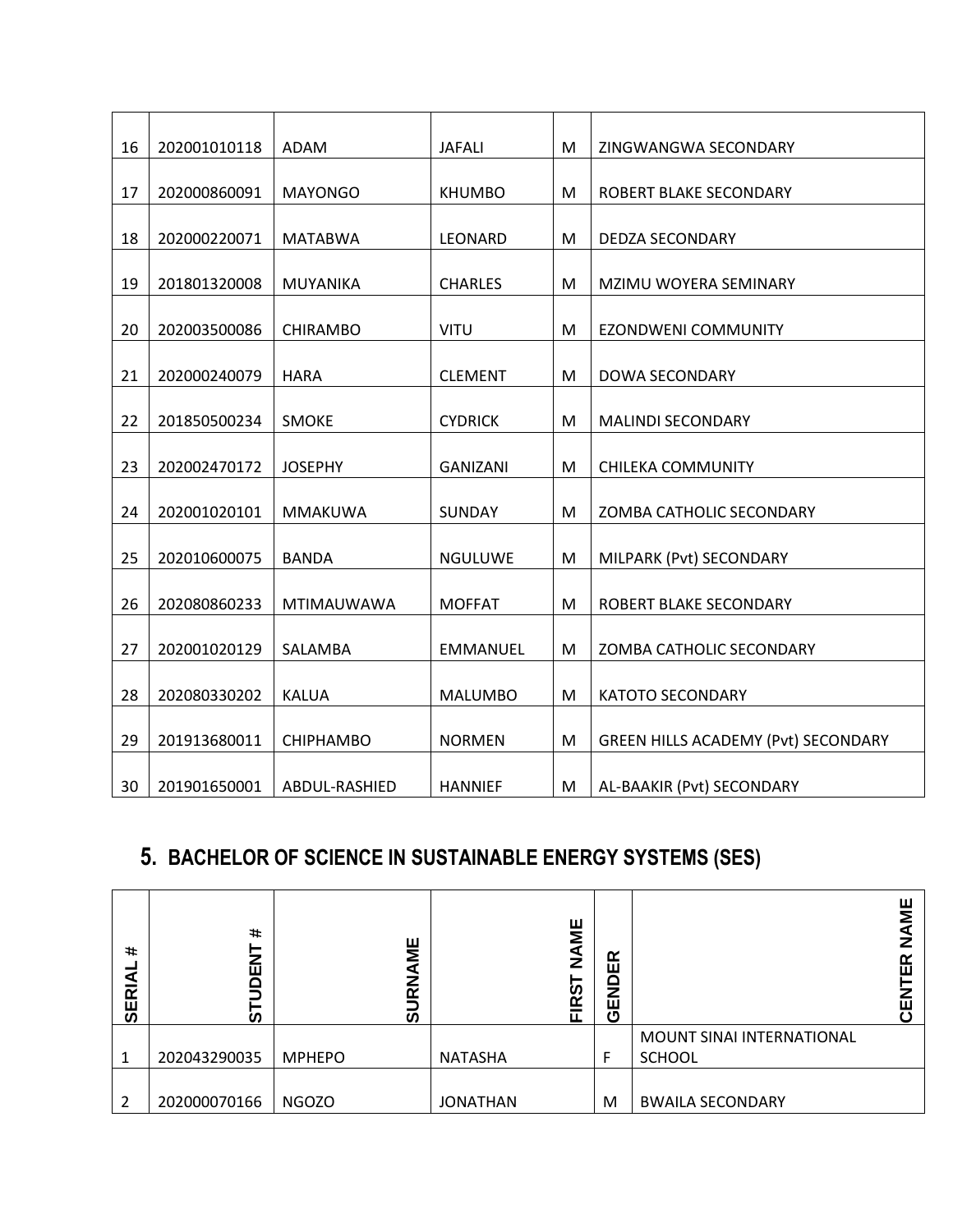| 3              | 202007180064 | LUKA              | <b>MPONDA</b>   | M | MTHUMBA COMMUNITY                                             |
|----------------|--------------|-------------------|-----------------|---|---------------------------------------------------------------|
| 4              | 202000850100 | <b>MUSSA</b>      | <b>ALEX</b>     | M | PHALOMBE SECONDARY                                            |
| 5              | 202013760048 | <b>MHONE</b>      | <b>TRYWELL</b>  | M | CHISAPI II (Pvt) SECONDARY                                    |
| 6              | 202000450178 | <b>MKANDAWIRE</b> | <b>PETROS</b>   | M | LUWINGA SECONDARY                                             |
| $\overline{7}$ | 202000360047 | <b>MDALA</b>      | <b>BIOLA</b>    | M | LIKUNI BOYS SECONDARY                                         |
| 8              | 202000970067 | <b>MISI</b>       | <b>MAVUTO</b>   | M | <b>THYOLO SECONDARY</b>                                       |
| 9              | 201880250238 | <b>CHALIRA</b>    | <b>LACKSON</b>  | M | <b>DZENZA SECONDARY</b>                                       |
| 10             | 201880150183 | <b>BOWOYEKE</b>   | <b>HENRY</b>    | M | CHILUMBA SECONDARY                                            |
| 11             | 202000170243 | SUNGO             | <b>HENRY</b>    | M | <b>CHINSAPO SECONDARY</b>                                     |
| 12             | 202080920202 | <b>MTHUZI</b>     | <b>ZIVIER</b>   | M | ST JOHN BOSCO SECONDARY                                       |
| 13             | 202000810055 |                   | <b>AGGREY</b>   | M | <b>NSANJE SECONDARY</b>                                       |
|                |              | NAMAKHWA          |                 |   |                                                               |
| 14             | 202000050059 | <b>IDREUS</b>     | <b>WILLIAM</b>  | M | <b>BLANTYRE SECONDARY</b>                                     |
| 15             | 202000460146 | CHIMWAZA          | <b>TRYWELL</b>  | M | <b>MADISI SECONDARY</b>                                       |
| 16             | 202001010138 | <b>CHIDZUMENI</b> | <b>KELVIN</b>   | M | ZINGWANGWA SECONDARY                                          |
| 17             | 202000920046 | MALUKU            | <b>ALLAN</b>    | M | ST JOHN BOSCO SECONDARY                                       |
| 18             | 202000950071 | <b>PAULOS</b>     | <b>ENOS</b>     | M | ST PATRICK'S SECONDARY                                        |
| 19             | 202000020056 | <b>KHONJE</b>     | <b>ANTHONY</b>  | M | <b>BANDAWE SECONDARY</b>                                      |
| 20             | 201900460110 | <b>MWALE</b>      | <b>CHIKONDI</b> | M | <b>MADISI SECONDARY</b>                                       |
| 21             | 201808170053 | <b>MATAKA</b>     | <b>PATRICK</b>  | M | NJAMBA SECONDARY                                              |
|                |              |                   |                 |   |                                                               |
| 22             | 201858710323 | <b>MSOWOYA</b>    | <b>KENNEDY</b>  | M | <b>OUR TIME (Pvt) SECONDARY</b><br>S.O.S HERMAN GMEINER (Pvt) |
| 23             | 202001490061 | KAODZERA          | <b>BILLY</b>    | M | SECONDARY                                                     |
| 24             | 202006880046 | <b>BACKFORD</b>   | ANDREW          | M | MPHANDE COMMUNITY                                             |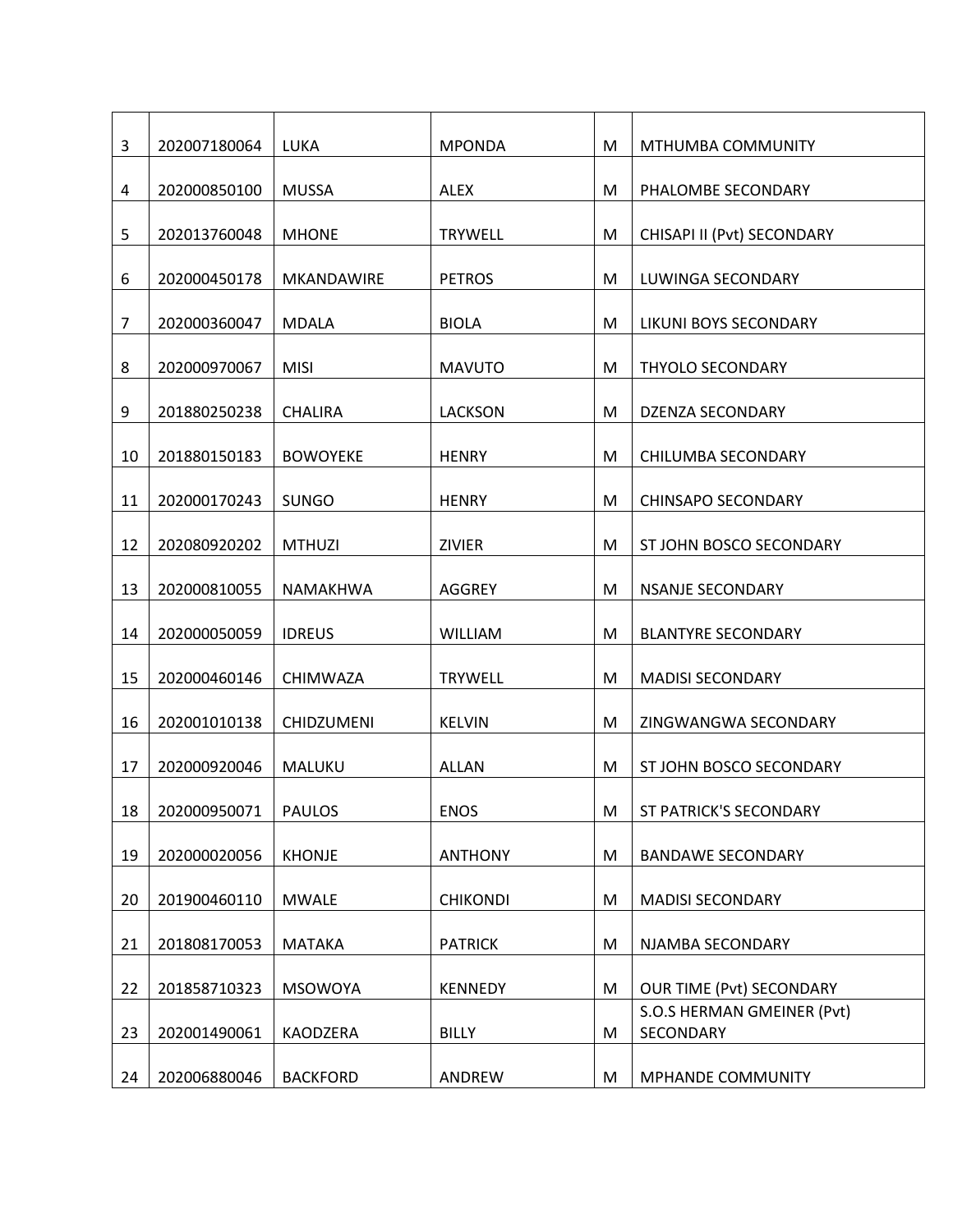## **6. BACHELOR OF SCIENCE IN WATER QUALITY AND MANAGEMENT (WQM)**

| #<br>SERIAL    | #<br><b>STUDENT</b> | SURNAME         | FIRST NAME        | GENDER | CENTER NAME                                  |
|----------------|---------------------|-----------------|-------------------|--------|----------------------------------------------|
| $\mathbf{1}$   | 202000960013        | <b>CHAUWA</b>   | <b>JACQUELINE</b> | F      | STELLA MARIS SECONDARY                       |
| $\overline{2}$ | 202010610015        | CHILACHILA      | <b>ALICE</b>      | F      | BISHOP MTEKATEKA SECONDARY SCHOOL            |
| 3              | 202001390026        | <b>DZONZI</b>   | <b>PATRICIA</b>   | F      | OUR LADY OF WISDOM SECONDARY                 |
| 4              | 201801270065        | <b>KUMWENDA</b> | <b>ISABEL</b>     | F      | <b>MARYMOUNT CATHOLIC GIRLS</b><br>SECONDARY |
| 5              | 202014830320        | SAMALA          | <b>JULIUS</b>     | M      | MARANATHA BOYS (PVT) SECONDARY               |
| 6              | 201812710230        | <b>MKWINDA</b>  | ANDREW            | M      | EKWENDENI DAY (Pvt) SECONDARY                |
| $\overline{7}$ | 202000220116        | SYMON           | <b>ERICKSON</b>   | M      | <b>DEDZA SECONDARY</b>                       |
| 8              | 201800640125        | <b>WILLY</b>    | <b>JIMMY</b>      | M      | <b>MULANJE SECONDARY</b>                     |
| 9              | 202000690103        | <b>MAKAMBO</b>  | <b>TADALA</b>     | M      | MZUZU GOVERNMENT SECONDARY                   |
| 10             | 202080240371        | <b>TSONGA</b>   | <b>JOHN</b>       | M      | <b>DOWA SECONDARY</b>                        |
| 11             | 201850750160        | <b>DALTON</b>   | <b>PETER</b>      | M      | NDIRANDE HILL SECONDARY                      |
| 12             | 201886770162        | <b>WISCOT</b>   | <b>HASSIM</b>     | M      | MOYALE BARRACKS COMMUNITY                    |
| 13             | 201800300183        | SONTHO          | <b>HONEST</b>     | M      | <b>HHI SECONDARY</b>                         |
| 14             | 202008160102        | <b>KAPYANGA</b> | <b>KELVIN</b>     | M      | NGUMBE COMMUNITY                             |
| 15             | 201858020084        | <b>KHOMERA</b>  | <b>CLEMENT</b>    | M      | NEW BEGINNINGS (Pvt) SECONDARY               |
| 16             | 201858600224        | <b>HUSSEIN</b>  | <b>HAROLD</b>     | M      | NYAMBADWE (Pvt) SECONDARY                    |
| 17             | 201880380480        | <b>MOYO</b>     | <b>WASHINGTON</b> | M      | LILONGWE GIRLS SECONDARY                     |
| 18             | 202000330276        | <b>NYONDO</b>   | <b>MELVIN</b>     | M      | <b>KATOTO SECONDARY</b>                      |
| 19             | 201907200111        | <b>MWALE</b>    | YAMIKANI          | M      | MTUNTHAMA ALL SAINTS COMMUNITY               |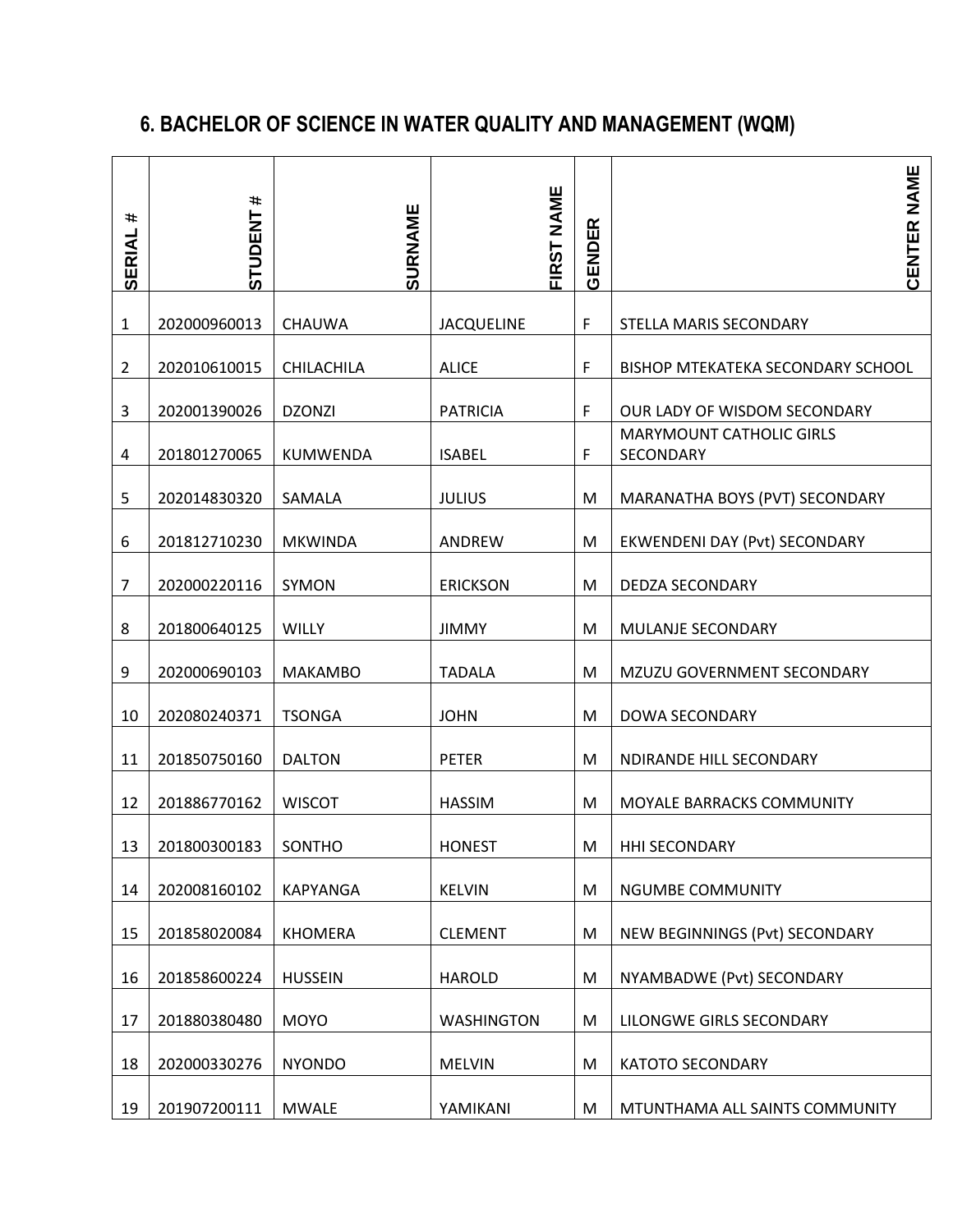| 20 | 202000220020 | <b>CHIKONDI</b> | YAMIKANI       | M | DEDZA SECONDARY             |
|----|--------------|-----------------|----------------|---|-----------------------------|
| 21 | 202000530048 | ADYELA          | <b>OFFER</b>   | M | MANGOCHI SECONDARY          |
|    |              |                 |                |   |                             |
| 22 | 201901520035 | <b>MAKUNJE</b>  | ALEXANDER      | M | ST KIZITO SEMINARY          |
| 23 | 201805180117 | <b>KHOMERA</b>  | <b>CHARTON</b> | M | LIZULU COMMUNITY            |
| 24 | 201807300529 | <b>PHIRI</b>    | WANGA          | M | MULTICAREER (Pvt) SECONDARY |
|    |              |                 |                |   |                             |
| 25 | 201811020294 | <b>PHIRI</b>    | <b>SEMION</b>  | M | St LOUIS (Pvt) SECONDARY    |
| 26 | 201802770033 | <b>WOWA</b>     | <b>GIFT</b>    | M | CHIRAMBO COMMUNITY          |
| 27 | 202009520424 | <b>CHIMLOMO</b> | <b>MARTIN</b>  | M | TARGET (Pvt) SECONDARY      |
| 28 | 201900040124 | <b>GONDWE</b>   | <b>LUCKY</b>   | M | <b>BANGWE SECONDARY</b>     |
| 29 | 201880190071 | <b>BIZECK</b>   | <b>MATHEWS</b> | M | <b>CHIPOKA SECONDARY</b>    |
| 30 | 202000200068 | <b>GOPANI</b>   | <b>ARTHUR</b>  | M | CHIRADZULU SECONDARY        |

## **7. BACHELOR OF SCIENCE IN PETROLEUM RESOURCES (OIL AND GAS)**

| $\ddot{\phantom{1}}$<br><b>SERIAL</b> | $\pm$<br><b>STUDENT</b> | <b>SURNAME</b>   | NAME<br><b>FIRST</b> | ≃<br>GENDE |                            | <b>NAME</b><br>CENTER |
|---------------------------------------|-------------------------|------------------|----------------------|------------|----------------------------|-----------------------|
|                                       |                         |                  |                      |            |                            |                       |
| 1                                     | 202001260046            | NWACHUKWU        | <b>CHARLES</b>       | M          | MARIST (Pvt) SECONDARY     |                       |
| 2                                     | 202080100258            | <b>KAYIRA</b>    | EDWARD               | M          | <b>CHAMINADE SECONDARY</b> |                       |
| 3                                     | 202090300004            | <b>SIMBOTA</b>   | <b>WATSON</b>        | M          | NAMALOMBA COMMUNITY        |                       |
| 4                                     | 201900530060            | <b>MINTHANJE</b> | <b>CHUNDO</b>        | M          | <b>MANGOCHI SECONDARY</b>  |                       |
| 5                                     | 202000150098            | <b>SIMWAYI</b>   | <b>JOSEPH</b>        | M          | CHILUMBA SECONDARY         |                       |
| 6                                     | 202000040134            | <b>GAMA</b>      | SHALOM               | M          | <b>BANGWE SECONDARY</b>    |                       |
| 7                                     | 202080680249            | <b>MALUWAZI</b>  | <b>BENJAMIN</b>      | М          | MZIMBA SECONDARY           |                       |